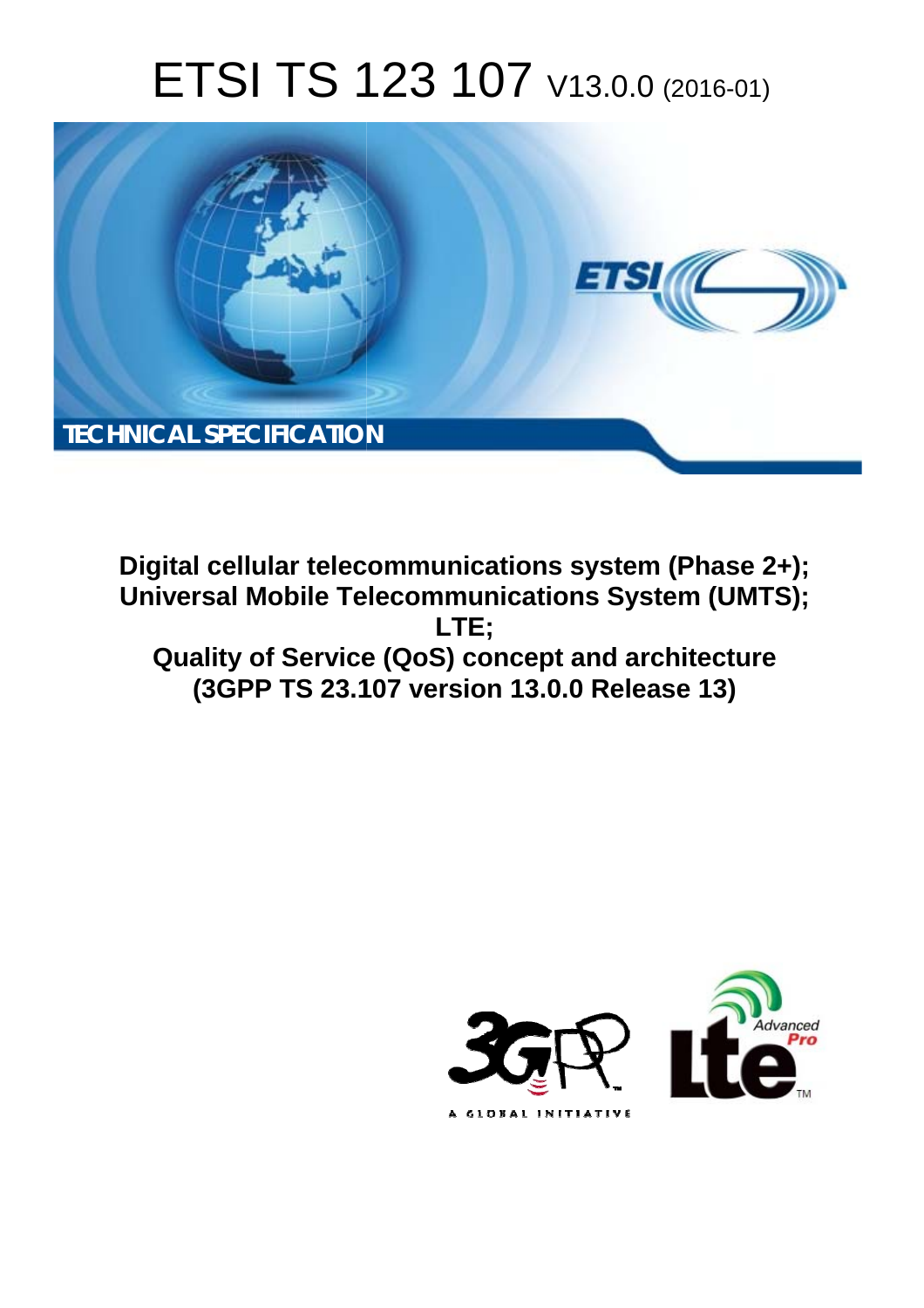Reference RTS/TSGS-0223107vd00

> Keywords GSM,LTE,UMTS

#### *ETSI*

#### 650 Route des Lucioles F-06921 Sophia Antipolis Cedex - FRANCE

Tel.: +33 4 92 94 42 00 Fax: +33 4 93 65 47 16

Siret N° 348 623 562 00017 - NAF 742 C Association à but non lucratif enregistrée à la Sous-Préfecture de Grasse (06) N° 7803/88

#### *Important notice*

The present document can be downloaded from: <http://www.etsi.org/standards-search>

The present document may be made available in electronic versions and/or in print. The content of any electronic and/or print versions of the present document shall not be modified without the prior written authorization of ETSI. In case of any existing or perceived difference in contents between such versions and/or in print, the only prevailing document is the print of the Portable Document Format (PDF) version kept on a specific network drive within ETSI Secretariat.

Users of the present document should be aware that the document may be subject to revision or change of status. Information on the current status of this and other ETSI documents is available at <http://portal.etsi.org/tb/status/status.asp>

If you find errors in the present document, please send your comment to one of the following services: <https://portal.etsi.org/People/CommiteeSupportStaff.aspx>

#### *Copyright Notification*

No part may be reproduced or utilized in any form or by any means, electronic or mechanical, including photocopying and microfilm except as authorized by written permission of ETSI.

The content of the PDF version shall not be modified without the written authorization of ETSI. The copyright and the foregoing restriction extend to reproduction in all media.

> © European Telecommunications Standards Institute 2016. All rights reserved.

**DECT**TM, **PLUGTESTS**TM, **UMTS**TM and the ETSI logo are Trade Marks of ETSI registered for the benefit of its Members. **3GPP**TM and **LTE**™ are Trade Marks of ETSI registered for the benefit of its Members and of the 3GPP Organizational Partners.

**GSM**® and the GSM logo are Trade Marks registered and owned by the GSM Association.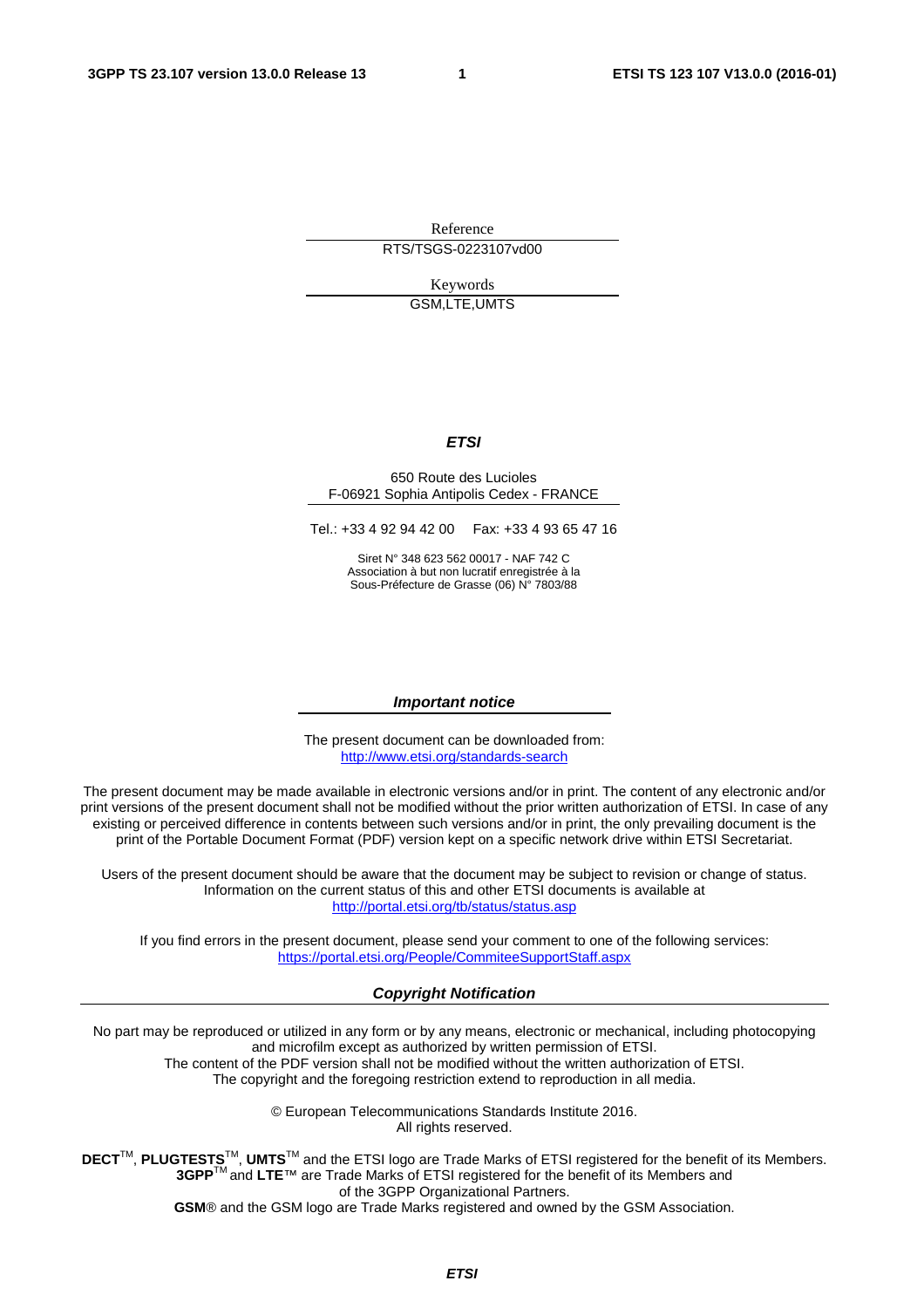# Intellectual Property Rights

IPRs essential or potentially essential to the present document may have been declared to ETSI. The information pertaining to these essential IPRs, if any, is publicly available for **ETSI members and non-members**, and can be found in ETSI SR 000 314: *"Intellectual Property Rights (IPRs); Essential, or potentially Essential, IPRs notified to ETSI in respect of ETSI standards"*, which is available from the ETSI Secretariat. Latest updates are available on the ETSI Web server [\(https://ipr.etsi.org/](https://ipr.etsi.org/)).

Pursuant to the ETSI IPR Policy, no investigation, including IPR searches, has been carried out by ETSI. No guarantee can be given as to the existence of other IPRs not referenced in ETSI SR 000 314 (or the updates on the ETSI Web server) which are, or may be, or may become, essential to the present document.

# Foreword

This Technical Specification (TS) has been produced by ETSI 3rd Generation Partnership Project (3GPP).

The present document may refer to technical specifications or reports using their 3GPP identities, UMTS identities or GSM identities. These should be interpreted as being references to the corresponding ETSI deliverables.

The cross reference between GSM, UMTS, 3GPP and ETSI identities can be found under [http://webapp.etsi.org/key/queryform.asp.](http://webapp.etsi.org/key/queryform.asp)

# Modal verbs terminology

In the present document "**shall**", "**shall not**", "**should**", "**should not**", "**may**", "**need not**", "**will**", "**will not**", "**can**" and "**cannot**" are to be interpreted as described in clause 3.2 of the [ETSI Drafting Rules](http://portal.etsi.org/Help/editHelp!/Howtostart/ETSIDraftingRules.aspx) (Verbal forms for the expression of provisions).

"**must**" and "**must not**" are **NOT** allowed in ETSI deliverables except when used in direct citation.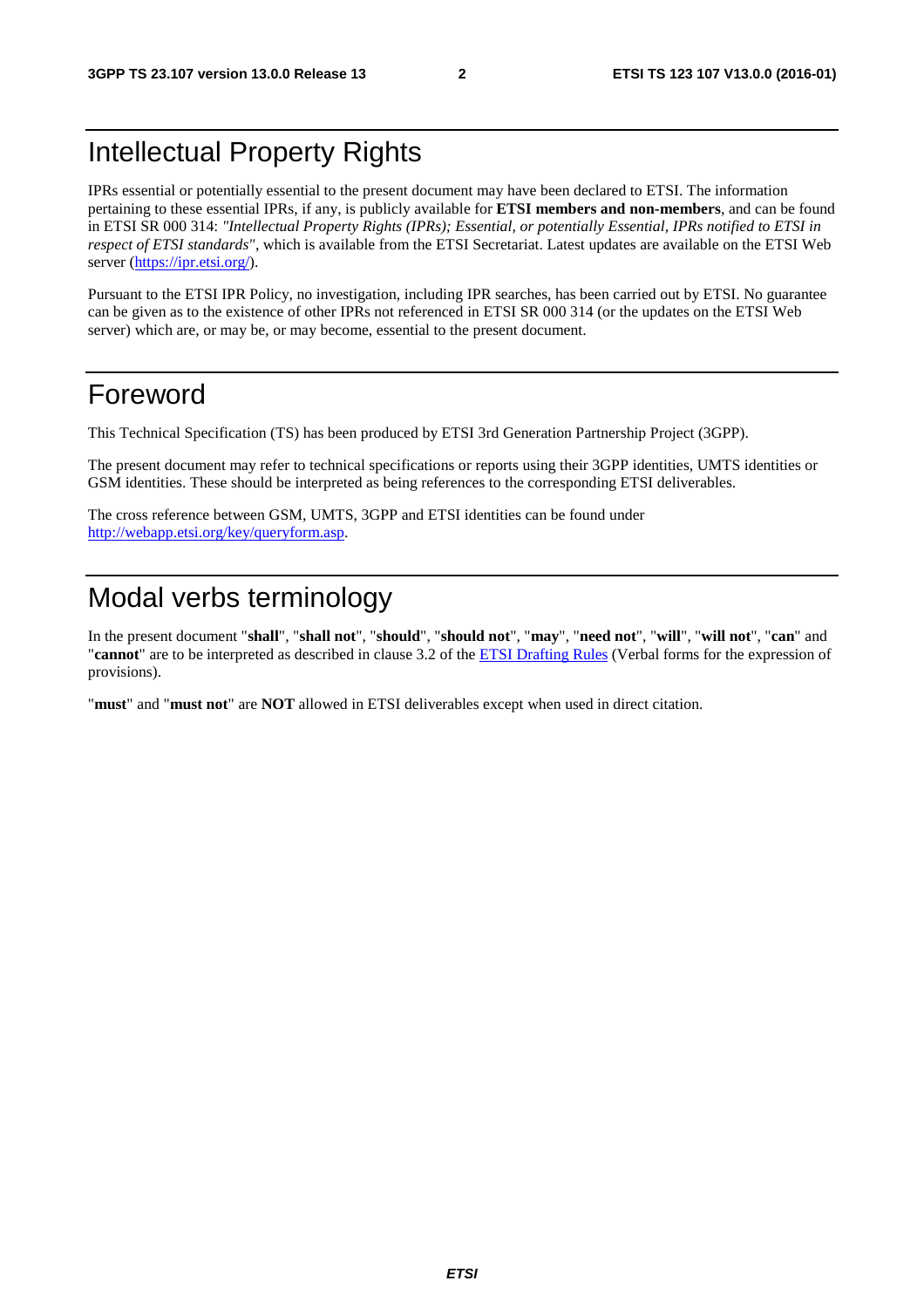$\mathbf{3}$ 

# Contents

| 1                |  |
|------------------|--|
| 2                |  |
| 3                |  |
| 4                |  |
| 4.1              |  |
| 4.2              |  |
| 4.3              |  |
| 5                |  |
| 6                |  |
| 6.1              |  |
| 6.1.1            |  |
| 6.1.2            |  |
| 6.1.3            |  |
| 6.1.4            |  |
| 6.2              |  |
| 6.2.1            |  |
| 6.2.1.1          |  |
| 6.2.1.2          |  |
| 6.2.2            |  |
| 6.2.2.1          |  |
| 6.2.2.2          |  |
| 6.3              |  |
| 6.3.1            |  |
| 6.3.2            |  |
| 6.3.3            |  |
| 6.3.4            |  |
| 6.4              |  |
| 6.4.1            |  |
| 6.4.2            |  |
| 6.4.3            |  |
| 6.4.3.1          |  |
| 6.4.3.2          |  |
| 6.4.3.3<br>6.4.4 |  |
| 6.4.4.1          |  |
| 6.4.4.2          |  |
| 6.4.4.3          |  |
| 6.4.5            |  |
| 6.4.6            |  |
| 6.4.7            |  |
| 6.5              |  |
| 6.5.1            |  |
| 6.5.2            |  |
| 6.6              |  |
| 7                |  |
| 8                |  |
|                  |  |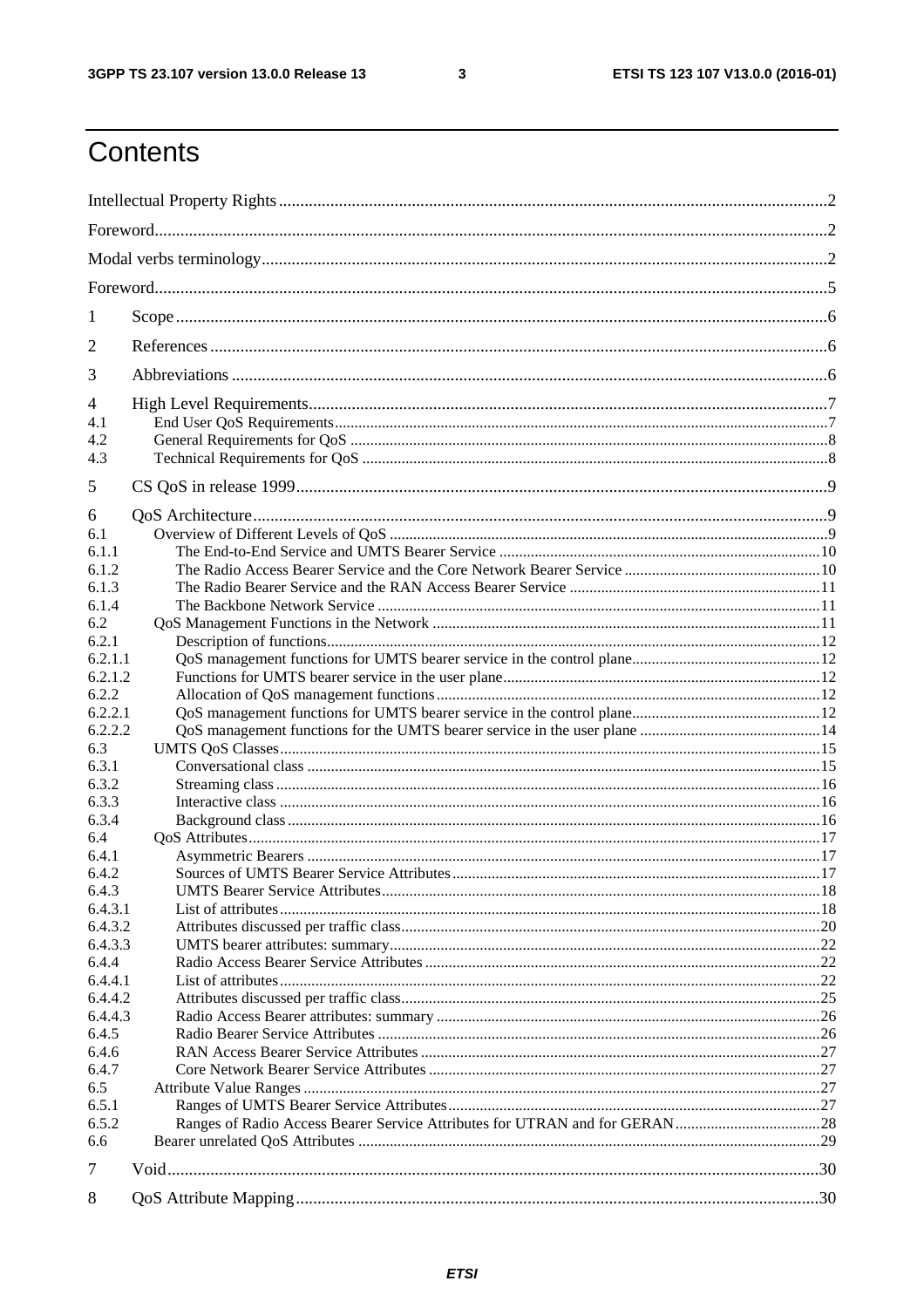$\overline{\mathbf{4}}$ 

| 8.1     |                               |                                                             |  |
|---------|-------------------------------|-------------------------------------------------------------|--|
| 8.2     |                               |                                                             |  |
| 8.3     |                               |                                                             |  |
| 9       |                               |                                                             |  |
| 9.1     |                               |                                                             |  |
| 9.1.1   |                               |                                                             |  |
| 9.1.1.1 |                               |                                                             |  |
| 9.1.1.2 |                               |                                                             |  |
| 9.1.2   |                               |                                                             |  |
| 9.1.2.1 |                               |                                                             |  |
| 9.1.2.2 |                               |                                                             |  |
| 9.1.2.3 |                               |                                                             |  |
| 9.2     |                               |                                                             |  |
| 9.3     |                               |                                                             |  |
| 9.4     |                               |                                                             |  |
|         | Annex A (informative):        | Error resilience in real-time packet multimedia payloads37  |  |
| A.1     |                               |                                                             |  |
| A.1.1   |                               |                                                             |  |
| A.2     |                               |                                                             |  |
|         | <b>Annex B</b> (normative):   | Reference Algorithm for Conformance Definition of Bitrate39 |  |
|         | <b>Annex C</b> (normative):   |                                                             |  |
|         | <b>Annex D</b> (normative):   | Determine Traffic Class weights in HLR QoS profile41        |  |
|         | <b>Annex E</b> (informative): |                                                             |  |
|         |                               |                                                             |  |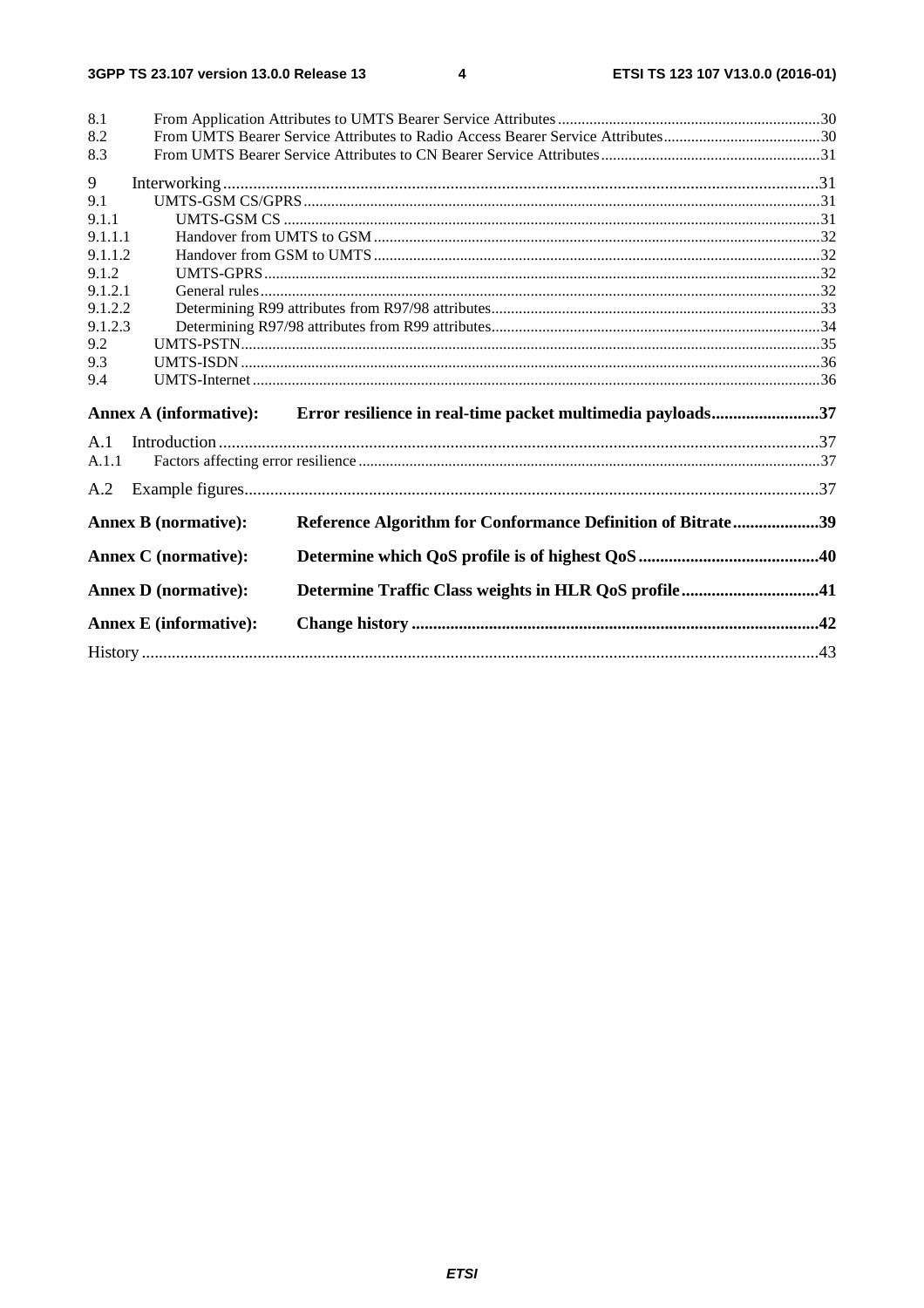# Foreword

This Technical Specification (TS) has been produced by the 3<sup>rd</sup> Generation Partnership Project (3GPP).

The present document identifies the Quality of Service (QoS) aspects for the 3GPP system.

The contents of the present document are subject to continuing work within the TSG and may change following formal TSG approval. Should the TSG modify the contents of the present document, it will be re-released by the TSG with an identifying change of release date and an increase in version number as follows:

Version x.y.z

where:

- x the first digit:
	- 1 presented to TSG for information;
	- 2 presented to TSG for approval;
	- 3 or greater indicates TSG approved document under change control.
- y the second digit is incremented for all changes of substance, i.e. technical enhancements, corrections, updates, etc.
- z the third digit is incremented when editorial only changes have been incorporated in the document.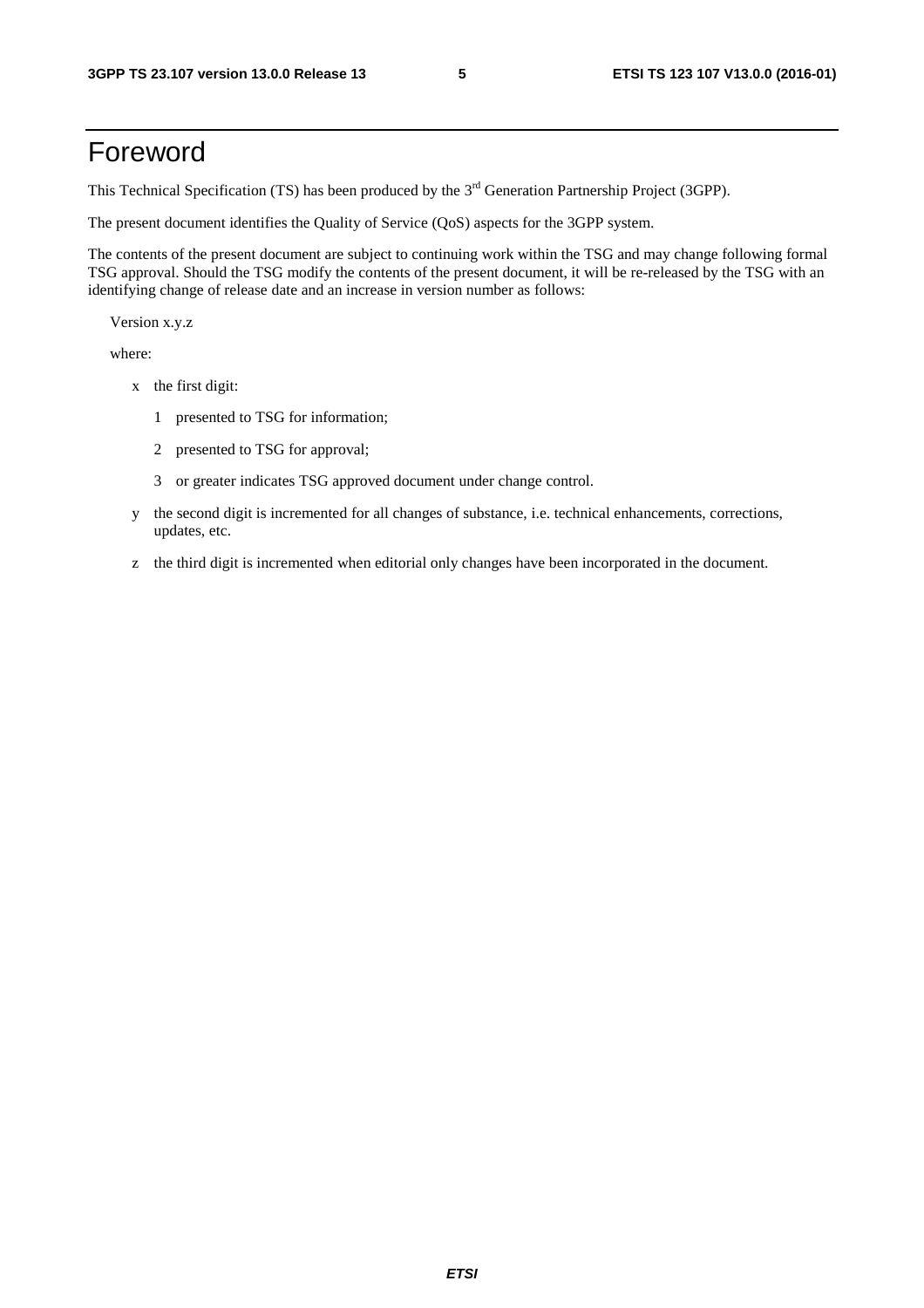# 1 Scope

The present document provides the framework for Quality of Service within the 3GPP system. The main purpose is to specify the list of attributes applicable to the UMTS Bearer Service and the Radio Access Bearer Service, as well as describe the Quality of Service architecture to be used in the 3GPP system.

# 2 References

The following documents contain provisions which, through reference in this text, constitute provisions of the present document.

- References are either specific (identified by date of publication, edition number, version number, etc.) or non-specific.
- For a specific reference, subsequent revisions do not apply.
- For a non-specific reference, the latest version applies. In the case of a reference to a 3GPP document (including a GSM document), a non-specific reference implicitly refers to the latest version of that document *in the same Release as the present document*.
- [1] 3GPP TS 23.110: "UMTS Access Stratum Services and Functions".
- [2] 3GPP TS 22.100: "UMTS Phase 1".
- [3] 3GPP TS 23.121: "Architectural Requirements for Release 1999".
- [4] Void.
- [5] 3GPP TS 22.105: "Services & Service capabilities".
- [6] 3GPP TS 24.008: "Mobile radio interface layer 3 specification; Core Network Protocols Stage 3".
- [7] 3GPP TS 23.207: "End-to-end QoS concept and architecture".
- [8] 3GPP TS 23.008: "Organization of subscriber data".
- [9] 3GPP TS 23.067: "enhanced Multi-Level Precedence and Pre-emption service (eMLPP) Stage 2".
- [10] 3GPP TS 03.60 (Release 1998): "Digital cellular telecommunications system (Phase 2+); General Packet Radio Service (GPRS); Service description; Stage 2 (Release 1998)".
- [11] 3GPP TS 23.216: "Single Radio Voice Call Continuity (SRVCC); Stage 2".

# 3 Abbreviations

For the purpose of the present document, the following abbreviations apply:

| 3G            | 3rd Generation                  |
|---------------|---------------------------------|
| <b>AMR</b>    | Adaptive Multirate speech codec |
| <b>ATM</b>    | Asynchronous Transfer Mode      |
| <b>BER</b>    | <b>Bit Error Rate</b>           |
| <b>BS</b>     | <b>Bearer Service</b>           |
| <sub>CC</sub> | Call Control                    |
| <b>CN</b>     | Core Network                    |
| <b>CRC</b>    | Cyclic Redundancy Check         |
| <b>CS</b>     | Circuit Switched                |
| <b>DTX</b>    | Discontinuous Transmission      |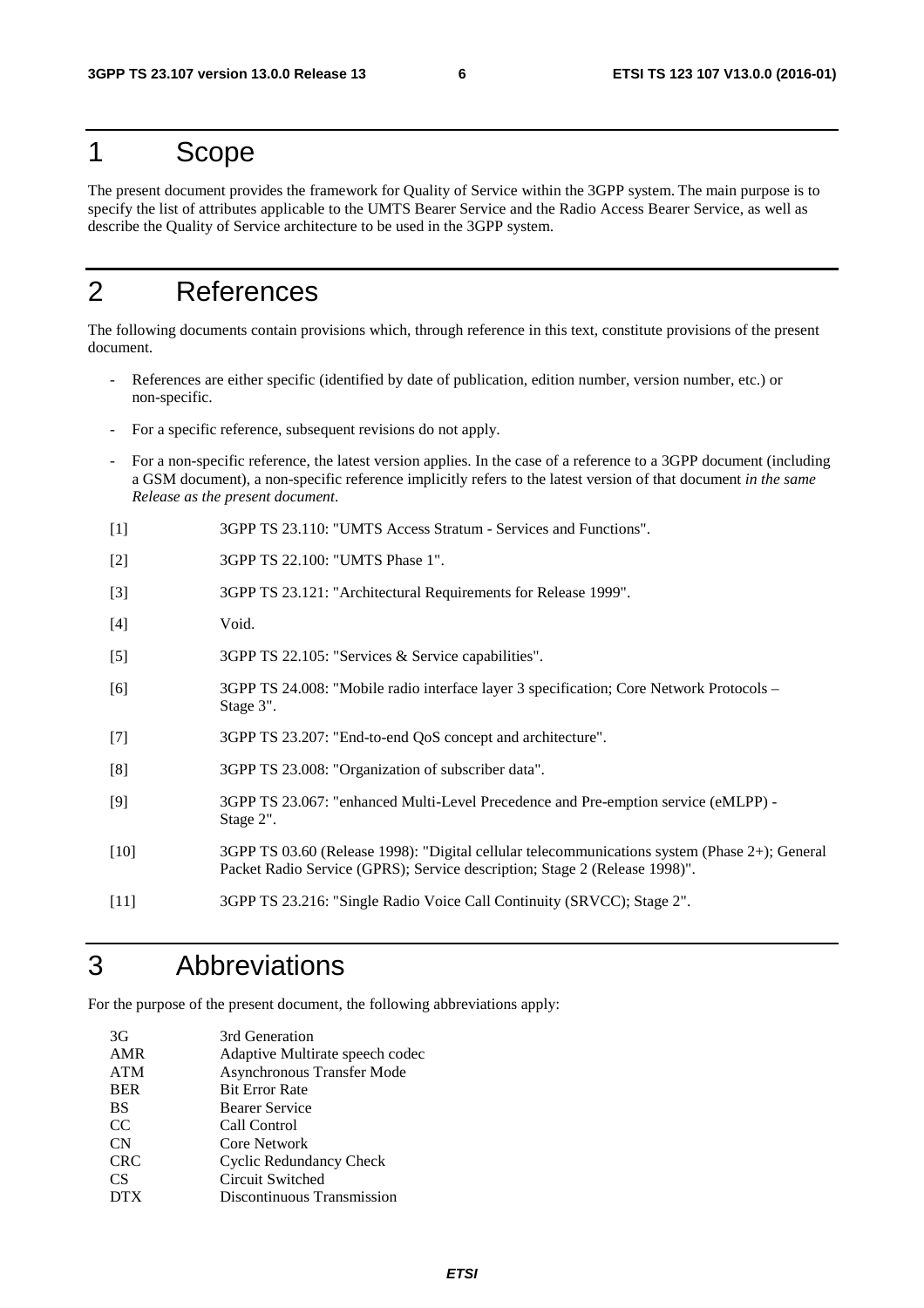| <b>FDD</b>   | <b>Frequency Division Duplex</b>             |
|--------------|----------------------------------------------|
| <b>FER</b>   | Frame Erasure Ratio                          |
| <b>FTP</b>   | File Transfer Protocol                       |
| <b>GERAN</b> | <b>GSM/EDGE Radio Access Network</b>         |
| <b>GPRS</b>  | General Packet Radio Service                 |
| GSM          | Global System for Mobile Communication       |
| <b>IETF</b>  | <b>Internet Engineering Task Force</b>       |
| IP           | <b>Internet Protocol</b>                     |
| <b>ISDN</b>  | <b>Integrated Services Digital Network</b>   |
| MO           | Mobile Originating Call                      |
| <b>MPEG</b>  | Moving Pictures Expert Group                 |
| MT           | Mobile Terminal                              |
| <b>MTC</b>   | Mobile Terminated Call                       |
| NS           | <b>Network Service</b>                       |
| <b>PDP</b>   | Packet Data Protocol                         |
| PDU          | Protocol Data Unit                           |
| <b>PS</b>    | Packet Switched                              |
| <b>PSTN</b>  | Public Switched Telephone Network            |
| QoS          | Quality of Service                           |
| RA           | Routing Area                                 |
| <b>RAB</b>   | Radio Access Bearer                          |
| <b>RAN</b>   | Radio Access Network                         |
| <b>RLC</b>   | Radio Link Control                           |
| <b>RSVP</b>  | <b>Resource Reservation Protocol</b>         |
| RT           | <b>Real Time</b>                             |
| <b>RTP</b>   | Real Time Transport Protocol                 |
| SAP          | <b>Service Access Point</b>                  |
| SDU          | Service Data Unit                            |
| SGSN         | Serving GPRS Support Node                    |
| <b>SLA</b>   | Service Level Agreement                      |
| <b>SMS</b>   | <b>Short Message Service</b>                 |
| <b>SVC</b>   | <b>Switched Virtual Circuit</b>              |
| <b>UDP</b>   | <b>User Datagram Protocol</b>                |
| <b>TBC</b>   | Token Bucket Counter                         |
| <b>TDD</b>   | Time Division Duplex                         |
| TE           | <b>Terminal Equipment</b>                    |
| <b>TSPEC</b> | <b>Traffic Specification</b>                 |
| UE           | <b>User Equipment</b>                        |
| <b>UMTS</b>  | Universal Mobile Telecommunication System    |
| <b>UTRA</b>  | <b>UMTS Terrestrial Radio Access</b>         |
| <b>UTRAN</b> | <b>UMTS Terrestrial Radio Access Network</b> |

# 4 High Level Requirements

# 4.1 End User QoS Requirements

Generally, end users care only the issues that are visible to them. The involvement of the user leads to the following conclusions. From the end-user point of view:

- only the QoS perceived by end-user matter;
- the number of user defined/controlled attributes has to be as small as possible;
- derivation/definition of QoS attributes from the application requirements has to be simple;
- QoS attributes shall be able to support all applications that are used, a certain number of applications have the characteristic of asymmetric nature between two directions, uplink/downlink;
- QoS definitions have to be future proof;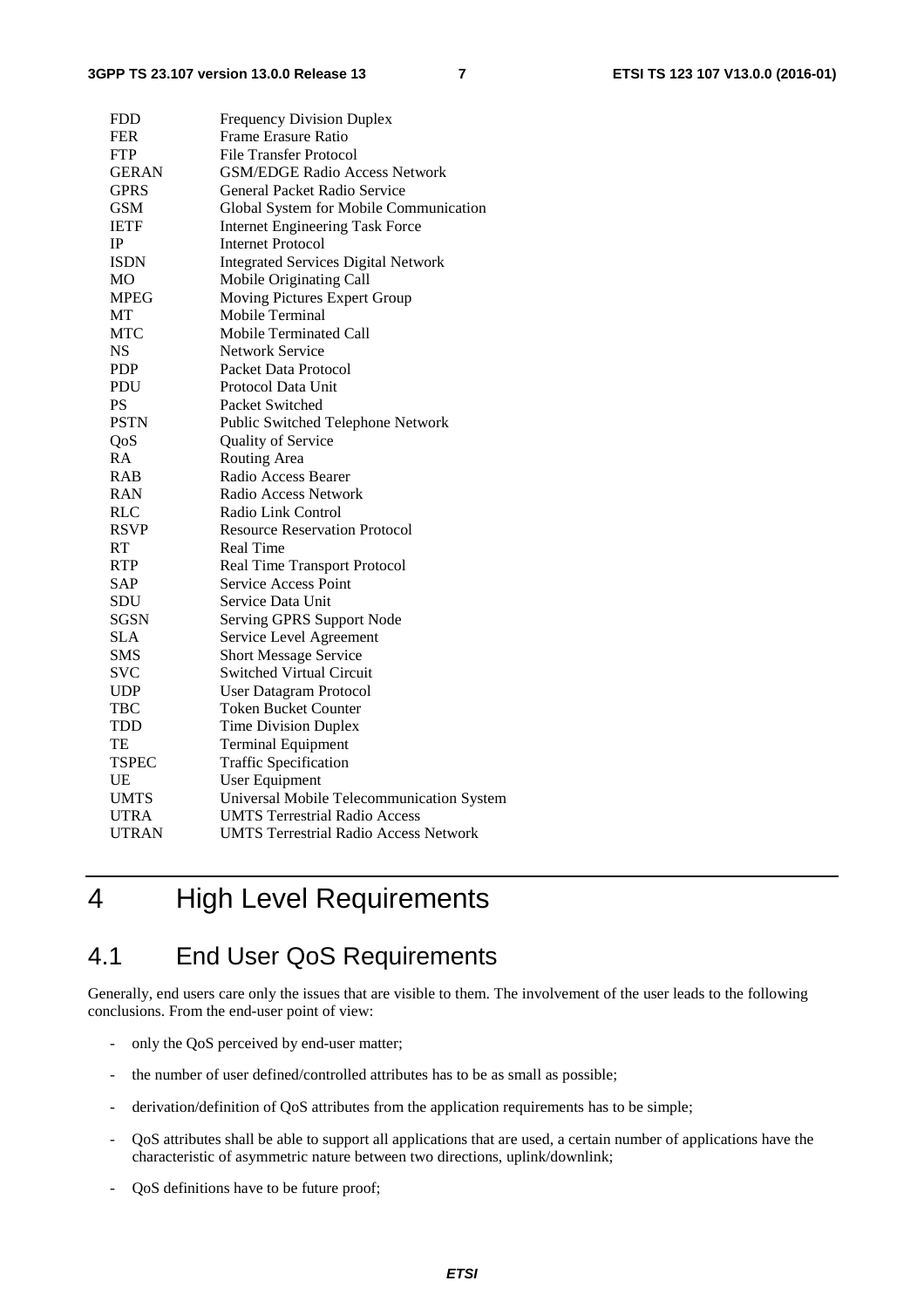OoS has to be provided end-to-end.

# 4.2 General Requirements for QoS

- QoS attributes (or mapping of them) should not be restricted to one or few external QoS control mechanisms but the QoS concept should be capable of providing different levels of QoS by using UMTS specific control mechanisms (not related to QoS mechanisms in the external networks).
- All attributes have to have unambiguous meaning.
- QoS mechanism have to allow efficient use of radio capacity.
- Allow independent evolution of Core and Access networks.
- Allow evolution of UMTS network, (i.e., eliminate or minimise the impact of evolution of transport technologies in the wireline world).
- All attribute combinations have to have unambiguous meaning.

# 4.3 Technical Requirements for QoS

This clause presents the general high-level technical requirements for the UMTS QoS. QoS will be defined with a set of attributes. These attributes should meet the following criteria:

- UMTS QoS control mechanisms shall provide QoS attribute control on a peer to peer basis between UE and 3G gateway node;
- the UMTS QoS mechanisms shall provide a mapping between application requirements and UMTS services;
- the UMTS QoS control mechanisms shall be able to efficiently interwork with current QoS schemes. Further, the QoS concept should be capable of providing different levels of QoS by using UMTS specific control mechanisms (not related to QoS mechanisms in the external networks);
- a session based approach needs to be adopted for all packet mode communication within the 3G serving node with which UMTS QoS approach shall be intimately linked, essential features are multiple QoS streams per address;
- the UMTS shall provide a finite set of QoS definitions;
- the overhead and additional complexity caused by the QoS scheme should be kept reasonably low, as well as the amount of state information transmitted and stored in the network;
- QoS shall support efficient resource utilisation;
- the QoS attributes are needed to support asymmetric bearers;
- applications (or special software in UE or 3G gateway node) should be able to indicate QoS values for their data transmissions;
- QoS behaviour should be dynamic , i.e., it shall be possible to modify QoS attributes during an active session;
- number of attributes should be kept reasonably low (increasing number of attributes, increase system complexity);
- user OoS requirements shall be satisfied by the system, including when change of SGSN within the Core Network occurs.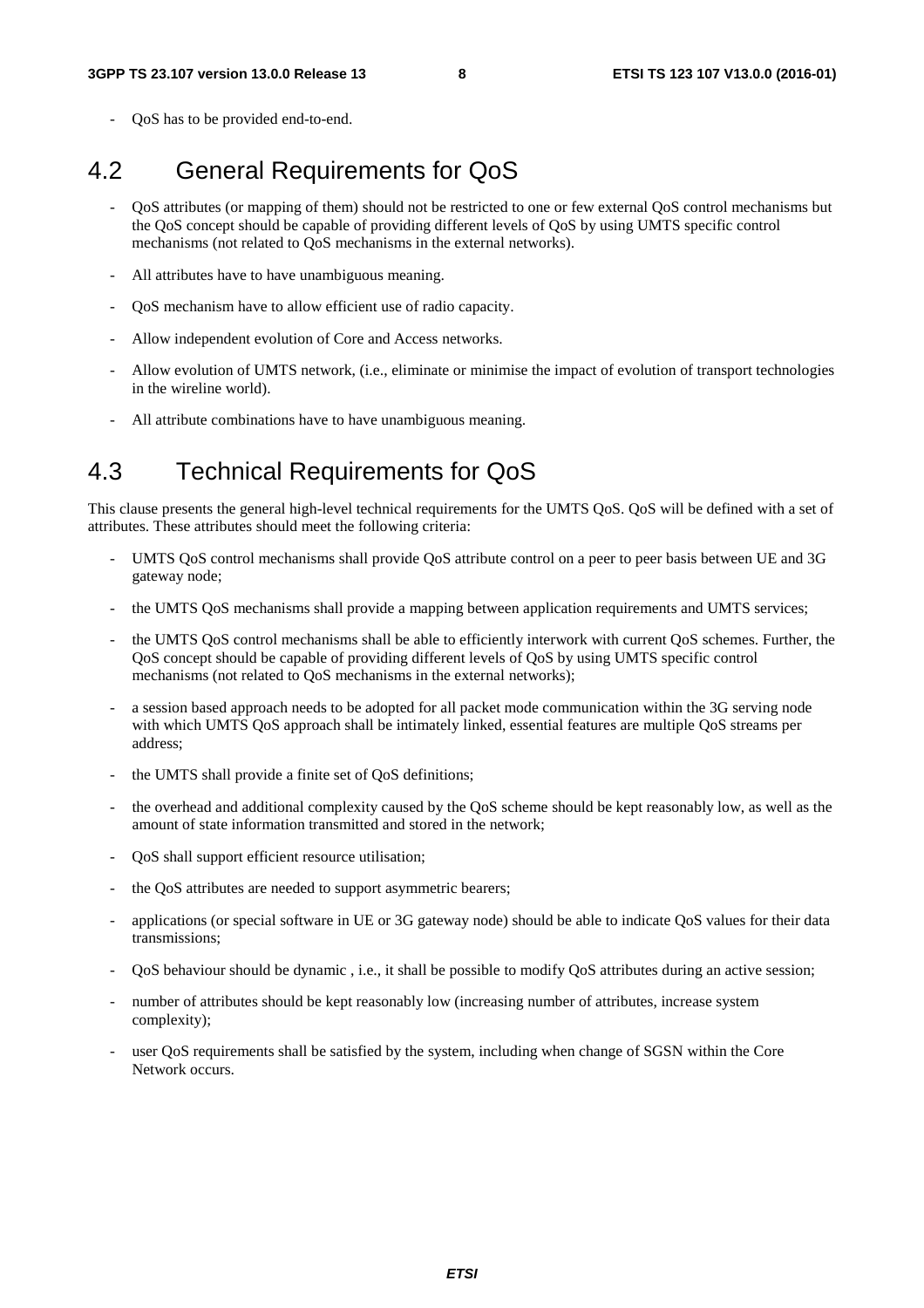# 5 CS QoS in release 1999

For UMTS release '99 CS-CC, the QoS related bearer definitions of GSM (as defined in bearer capability information element, octet 6 and its extensions) are sufficient.

Based on the Bearer Capability information element the following services can be identified:

- **a) speech:** from the Information Transfer Capability (ITC) parameter;
- **b) data, non-transparent:** from the ITC and Connection element (CE) parameters;
- **c) data, transparent:** from the ITC and CE parameters.

For each of the above services, associated call control parameters, including the Bearer Capability information element, can be considered to define the UMTS bearer service.

The further mapping to Radio Access Bearer attributes is done according to the principles described in clause 8.

NOTE: The mapping from GSM CC to UMTS RAB attributes is in the responsibility of CN WG1 and CN WG3.

# 6 QoS Architecture

# 6.1 Overview of Different Levels of QoS

Network Services are considered end-to-end, this means from a Terminal Equipment (TE) to another TE. An End-to-End Service may have a certain Quality of Service (QoS) which is provided for the user of a network service. It is the user that decides whether he is satisfied with the provided QoS or not.

To realise a certain network QoS a Bearer Service with clearly defined characteristics and functionality is to be set up from the source to the destination of a service.

A bearer service includes all aspects to enable the provision of a contracted QoS. These aspects are among others the control signalling, user plane transport and QoS management functionality. A UMTS bearer service layered architecture is depicted in figure 1, each bearer service on a specific layer offers it's individual services using services provided by the layers below.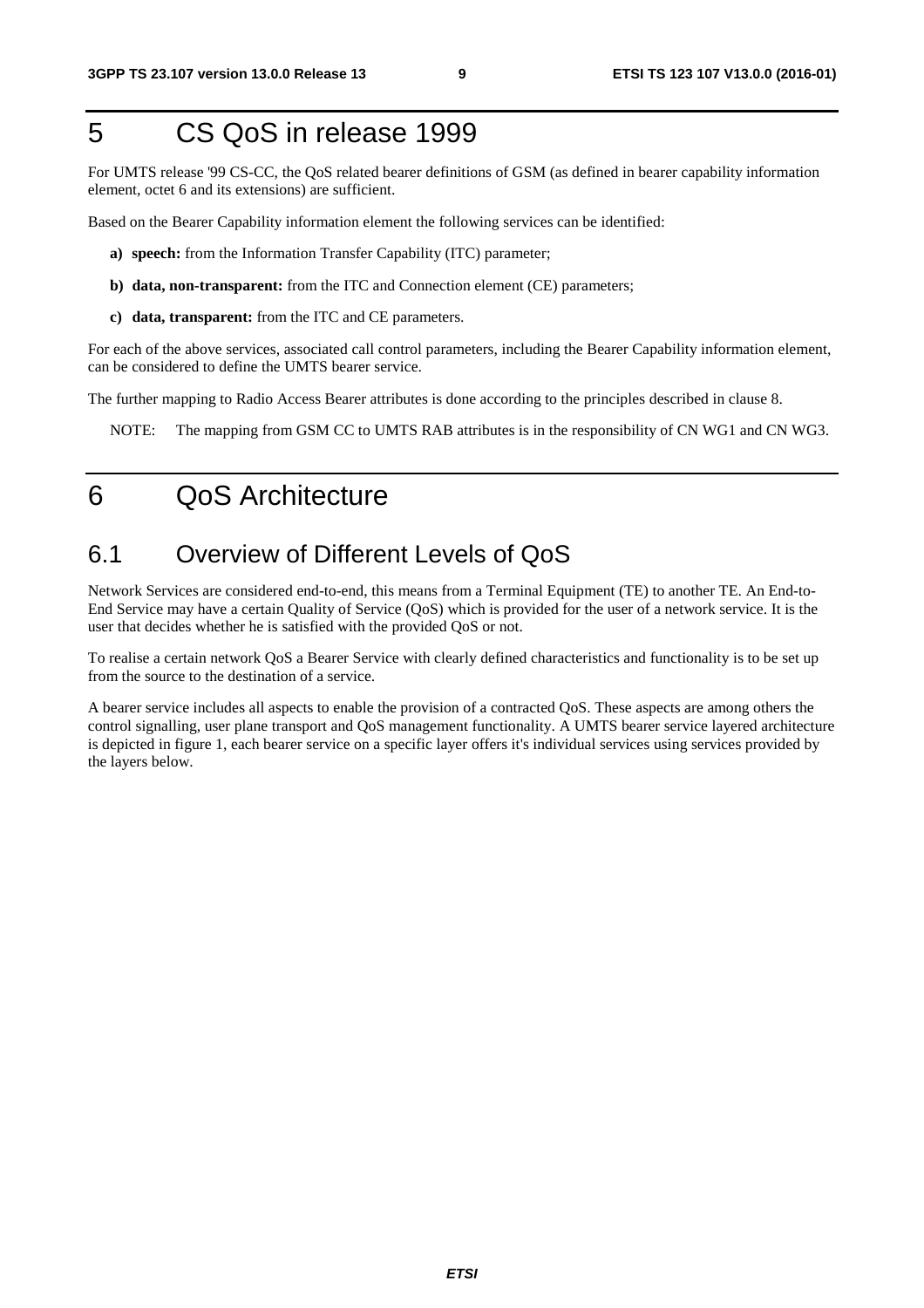

**Figure 1: UMTS QoS Architecture** 

### 6.1.1 The End-to-End Service and UMTS Bearer Service

On its way from the TE to another TE the traffic has to pass different bearer services of the network(s). A TE is connected to the UMTS network by use of a Mobile Termination (MT). The **End-to-End Service** on the application level uses the bearer services of the underlying network(s). As the **End-to-End Service** is conveyed over several networks (not only UMTS) it is not subject for further elaboration in the present document.

The **End-to-End-Service** used by the TE will be realised using a **TE/MT Local Bearer Service**, a **UMTS Bearer Service**, and an **External Bearer Service**.

**TE/MT Local Bearer Service** is not further elaborated here as this bearer service is outside the scope of the UMTS network.

Having said that the **End-to-End Bearer Service** is beyond the scope of the present document it is however the various services offered by the **UMTS Bearer Service** that the UMTS operator offers. It is this bearer service that provides the UMTS QoS.

The **External Bearer Service** is not further elaborated here as this bearer may be using several network services, e.g. another **UMTS Bearer Service**.

### 6.1.2 The Radio Access Bearer Service and the Core Network Bearer **Service**

As described in the previous clause it is the UMTS Bearer Service that provides the UMTS QoS. The UMTS Bearer Service consists of two parts, the Radio Access Bearer Service and the Core Network Bearer Service. Both services reflects the optimised way to realise the UMTS Bearer Service over the respective cellular network topology taking into account such aspects as e.g. mobility and mobile subscriber profiles.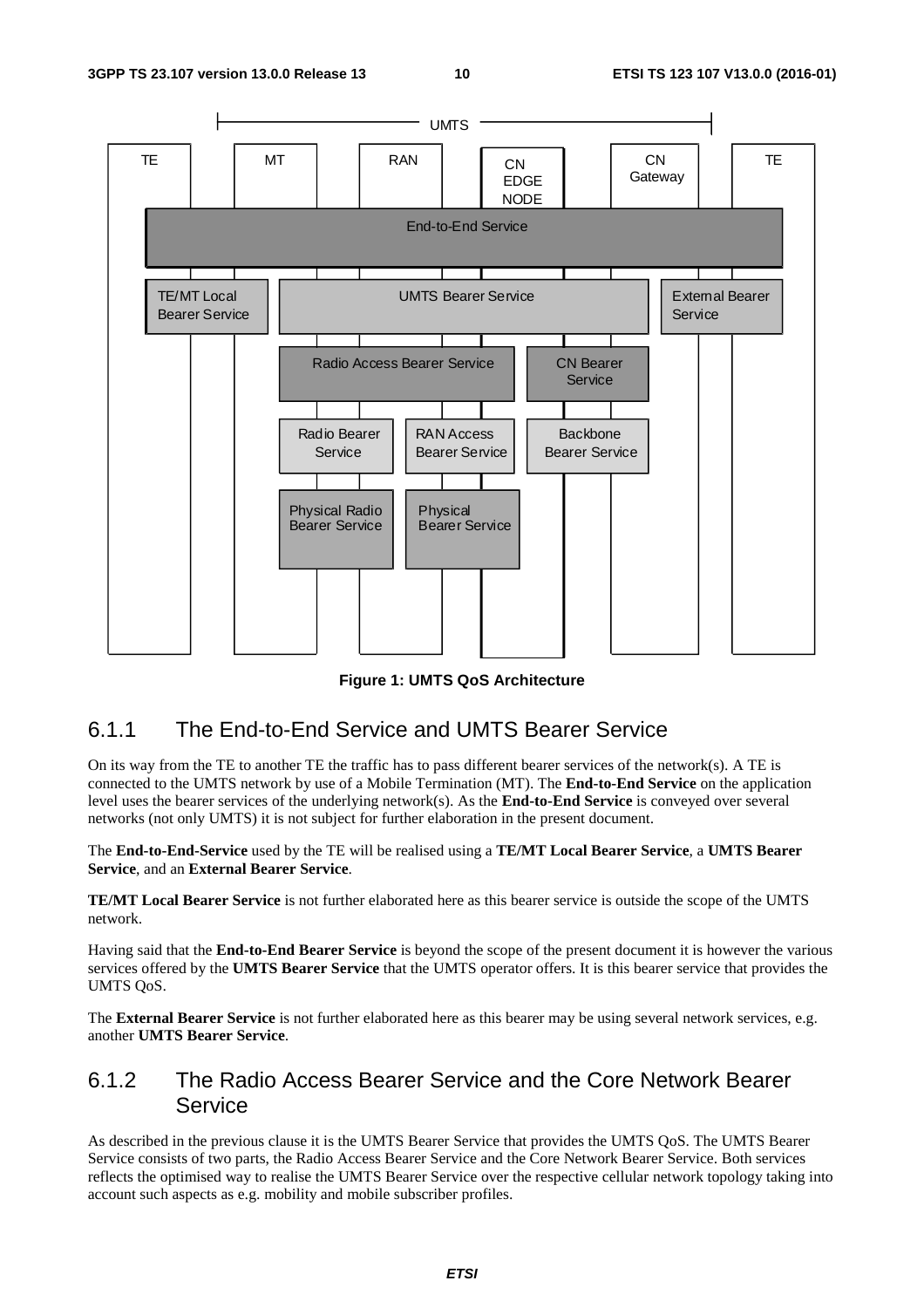The Radio Access Bearer Service provides confidential transport of signalling and user data between MT and CN Edge Node with the QoS adequate to the negotiated UMTS Bearer Service or with the default QoS for signalling. This service is based on the characteristics of the radio interface and is maintained for a moving MT.

If unequal error protection shall be supported, it is provided by underlying Radio Bearer Services. In this case the payload of the user data SDU, transported by the Radio Access Bearer Service, shall conform to a SDU format defined with possible exact sizes and the payload bits statically structured per size. Each bit of the SDU payload belongs to a defined subflow. At Radio Access Bearer Service establishment, the exact SDU payload format and required reliability per subflow is signalled to RAN using standardised attributes (see clause 6.4.3).

In release 1999, unequal error protection for a Radio Access Bearer is only applicable for services using a codec integrated in the core network. This implies that UMTS Bearer service can not use the attribute SDU format information to define subflows and the payload bits of the SDUs will therefore be equally protected.

The Core Network Bearer Service of the UMTS core network connects the UMTS CN Edge Node with the CN Gateway to the external network. The role of this service is to efficiently control and utilise the backbone network in order to provide the contracted UMTS bearer service. The UMTS packet core network shall support different backbone bearer services for variety of QoS.

### 6.1.3 The Radio Bearer Service and the RAN Access Bearer Service

The Radio Access Bearer Service is realised by a Radio Bearer Service and an RAN Access -Bearer Service.

The Radio Bearer Service covers all the aspects of the radio interface transport. This bearer service is provided by the UTRAN FDD/TDD or the GERAN, which are not elaborated further in the present document.

To support unequal error protection, RAN and MT shall have the ability to segment/reassemble the user flows into the different subflows requested by the Radio Access Bearer Service. The segmentation/ reassemble is given by the SDU payload format signalled at Radio Access Bearer establishment. The Radio Bearer service handles the part of the user flow belonging to one subflow, according to the reliability requirements for that subflow.

The RAN Access Bearer Service together with the Physical Bearer Service provides the transport between RAN and CN. RAN Access bearer services for packet traffic shall provide different bearer services for variety of QoS. The RAN Access Bearer Service is provided by the Iu or the Gb Bearer Service.

### 6.1.4 The Backbone Network Service

The Core Network Bearer Service uses a generic Backbone Network Service.

The Backbone Network Service covers the layer 1/Layer2 functionality and is selected according to operator's choice in order to fulfil the QoS requirements of the Core Network Bearer Service. The Backbone Network Service is not specific to UMTS but may reuse an existing standard.

# 6.2 QoS Management Functions in the Network

The purpose of this clause is to give a comprehensive overview of functionality needed to establish, modify and maintain a UMTS Bearer Service with a specific QoS. The relations between the functions internal to the nodes are implementation specific. The allocation of these functions to the UMTS entities shall indicate the requirement for the specific entity to enforce the QoS commitments negotiated for the UMTS bearer service. The specific realisation of these functions is implementation dependent and has only to maintain the specified QoS characteristics. The QoS management functions of all UMTS entities together shall ensure the provision of the negotiated service between the access points of the UMTS bearer service. The end-to-end service is provided by translation/mapping with UMTS external services.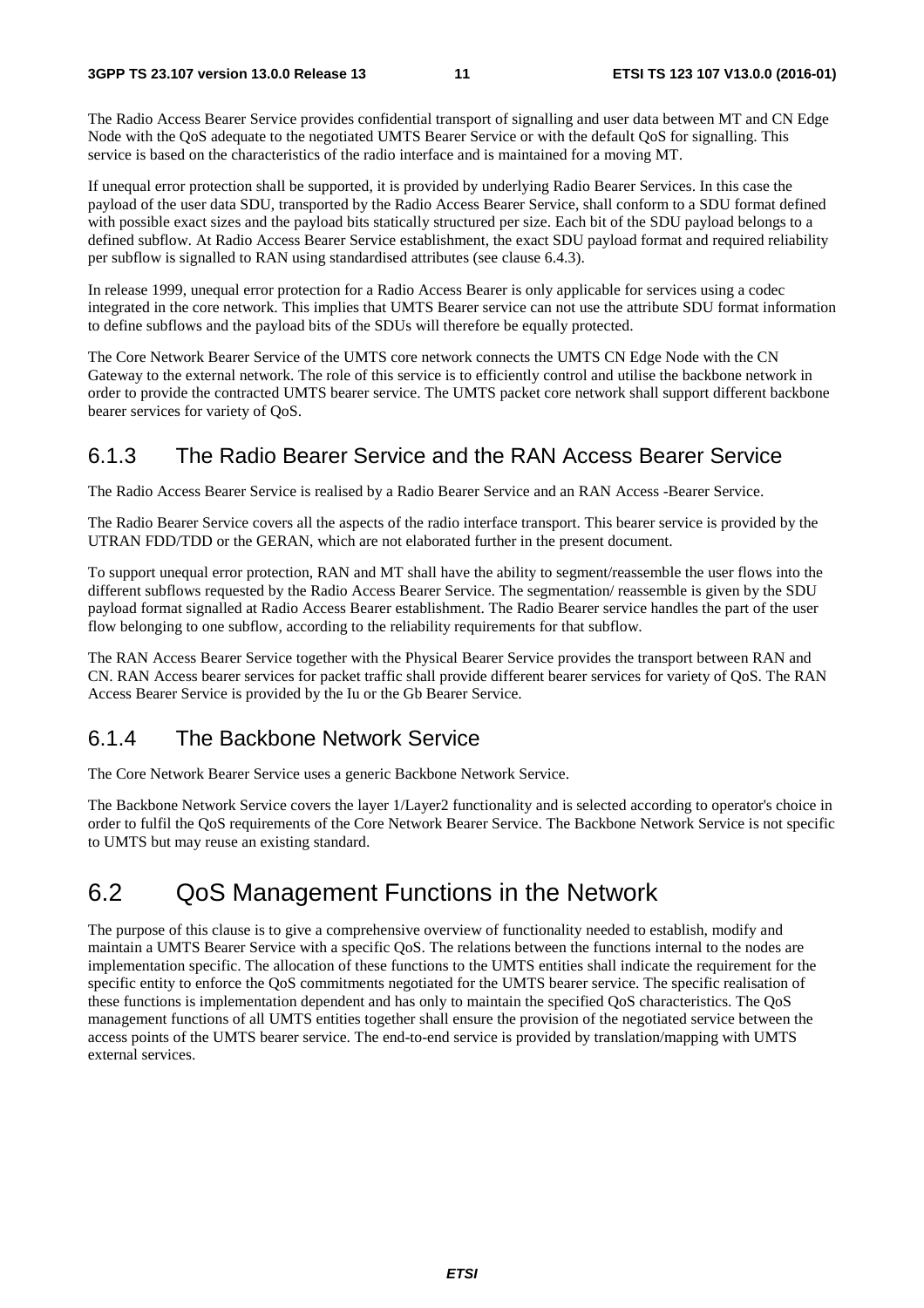### 6.2.1 Description of functions

### 6.2.1.1 QoS management functions for UMTS bearer service in the control plane

**Service Manager** co-ordinates the functions of the control plane for establishing, modifying and maintaining the service it is responsible for. And, it provides all user plane QoS management functions with the relevant attributes. The service manager offers services to other instances, it signals with peer service managers and uses services provided by other instances. The service manager may perform an attribute translation to request lower layer services. Furthermore, it may interrogate other control functions to receive permission for service provision.

**Translation function** converts between the internal service primitives for UMTS bearer service control and the various protocols for service control of interfacing external networks. The translation includes the converting between UMTS bearer service attributes and QoS attributes of the external networks service control protocol (e.g. between IETF TSPEC and UMTS service attributes). The service manager may include a translation function to convert between its service attributes and the attributes of a lower layer service it is using.

**Admission/Capability control** maintains information about all available resources of a network entity and about all resources allocated to UMTS bearer services. It determines for each UMTS bearer service request or modification whether the required resources can be provided by this entity and it reserves these resources if allocated to the UMTS bearer service. The function checks also the capability of the network entity to provide the requested service, i.e. whether the specific service is implemented and not blocked for administrative reasons. The resource control performed by the admission control supports also the service retention.

**Subscription Control** checks the administrative rights of the UMTS bearer service user to use the requested service with the specified QoS attributes.

### 6.2.1.2 Functions for UMTS bearer service in the user plane

User plane QoS management functions maintain the signalling and user data traffic within certain limits, defined by specific QoS attributes. UMTS bearer services with different QoS attribute values shall be supported by the QoS management functions. These functions ensure the provision of the QoS negotiated for a UMTS bearer service.

**Mapping function** provides each data unit with the specific marking required to receive the intended OoS at the transfer by a bearer service.

**Classification function** assigns data units to the established services of a MT according to the related QoS attributes if the MT has multiple UMTS bearer services established. The appropriate UMTS bearer service is derived from the data unit header or from traffic characteristics of the data.

**Resource Manager** distributes the available resources between all services sharing the same resource. The resource manager distributes the resources according to the required QoS. Example means for resource management are scheduling, bandwidth management and power control for the radio bearer.

**Traffic conditioner** provides conformance between the negotiated QoS for a service and the data unit traffic. Traffic conditioning is performed by policing or by traffic shaping. The policing function compares the data unit traffic with the related QoS attributes. Data units not matching the relevant attributes will be dropped or marked as not matching, for preferential dropping in case of congestion. The traffic shaper forms the data unit traffic according to the QoS of the service. The reference algorithm for traffic conditioning is described in Annex B. This reference algorithm should not be interpreted as a required implementation algorithm.

### 6.2.2 Allocation of QoS management functions

### 6.2.2.1 QoS management functions for UMTS bearer service in the control plane

The QoS management functions for controlling the UMTS bearer service are shown in figure 2. These control functions support the establishment and the modification of a UMTS bearer service by signalling/negotiation with the UMTS external services and by the establishment or modification of all UMTS internal services with the required characteristics.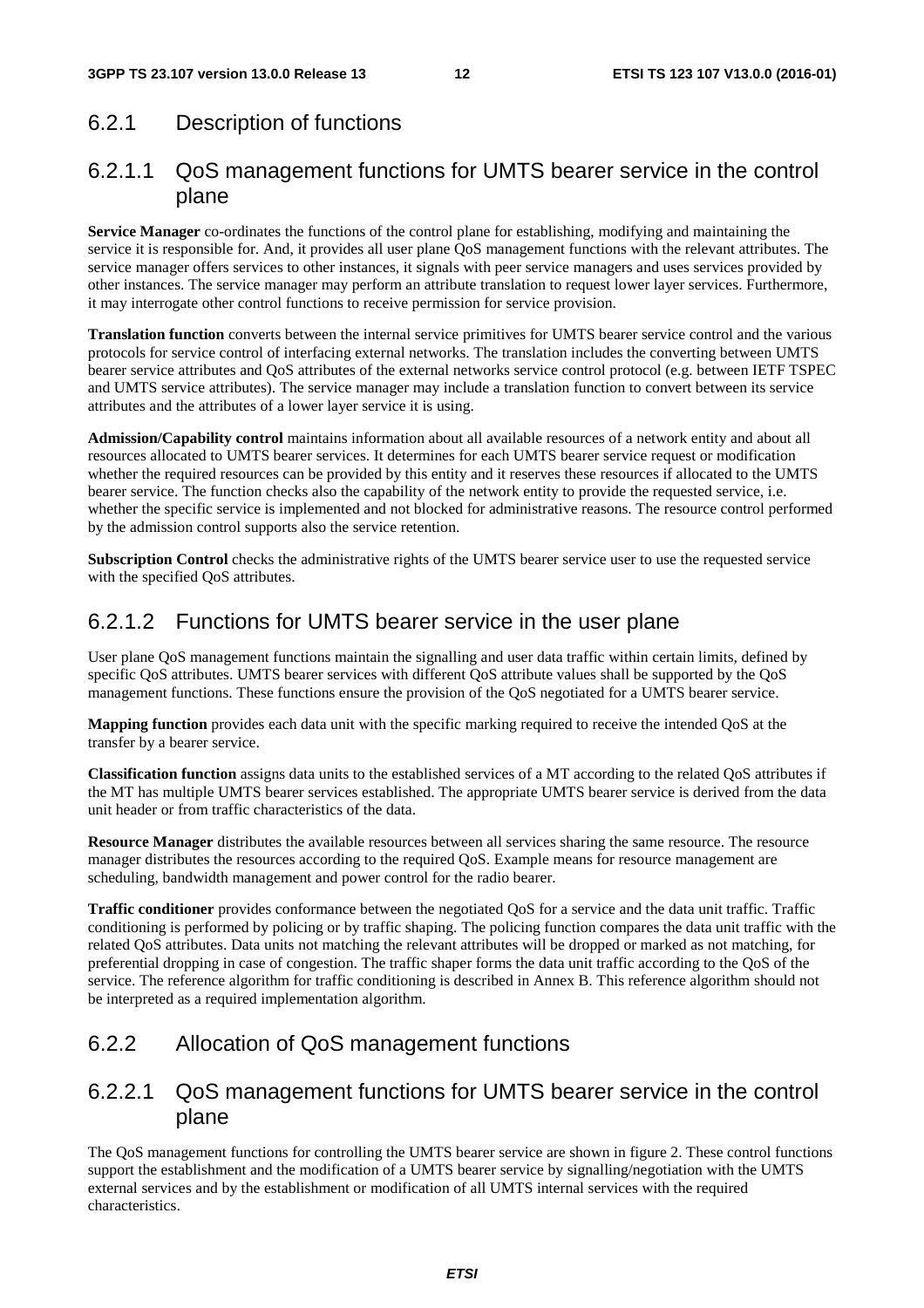

#### **Figure 2: QoS management functions for UMTS bearer service in the control plane**

The translation functions (Trans.) in the MT and the Gateway convert between external service signalling and internal service primitives including the translation of the service attributes. The translation function in the Gateway is FFS regarding packet oriented services.

The UMTS BS manager in the MT, CN EDGE and the Gateway signal between each other and via the translation function with external instances to establish or modify a UMTS bearer service. Each of the UMTS BS managers interrogates its associated admission/capability control whether the network entity supports the specific requested service and whether the required resources are available. Additionally, the CN EDGE UMTS BS manager verifies with the subscription control the administrative rights for using the service.

The UMTS BS manager of the MT translates the UMTS bearer service attributes into attributes for the local bearer service and requests this service from the local BS manager.

The UMTS BS manager of the CN EDGE translates the UMTS bearer service attributes into RAB service attributes and RAN Access bearer service attributes and it translates UMTS bearer service attributes into CN bearer service attributes. Also, the UMTS BS manager of the CN EDGE requests its RAN Access BS manager, its CN BS manager and the RAB manager in the RAN to provide the required services.

The RAB manager verifies with its admission/capability control whether the RAN supports the specific requested service and whether the required resources are available. It translates the RAB service attributes into radio bearer service and RAN Access bearer service attributes and requests the radio BS manager and the RAN Access BS manager to provide bearer services with the required attributes.

The Gateway UMTS BS manager translates the UMTS bearer service attributes into CN bearer service attributes and requests its CN BS manager to provide the service. Furthermore, it translates the UMTS bearer service attributes into the external bearer service attributes and requests this service from the external BS manager.

Radio, RAN Access and CN BS managers use services provided by lower layers as indicated in figure 2.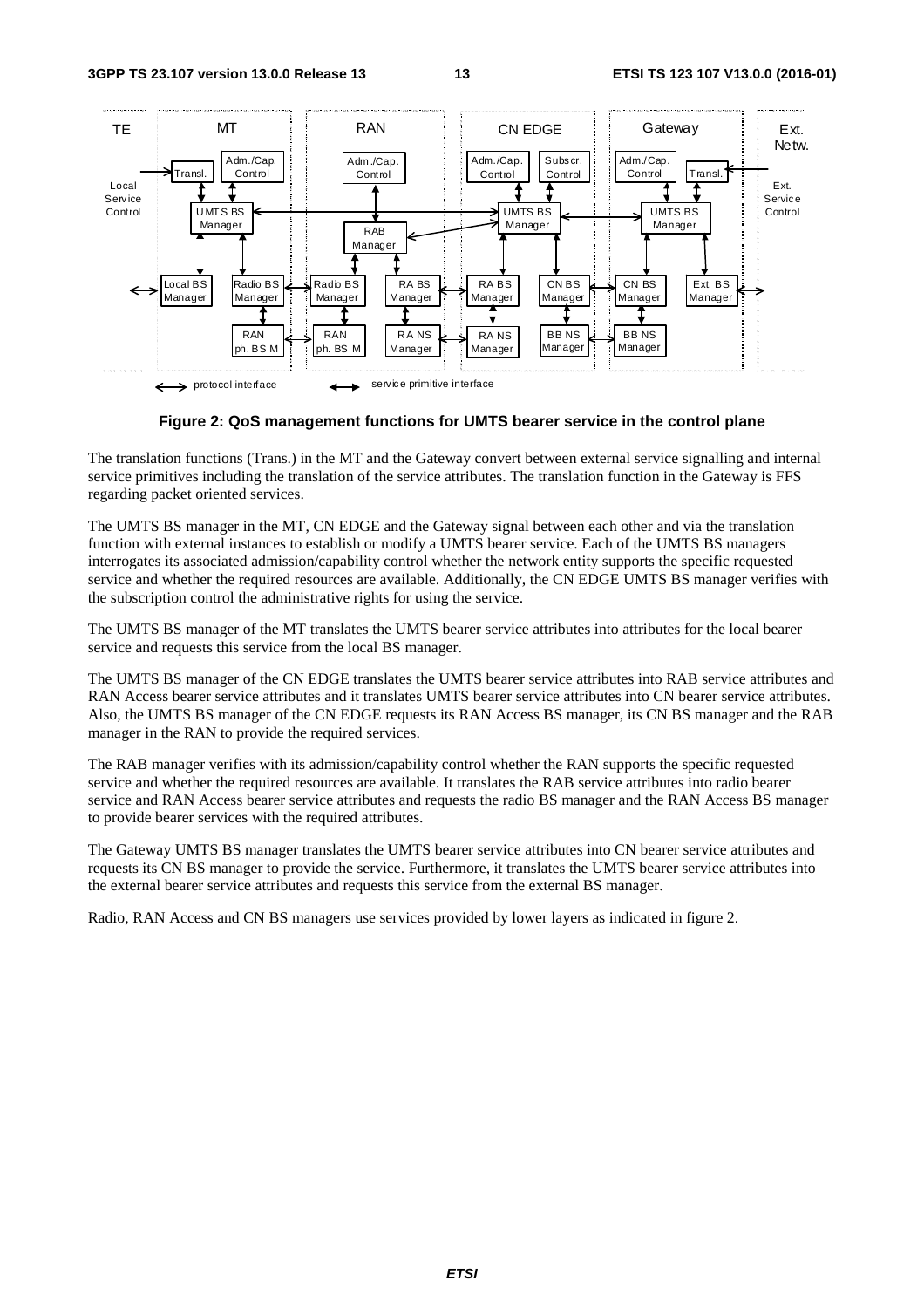### 6.2.2.2 QoS management functions for the UMTS bearer service in the user plane

The QoS management functions of the UMTS BS for the user plane are shown in figure 3. These functions maintain the data transfer characteristics according to the commitments established by the UMTS BS control functions and expressed by the bearer service attributes. The QoS management user plane functions are provided with the relevant attributes by the QoS management control functions.



#### **Figure 3: QoS management functions for the UMTS bearer service in the user plane**

The classification function (Class.) in the Gateway and in the MT assign user data units received from the external bearer service or the local bearer service to the appropriate UMTS bearer service according to the QoS requirements of each user data unit. The classification function in the MT is FFS.

The traffic conditioner (Cond.) in the MT provides conformance of the uplink user data traffic with the QoS attributes of the relevant UMTS bearer service. In the Gateway a traffic conditioner may provide conformance of the downlink user data traffic with the QoS attributes of the relevant UMTS bearer service; i.e. on a per PDP context basis. In addition, the traffic conditioner in the Gateway may provide conformance of the uplink and downlink user data traffic with QoS attributes related to the whole non-guaranteed bit-rate traffic of a UE for an APN (i.e. APN-AMBR). The packet oriented transport of the downlink data units from the external bearer service to the RAN and the buffering in the RAN may result in bursts of downlink data units not conformant with the UMTS BS QoS attributes. A traffic conditioner in the RAN forms this downlink data unit traffic according to the relevant QoS attributes. In addition, the traffic conditioner in the RAN may provide conformance of the uplink and downlink user data traffic (traffic) with QoS attributes related to the whole non-guaranteed bit-rate traffic of a UE (i.e. UE-AMBR).

The traffic conditioners are not necessarily separated functions. For example a resource manager may also provide conformance with the relevant QoS attributes by appropriate data unit scheduling. Or, if fixed resources are dedicated to one bearer service the resource limitations implicitly condition the traffic.

The mapping function marks each data unit with the specific QoS indication related to the bearer service performing the transfer of the data unit.

Each of the resource managers of a network entity is responsible for a specific resource. The resource manager distributes its resources between all bearer services requesting transfer of data units on these resources. Thereby, the resource manager attempts to provide the QoS attributes required for each individual bearer service.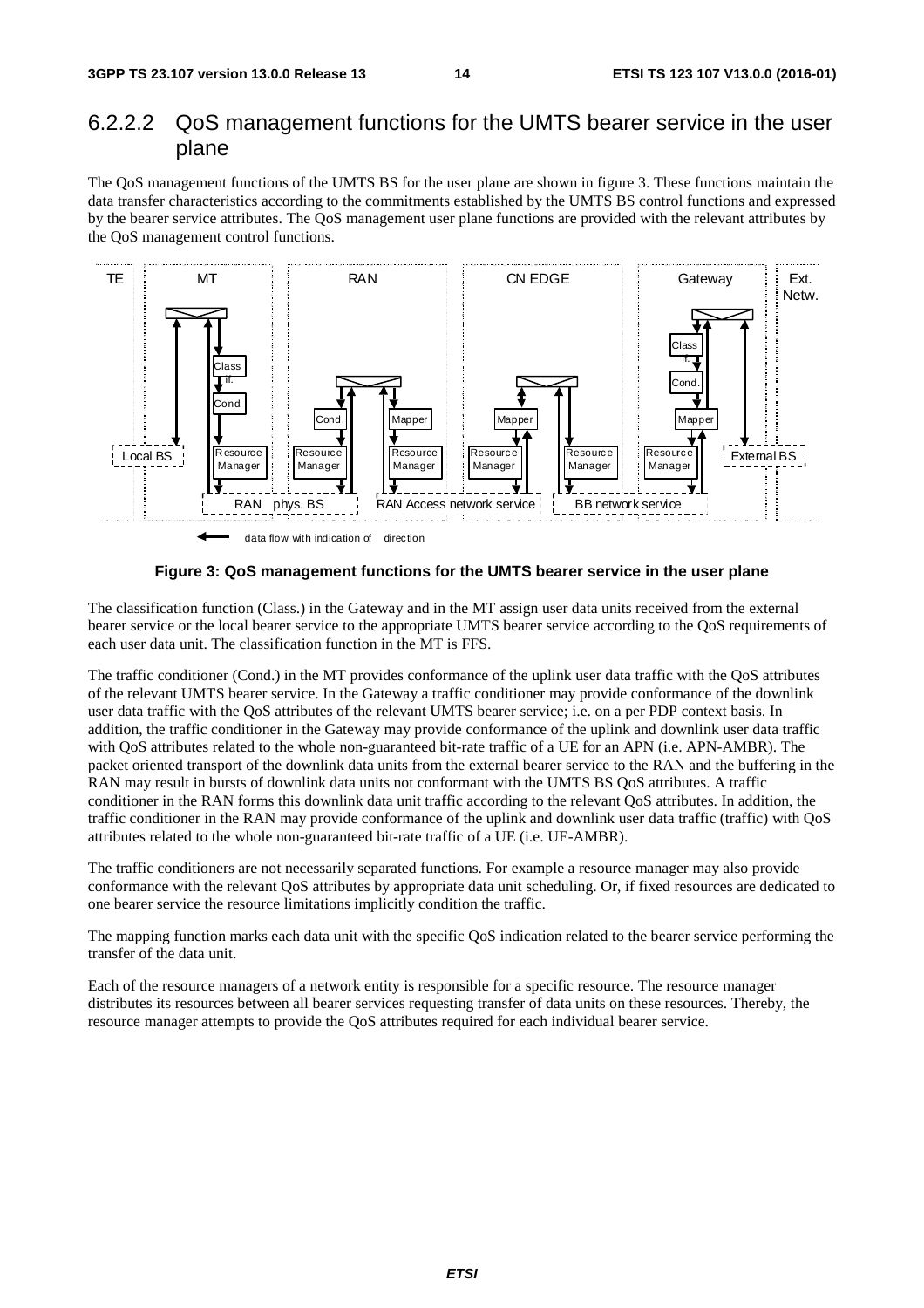# 6.3 UMTS QoS Classes

When defining the UMTS QoS classes, also referred to as traffic classes, the restrictions and limitations of the air interface have to be taken into account. It is not reasonable to define complex mechanisms as have been in fixed networks due to different error characteristics of the air interface. The QoS mechanisms provided in the cellular network have to be robust and capable of providing reasonable QoS resolution. Table 1 illustrates the QoS classes for **UMTS** 

There are four different QoS classes:

- conversational class;
- streaming class;
- interactive class; and
- background class.

The main distinguishing factor between these QoS classes is how delay sensitive the traffic is: Conversational class is meant for traffic which is very delay sensitive while Background class is the most delay insensitive traffic class.

Conversational and Streaming classes are mainly intended to be used to carry real-time traffic flows. The main divider between them is how delay sensitive the traffic is. Conversational real-time services, like video telephony, are the most delay sensitive applications and those data streams should be carried in Conversational class.

Interactive class and Background are mainly meant to be used by traditional Internet applications like WWW, Email, Telnet, FTP and News. Due to looser delay requirements, compare to conversational and streaming classes, both provide better error rate by means of channel coding and retransmission. The main difference between Interactive and Background class is that Interactive class is mainly used by interactive applications, e.g. interactive Email or interactive Web browsing, while Background class is meant for background traffic, e.g. background download of Emails or background file downloading. Responsiveness of the interactive applications is ensured by separating interactive and background applications. Traffic in the Interactive class has higher priority in scheduling than Background class traffic, so background applications use transmission resources only when interactive applications do not need them. This is very important in wireless environment where the bandwidth is low compared to fixed networks.

However, these are only typical examples of usage of the traffic classes. There is in particular no strict one-to-one mapping between classes of service (as defined in TS 22.105 [5]) and the traffic classes defined in this TS. For instance, a service interactive by nature can very well use the Conversational traffic class if the application or the user has tight requirements on delay.

### 6.3.1 Conversational class

The most well known use of this scheme is telephony speech (e.g. GSM). But with Internet and multimedia a number of new applications will require this scheme, for example voice over IP and video conferencing tools. Real time conversation is always performed between peers (or groups) of live (human) end-users. This is the only scheme where the required characteristics are strictly given by human perception.

Real time conversation scheme is characterised by that the transfer time shall be low because of the conversational nature of the scheme and at the same time that the time relation (variation) between information entities of the stream shall be preserved in the same way as for real time streams. The maximum transfer delay is given by the human perception of video and audio conversation. Therefore the limit for acceptable transfer delay is very strict, as failure to provide low enough transfer delay will result in unacceptable lack of quality. The transfer delay requirement is therefore both significantly lower and more stringent than the round trip delay of the interactive traffic case.

Real time conversation - fundamental characteristics for QoS:

- preserve time relation (variation) between information entities of the stream;
- conversational pattern (stringent and low delay).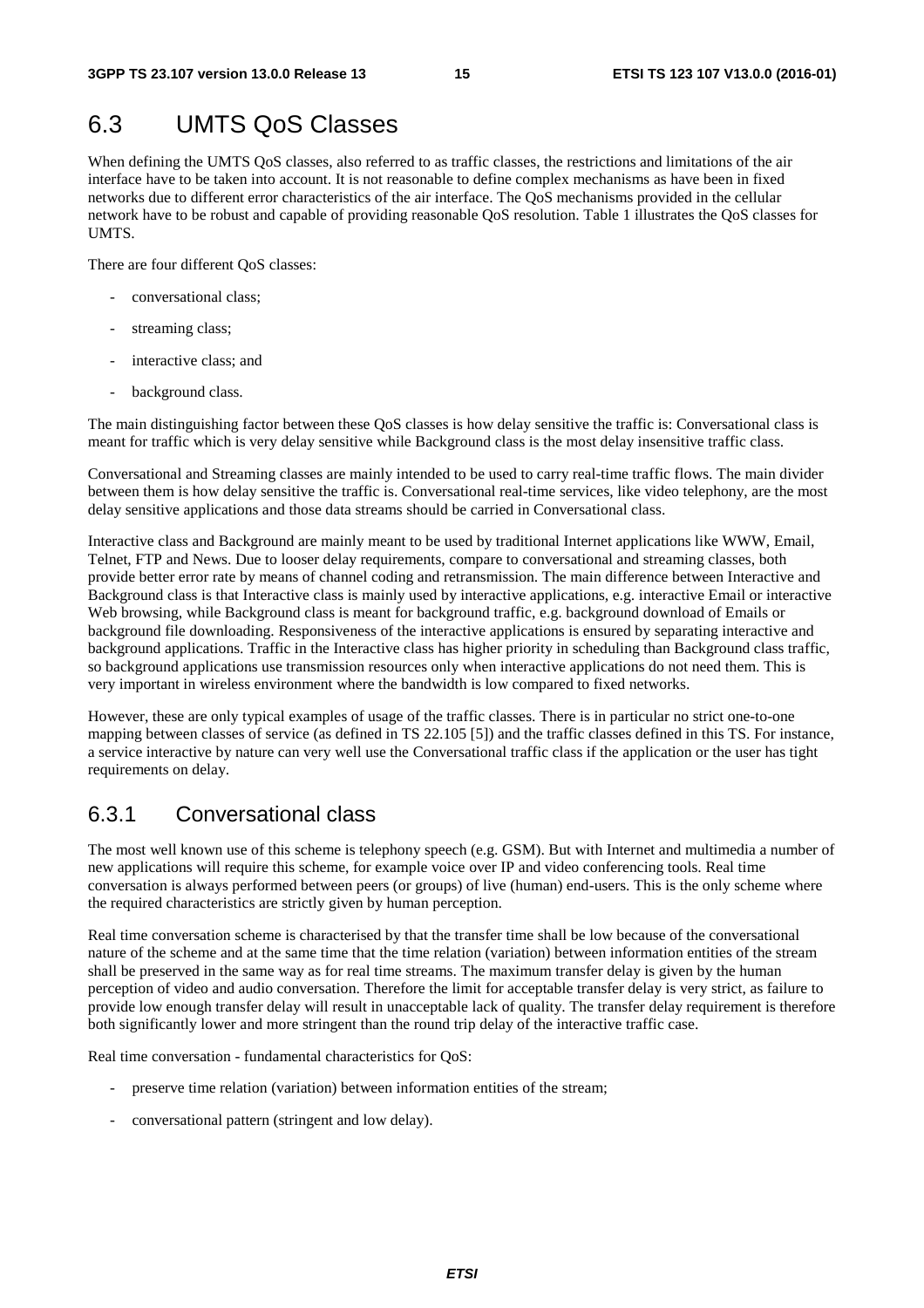### 6.3.2 Streaming class

When the user is looking at (listening to) real time video (audio) the scheme of real time streams applies. The real time data flow is always aiming at a live (human) destination. It is a one way transport.

This scheme is one of the newcomers in data communication, raising a number of new requirements in both telecommunication and data communication systems. It is characterised by that the time relations (variation) between information entities (i.e. samples, packets) within a flow shall be preserved, although it does not have any requirements on low transfer delay.

The delay variation of the end-to-end flow shall be limited, to preserve the time relation (variation) between information entities of the stream. But as the stream normally is time aligned at the receiving end (in the user equipment), the highest acceptable delay variation over the transmission media is given by the capability of the time alignment function of the application. Acceptable delay variation is thus much greater than the delay variation given by the limits of human perception.

Real time streams - fundamental characteristics for QoS:

preserve time relation (variation) between information entities of the stream.

### 6.3.3 Interactive class

When the end-user, that is either a machine or a human, is on line requesting data from remote equipment (e.g. a server), this scheme applies. Examples of human interaction with the remote equipment are: web browsing, data base retrieval, server access. Examples of machines interaction with remote equipment are: polling for measurement records and automatic data base enquiries (tele-machines).

Interactive traffic is the other classical data communication scheme that on an overall level is characterised by the request response pattern of the end-user. At the message destination there is an entity expecting the message (response) within a certain time. Round trip delay time is therefore one of the key attributes. Another characteristic is that the content of the packets shall be transparently transferred (with low bit error rate).

Interactive traffic - fundamental characteristics for QoS:

- request response pattern;
- preserve payload content.

### 6.3.4 Background class

When the end-user, that typically is a computer, sends and receives data-files in the background, this scheme applies. Examples are background delivery of E-mails, SMS, download of databases and reception of measurement records.

Background traffic is one of the classical data communication schemes that on an overall level is characterised by that the destination is not expecting the data within a certain time. The scheme is thus more or less delivery time insensitive. Another characteristic is that the content of the packets shall be transparently transferred (with low bit error rate).

Background traffic - fundamental characteristics for QoS:

- the destination is not expecting the data within a certain time;
- preserve payload content.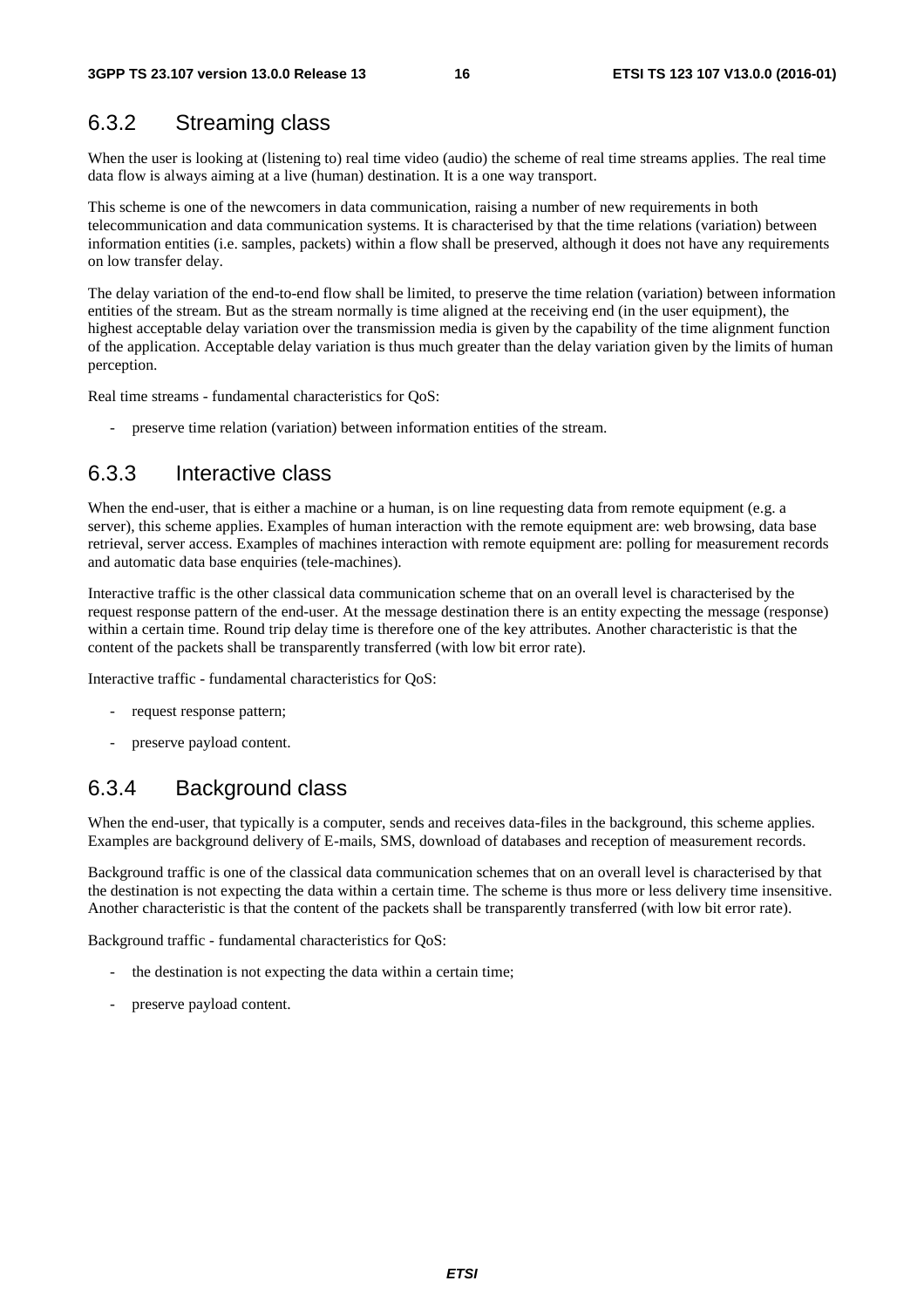| <b>Traffic class</b>            | <b>Conversational class</b><br>conversational RT                                                                                                    | <b>Streaming class</b><br>streaming RT                                                    | Interactive class<br>Interactive best effort               | <b>Background</b><br><b>Background best</b><br>effort                                               |
|---------------------------------|-----------------------------------------------------------------------------------------------------------------------------------------------------|-------------------------------------------------------------------------------------------|------------------------------------------------------------|-----------------------------------------------------------------------------------------------------|
| lFundamental<br>characteristics | Preserve time relation I-<br>(variation) between<br>information entities of<br>the stream<br>Conversational<br>pattern (stringent and<br>low delay) | Preserve time<br>relation (variation)<br>between information<br>entities of the<br>stream | Request response<br>pattern<br>Preserve payload<br>content | Destination is<br>not expecting<br>the data within a<br>certain time<br>Preserve<br>payload content |
| Example of the<br>application   | voice                                                                                                                                               | streaming video                                                                           | Web browsing                                               | background<br>download of<br>emails                                                                 |

**Table 1: UMTS QoS classes** 

# 6.4 QoS Attributes

NOTE: The discussion of UMTS bearer service attributes as well as radio access bearer attributes is still going on. Especially the bitrate attributes are under discussion and few comments have also been given to reliability attribute.

### 6.4.1 Asymmetric Bearers

Uni-directional and bi-directional bearer services shall be supported. For bi-directional bearer services, the attributes Maximum bitrate, and Guaranteed bitrate should be possible to set separately for uplink/downlink in order to support asymmetric bearers.

### 6.4.2 Sources of UMTS Bearer Service Attributes

- UMTS bearer service attributes describe the service provided by the UMTS network to the user of the UMTS bearer service. A set of QoS attributes (QoS profile) specifies this service. At UMTS bearer service establishment or modification different QoS profiles have to be taken into account.
- The UE capabilities form a QoS profile which may limit the UMTS bearer service which can be provided.
- The UE or the terminal equipment (TE) within the terminating network may request a QoS profile at UMTS bearer establishment or modification. The application using the UE may request the UE to provide a UMTS bearer service with a specific QoS profile. If the application requests no specific QoS the UE may use a QoS profile configured within the UE (e.g., by AT commands). How the TE derives a QoS profile is out of scope for UMTS.
- A QoS profile in the UMTS subscription describes the upper limits for the provided service if the service user requests specific values.
- If the UE requests or modifies a UMTS bearer and one or more of the QoS attributes are not specified by the UE by setting the attributes to 'subscribed', the SGSN shall assume a request of values as specified in the QoS profile in the UMTS subscription. If the UE sets the traffic class to 'subscribed', the SGSN shall assume a request for Interactive class. When the application in the UE requires streaming or conversational QoS, then the UE shall at least explicitly request the traffic class and should explicitly request the guaranteed bit rate and the maximum bit rate. For the rest of the QoS attributes, the network shall ensure that the negotiated QoS contains only values explicitly defined for the traffic class.
- A Network specific QoS profile characterising for example the current resource availability or other network capabilities or limitations may limit the provided UMTS bearer service or initiate a modification of an established UMTS bearer service.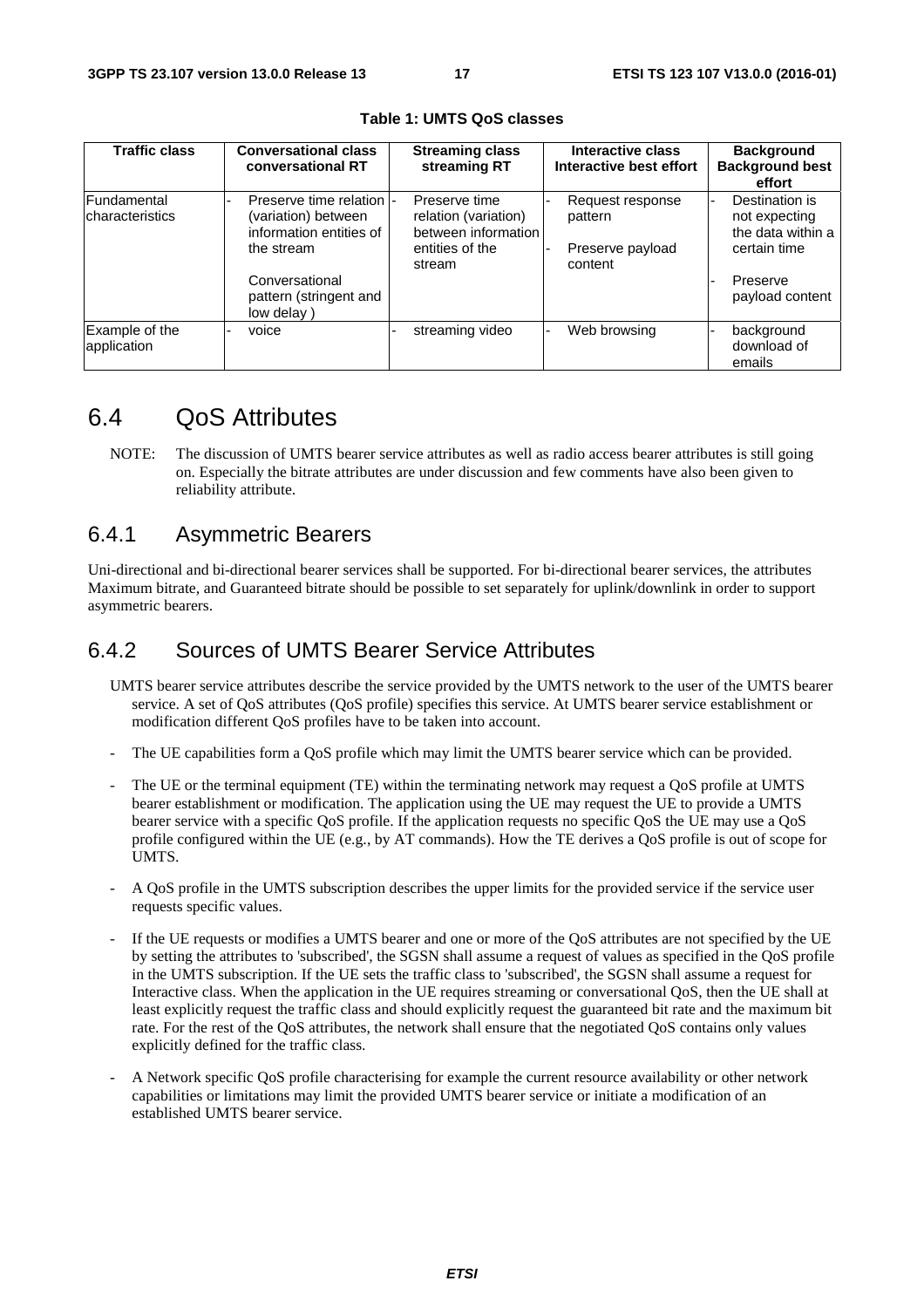## 6.4.3 UMTS Bearer Service Attributes

### 6.4.3.1 List of attributes

#### **Traffic class ('conversational', 'streaming', 'interactive', 'background')**

Definition: type of application for which the UMTS bearer service is optimised

[Purpose: By including the traffic class itself as an attribute, UMTS can make assumptions about the traffic source and optimise the transport for that traffic type.]

#### **Maximum bitrate (kbps)**

Definition: maximum number of bits delivered by UMTS and to UMTS at a SAP within a period of time, divided by the duration of the period. The traffic is conformant with Maximum bitrate as long as it follows a token bucket algorithm where token rate equals Maximum bitrate and bucket size equals Maximum SDU size.

The conformance definition should not be interpreted as a required implementation algorithm. The token bucket algorithm is described in annex B.

The Maximum bitrate is the upper limit a user or application can accept or provide. All UMTS bearer service attributes may be fulfilled for traffic up to the Maximum bitrate depending on the network conditions.

[Purpose: Maximum bitrate can be used to make code reservations in the downlink of the radio interface. Its purpose is 1) to limit the delivered bitrate to applications or external networks with such limitations 2) to allow maximum wanted user bitrate to be defined for applications able to operate with different rates (e.g. applications with adapting codecs).]

#### **Guaranteed bitrate (kbps)**

Definition: guaranteed number of bits delivered by UMTS at a SAP within a period of time (provided that there is data to deliver), divided by the duration of the period. The traffic is conformant with the guaranteed bitrate as long as it follows a token bucket algorithm where token rate equals Guaranteed bitrate and bucket size equals Maximum SDU size.

The conformance definition should not be interpreted as a required implementation algorithm. The token bucket algorithm is described in annex B.

UMTS bearer service attributes, e.g. delay and reliability attributes, are guaranteed for traffic up to the Guaranteed bitrate. For the traffic exceeding the Guaranteed bitrate the UMTS bearer service attributes are not guaranteed.

[Purpose: Describes the bitrate the UMTS bearer service shall guarantee to the user or application. Guaranteed bitrate may be used to facilitate admission control based on available resources, and for resource allocation within UMTS.]

#### **Delivery order (y/n)**

Definition: indicates whether the UMTS bearer shall provide in-sequence SDU delivery or not.

[Purpose: the attribute is derived from the user protocol (PDP type) and specifies if out-of-sequence SDUs are acceptable or not. This information cannot be extracted from the traffic class. Whether out-ofsequence SDUs are dropped or re-ordered depends on the specified reliability]

Delivery order should be set to 'no' for PDP Type = 'IPv4' or 'IPv6'. The SGSN shall ensure that the appropriate value is set.

#### **Maximum SDU size (octets)**

Definition: the maximum SDU size for which the network shall satisfy the negotiated QoS.

[Purpose: The maximum SDU size is used for admission control and policing and/or optimising transport (optimized transport in for example the RAN may be dependent on the size of the packets). Handling by the network of packets larger than Maximum SDU size is implementation specific (e.g. they may be dropped or forwarded with decreased QoS).]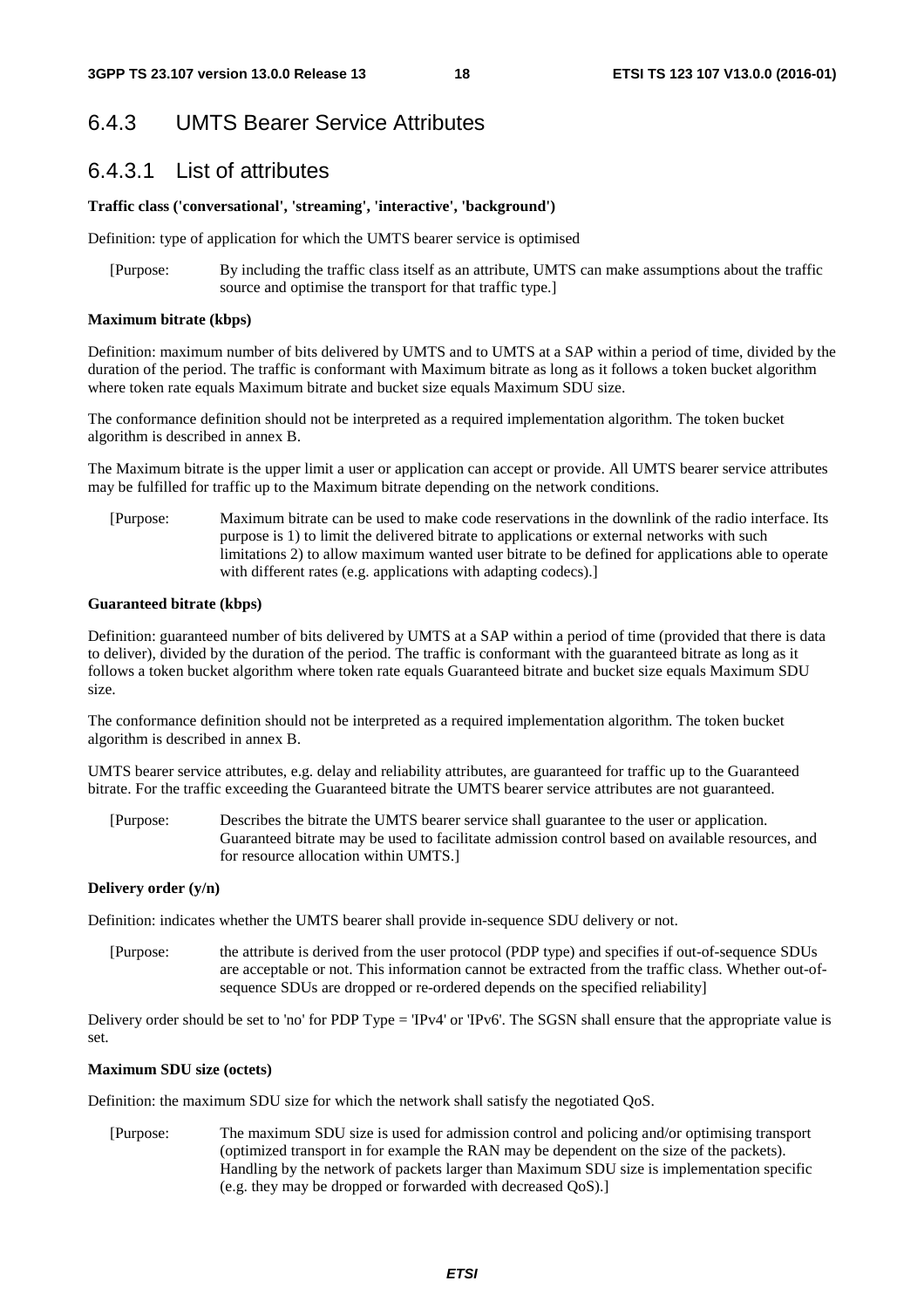NOTE: The Maximum Transfer Unit (MTU) of the IP layer and the Maximum SDU Size have no relationship; in particular the GGSN should not perform IP fragmentation based on the Maximum SDU Size.

#### **SDU format information (bits)**

Definition: list of possible exact sizes of SDUs

[Purpose: RAN needs SDU size information to be able to operate in transparent RLC protocol mode, which is beneficial to spectral efficiency and delay when RLC re-transmission is not used. Thus, if the application can specify SDU sizes, the bearer is less expensive.]

#### **SDU error ratio**

Definition: Indicates the fraction of SDUs lost or detected as erroneous. SDU error ratio is defined only for conforming traffic.

- NOTE 1: By reserving resources, SDU error ratio performance is independent of the loading conditions, whereas without reserved resources, such as in Interactive and Background classes, SDU error ratio is used as target value.
- [Purpose: Used to configure the protocols, algorithms and error detection schemes, primarily within RAN.]

#### **Residual bit error ratio**

Definition: Indicates the undetected bit error ratio in the delivered SDUs. If no error detection is requested, Residual bit error ratio indicates the bit error ratio in the delivered SDUs.

[Purpose: Used to configure radio interface protocols, algorithms and error detection coding.]

#### **Delivery of erroneous SDUs (y/n/-)**

Definition: Indicates whether SDUs detected as erroneous shall be delivered or discarded.

- NOTE 2: 'yes' implies that error detection is employed and that erroneous SDUs are delivered together with an error indication, 'no' implies that error detection is employed and that erroneous SDUs are discarded, and '-' implies that SDUs are delivered without considering error detection.
- [Purpose: Used to decide whether error detection is needed and whether frames with detected errors shall be forwarded or not.]

#### **Transfer delay (ms)**

Definition: Indicates maximum delay for  $95<sup>th</sup>$  percentile of the distribution of delay for all delivered SDUs during the lifetime of a bearer service, where delay for an SDU is defined as the time from a request to transfer an SDU at one SAP to its delivery at the other SAP.

- [Purpose: relates to the delay tolerated by the application. In conjunction with the SDU error ratio attribute, care needs to be taken in deriving the value for the 95th percentile when an application desires, for example, that 99.9% of all transmitted packets are delivered within a certain time. This attribute allows RAN to set transport formats and ARQ parameters.]
- NOTE 3: Transfer delay of an arbitrary SDU is not meaningful for a bursty source, since the last SDUs of a burst may have long delay due to queuing, whereas the meaningful response delay perceived by the user is the delay of the first SDU of the burst.

#### **Traffic handling priority**

Definition: specifies the relative importance for handling of all SDUs belonging to the UMTS bearer compared to the SDUs of other bearers.

[Purpose: Within the interactive class, there is a definite need to differentiate between bearer qualities. This is handled by using the traffic handling priority attribute, to allow UMTS to schedule traffic accordingly. By definition, priority is an alternative to absolute guarantees, and thus these two attribute types cannot be used together for a single bearer.]

#### **Allocation/Retention Priority**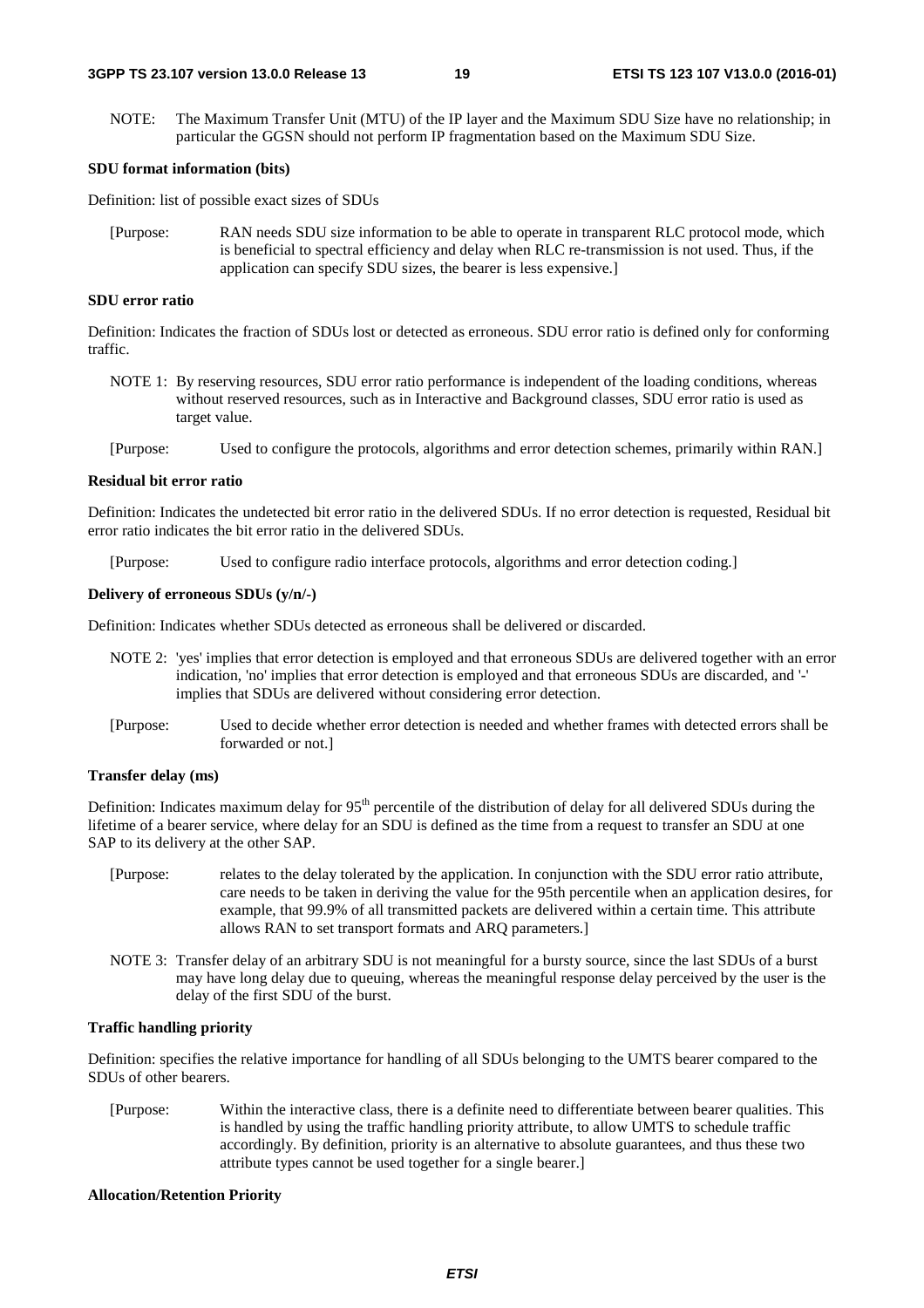Definition: specifies the relative importance compared to other UMTS bearers for allocation and retention of the UMTS bearer. The Allocation/Retention Priority attribute is a subscription attribute which is not negotiated from the mobile terminal, but the value might be changed either by the SGSN or the GGSN network element.

- NOTE 4: The addition of a user-controlled Allocation/Retention Priority attribute is for further study in future releases.
- [Purpose: Priority is used for differentiating between bearers when performing allocation and retention of a bearer. In situations where resources are scarce, the relevant network elements can use the Allocation/Retention Priority to prioritize bearers with a high Allocation/Retention Priority over bearers with a low Allocation/Retention Priority when performing admission control.]

#### **Source statistics descriptor ('speech'/'unknown')**

Definition: specifies characteristics of the source of submitted SDUs.

Editor's note: The number of different source statistics descriptors that should be allowed is FFS.

[Purpose: Conversational speech has a well-known statistical behaviour (or the discontinuous transmission (DTX) factor). By being informed that the SDUs for a UMTS bearer are generated by a speech source, RAN, the SGSN and the GGSN and also the UE may, based on experience, calculate a statistical multiplex gain for use in admission control on the relevant interfaces.]

#### **Signalling Indication (Yes/No)**

Definition: Indicates the signalling nature of the submitted SDUs. This attribute is additional to the other QoS attributes and does not over-ride them. This attribute is only defined for the interactive traffic class. If signalling indication is set to 'Yes', the UE should set the traffic handling priority to '1'.

[Purpose: Signalling traffic can have different characteristics to other interactive traffic, e.g. higher priority, lower delay and increased peakiness. This attribute permits enhancing the RAN operation accordingly. An example use of the Signalling Indication is for IMS signalling traffic.]

NOTE: This indication is sent by the UE in the QoS IE.

#### **Evolved Allocation/Retention Priority**

Definition: Enhances the Allocation/Retention Priority attribute with an increased value range of the priority level and additional information about the pre-emption capability and the pre-emption vulnerability of the bearer. The preemption capability information defines whether a bearer with a lower priority level should be dropped to free up the required resources. The pre-emption vulnerability information whether a bearer is applicable for such dropping by a pre-emption capable bearer with a higher priority value.

### 6.4.3.2 Attributes discussed per traffic class

#### **Conversational class**

If the UMTS bearer carries speech service, **Source statistics descriptor** can be set, which allows UMTS to calculate a statistical multiplexing gain in core network, RAN and UE and use that for admission control.

The support for SRVCC requires conversational class and Source statistics descriptor set to speech only be used for IMS speech sessions in accordance to TS 23.216 [11].

NOTE: Triggering SRVCC will cause service interruption and/or inconsistent service experience when using conversational class and Source statistics descriptor set to speech for non-IMS services.

Although the bitrate of a conversational source codec may vary, conversational traffic is assumed to be relatively non-bursty. **Maximum bitrate** specifies the upper limit of the bitrate with which the UMTS bearer delivers SDUs at the SAPs. The UMTS bearer is not required to transfer traffic exceeding the **Guaranteed bitrate**. Maximum and guaranteed bitrate attributes are used for resource allocation within UMTS. Minimum resource requirement is determined by guaranteed bitrate (When a conversational source generates less traffic than allocated for the bearer, the unused resources can of course be used by other bearers).

Since the traffic is non-bursty, it is meaningful to guarantee a **transfer delay** of an arbitrary SDU.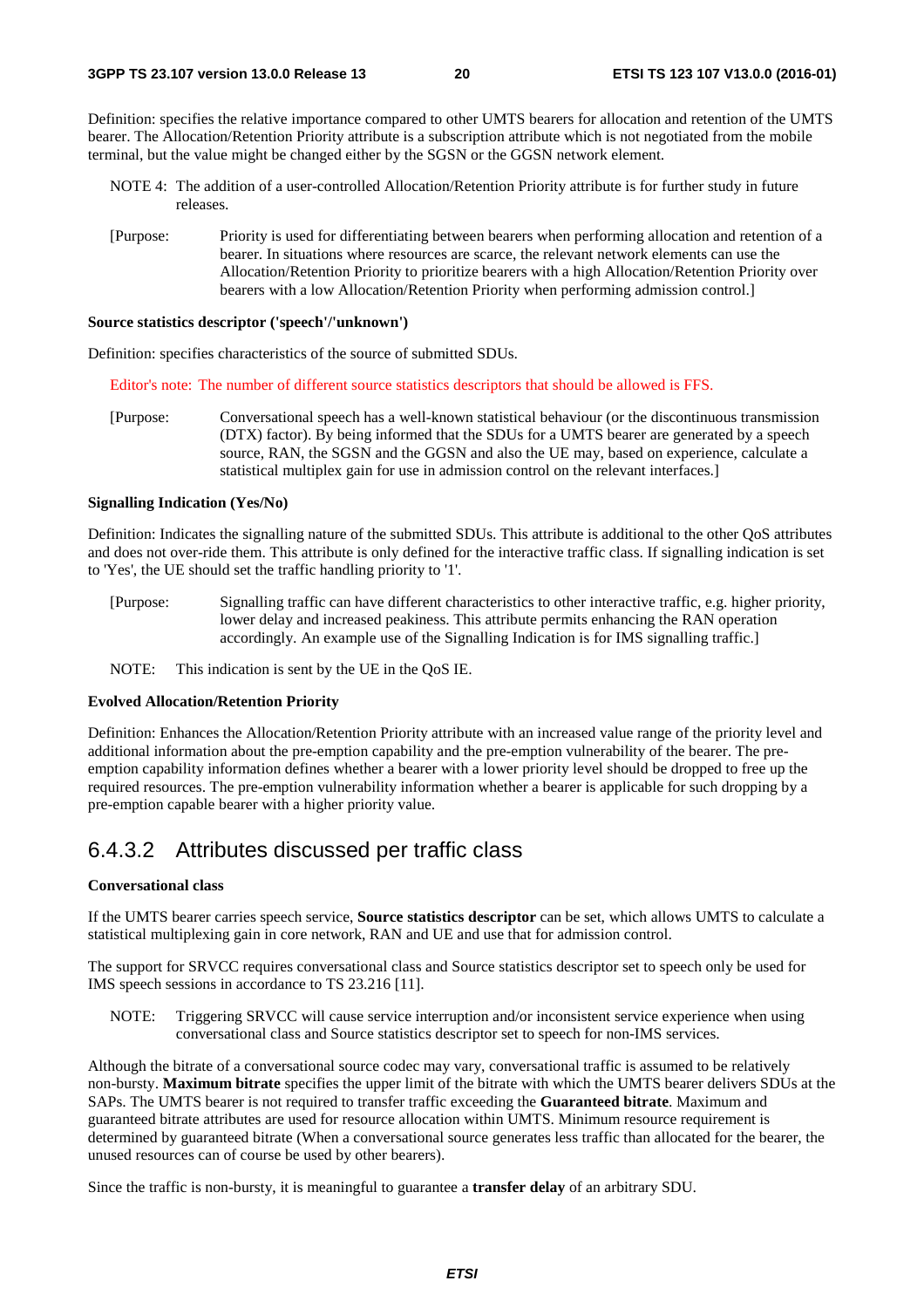Conversational bearers are likely to be realised in RAN without RLC re-transmissions. Hence, RAN transport is more efficient and thereby cheaper if RLC PDU size is adapted to UMTS bearer SDU size (RLC transparent mode). This motivates the use of **SDU format information**. The SDU periodicity knowledge needed to operate in RLC transparent mode is obtained through dividing the largest defined SDU format by Maximum bitrate. This shall be considered when setting the attribute values in a service request.

The **Maximum SDU size** is only applicable if **SDU format information** is not specified and is used for admission control and policing and/or optimising transport. If **Maximum SDU size** is specified the SDU size is variable. If **SDU format information** is specified, with one or several possible sizes, each SDU shall exactly conform to one of the specified sizes. By using the **SDU error ratio**, **Residual bit error ratio** and **Delivery of erroneous SDUs** attribute, the application requirement on error rate can be specified, as well as whether the application wants UMTS to detect and discard SDUs containing errors and an adequate forward error correction means can be selected.

#### **Streaming class**

If the UMTS bearer carries streaming speech service, **Source statistics descriptor** can be set, which allows UMTS to calculate a statistical multiplexing gain in core network, RAN and UE and use that for admission control.

As for conversational class, streaming traffic is assumed to be rather non-bursty. **Maximum bitrate** specifies the upper limit of the bitrate the UMTS bearer delivers SDUs at the SAPs. The UMTS bearer is not required to transfer traffic exceeding the Guaranteed bitrate. Maximum and guaranteed bitrate attributes are used for resource allocation within UMTS. Minimum resource requirement is determined by guaranteed bitrate. (When a streaming source generates less traffic than allocated for the bearer, the unused resources can of course be used by other bearers.)

Since the traffic is non-bursty, it is meaningful to guarantee a **transfer delay** of an arbitrary SDU.

The transfer delay requirements for streaming are typically in a range where at least in a part of this range RLC re-transmission may be used. It is assumed that the application's requirement on delay variation is expressed through the transfer delay attribute, which implies that there is no need for an explicit delay variation attribute.

It shall be possible for Streaming bearers to be realised in RAN without RLC re-transmissions. Hence, RAN transport is more efficient and thereby cheaper if RLC PDU size is adapted to UMTS bearer SDU size (RLC transparent mode). This motivates the use of **SDU format information**. The SDU periodicity knowledge needed to operate in RLC transparent mode is obtained through dividing the largest defined SDU format by Maximum bitrate. This shall be considered when setting the attribute values in a service request.

The **Maximum SDU size** is only applicable if **SDU format information** is not specified and is used for admission control and policing and/or optimising transport. If **Maximum SDU size** is specified the SDU size is variable. If **SDU format information** is specified, with one or several possible sizes, each SDU shall exactly conform to one of the specified sizes.

By using the **SDU error ratio**, **Residual bit error ratio** and **Delivery of erroneous SDUs** attribute, the application requirement on error rate can be specified, as well as whether the application wants UMTS to detect and discard SDUs containing errors.

#### **Interactive class**

This bearer class is optimised for transport of human or machine interaction with remote equipment, such as web browsing. The source characteristics are unknown but may be bursty.

To be able to limit the delivered data rate for applications and external networks by traffic conditioning, **maximum bitrate** is included.

There is a definite need to differentiate between quality for bearers within the interactive class. One alternative would be to set absolute guarantees on delay, bitrate etc, which however at present seems complex to implement within RAN/CN. Instead, **traffic handling priority** is used. SDUs of a UMTS bearer with higher traffic handling priority is given priority over SDUs of other bearers within the interactive class, through UMTS-internal scheduling.

It is principally impossible to combine this relative approach with attributes specifying delay, bitrate, packet loss etc, so an interactive bearer gives no quality guarantees, and the actual bearer quality will depend on the load of the system and the admission control policy of the network operator.

The only additional attribute that is reasonable to specify is the bit integrity of the delivered data, which is given by **SDU error ratio**, **Residual bit error ratio** and **Delivery of erroneous SDUs**. Because there are no reserved resources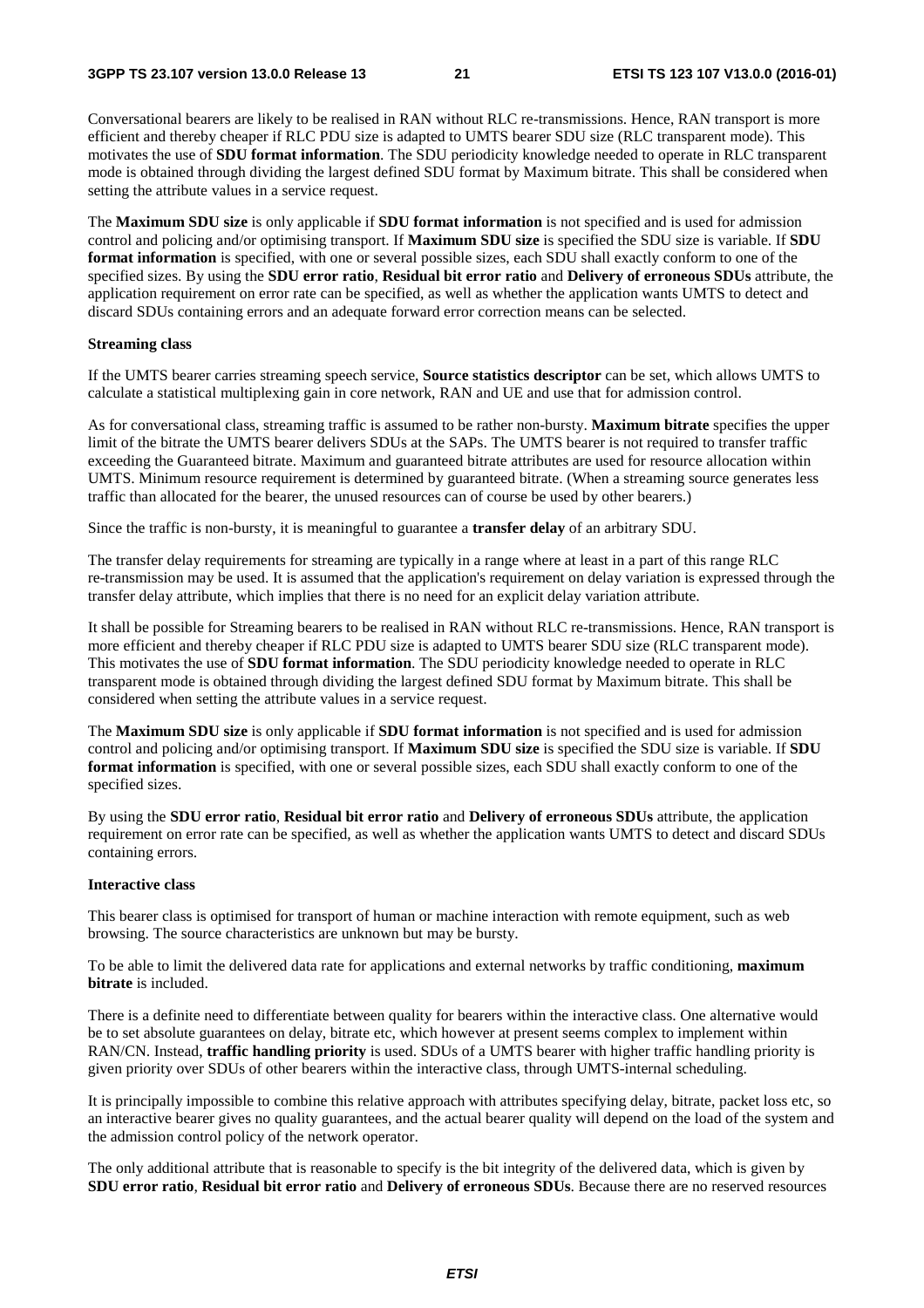for interactive class, SDU error ratio should be used as a target value. SDU error ratio cannot be guaranteed under abnormal load conditions.

If the **Signalling Indication** is set, a statistical multiplexing gain and/or improvements in signalling speed may be obtained within the UTRAN.

#### **Background class**

The background class is optimised for machine-to-machine communication that is not delay sensitive, such as messaging services. Background applications tolerate a higher delay than applications using the interactive class, which is the main difference between the background and interactive classes.

UMTS only transfers background class SDUs when there is definite spare capacity in the network. To be able to limit the delivered data rate for applications and external networks by traffic conditioning, **maximum bitrate** is included.

No other guarantee than bit integrity in the delivered data, given by **SDU error ratio**, **Residual bit error ratio** and **Delivery of erroneous SDUs** , is needed. Because there are no reserved resources for background class, SDU error ratio should be used as a target value. SDU error ratio cannot be guaranteed under abnormal load conditions.

### 6.4.3.3 UMTS bearer attributes: summary

In table 2, the defined UMTS bearer attributes and their relevancy for each bearer traffic class are summarised. Observe that traffic class is an attribute itself.

| <b>Traffic class</b>      | <b>Conversational class</b> | <b>Streaming class</b> | Interactive class | <b>Background class</b> |
|---------------------------|-----------------------------|------------------------|-------------------|-------------------------|
| Maximum bitrate           | х                           | x                      | х                 | х                       |
|                           |                             |                        |                   |                         |
| Delivery order            | Χ                           | x                      | X                 | Χ                       |
| Maximum SDU size          | Χ                           | Χ                      | X                 | Χ                       |
| SDU format                | Χ                           | Χ                      |                   |                         |
| information               |                             |                        |                   |                         |
| SDU error ratio           | Χ                           | X                      | X                 | Χ                       |
| Residual bit error ratio  | Χ                           | Χ                      | X                 | Χ                       |
| Delivery of erroneous     | X                           | X                      | X                 | Χ                       |
| <b>SDUs</b>               |                             |                        |                   |                         |
| Transfer delay            | X                           | X                      |                   |                         |
| Guaranteed bit rate       | Χ                           | x                      |                   |                         |
| Traffic handling priority |                             |                        | X                 |                         |
| Allocation/Retention      | Χ                           | Χ                      | X                 | X                       |
| priority                  |                             |                        |                   |                         |
| Source statistics         | X                           | X                      |                   |                         |
| descriptor                |                             |                        |                   |                         |
| Signalling indication     |                             |                        | X                 |                         |
| Evolved                   | X                           | X                      | X                 | X                       |
| Allocation/Retention      |                             |                        |                   |                         |
| priority                  |                             |                        |                   |                         |

#### **Table 2: UMTS bearer attributes defined for each bearer traffic class**

### 6.4.4 Radio Access Bearer Service Attributes

Radio Access Bearer Service Attributes shall be applied to both CS and PS domains.

### 6.4.4.1 List of attributes

#### **Traffic class ('conversational', 'streaming', 'interactive', 'background')**

Definition: type of application for which the Radio Access Bearer service is optimised.

[Purpose: By including the traffic class itself as an attribute, RAN can make assumptions about the traffic source and optimise the transport for that traffic type. In particular, buffer allocation may be based on traffic class.]

#### **Maximum bitrate (kbps)**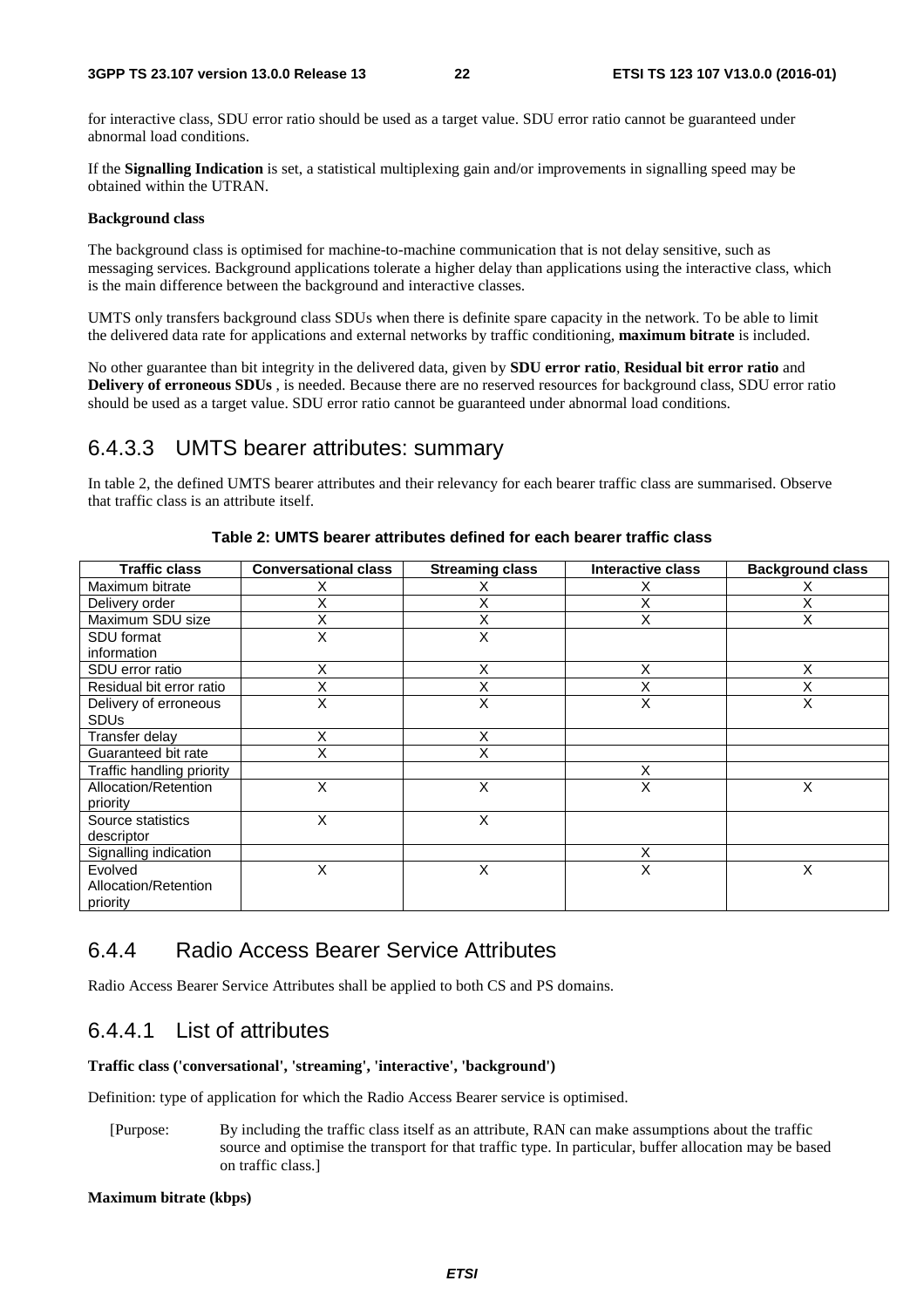Definition: maximum number of bits delivered by RAN and to RAN at a SAP within a period of time, divided by the duration of the period. The traffic is conformant with the Maximum bitrate as long as it follows a token bucket algorithm where token rate equals Maximum bitrate and bucket size equals Maximum SDU size.

The conformance definition should not be interpreted as a required implementation algorithm. The token bucket algorithm is described in annex B.

The Maximum bitrate is the upper limit a user or application can accept or provide. All RAB attributes may be fulfilled for traffic up to the Maximum bitrate depending on the network conditions.

[Purpose: 1) to limit the delivered bitrate to applications or external networks with such limitations, 2) to allow maximum wanted RAB bitrate to be defined for applications able to operate with different rates (e.g. applications with adapting codecs.)]

#### **Guaranteed bitrate (kbps)**

Definition: guaranteed number of bits delivered at a SAP within a period of time (provided that there is data to deliver), divided by the duration of the period. The traffic is conformant with the Guaranteed bitrate as long as it follows a token bucket algorithm where token rate equals Guaranteed bitrate and bucket size equals Maximum SDU size.

The conformance definition should not be interpreted as a required implementation algorithm. The token bucket algorithm is described in annex B.

RAB attributes, e.g. delay and reliability attributes, are guaranteed for traffic up to the Guaranteed bitrate. For the traffic exceeding the Guaranteed bitrate the RAB attributes are not guaranteed.

[Purpose: Describes the bitrate the RAB shall guarantee to the user or application. Guaranteed bitrate may be used to facilitate admission control based on available resources, and for resource allocation within RAN.. The guaranteed bitrate at the RAB level may be different from that on UMTS bearer level, for example due to header compression.]

#### **Delivery order (y/n)**

Definition: indicates whether the UMTS bearer shall provide in-sequence SDU delivery or not.

- [Purpose: specifies if out-of-sequence SDUs are acceptable or not. This information cannot be extracted from the traffic class. Whether out-of-sequence SDUs are dropped or re-ordered depends on the specified reliability.]
- NOTE: Delivery order should be set to 'no' for PDP Type = 'IPv4' or 'IPv6'.

#### **Maximum SDU size (octets)**

Definition: the maximum SDU size for which the network shall satisfy the negotiated QoS.

[Purpose: The maximum SDU size is used for admission control and policing and/or optimising transport (optimized transport in for example the RAN may be dependent on the size of the packets). Handling by the network of packets larger than Maximum SDU size is implementation specific (e.g. they may be dropped or forwarded with decreased QoS).]

#### **SDU format information (bits)**

Definition: list of possible exact sizes of SDUs. If unequal error protection shall be used by a Radio Access Bearer service, SDU format information defines the exact subflow format of the SDU payload. SDU format information also supports definition of allowed subflow bitrates.

- NOTE 1: SDU format information is used by RAN to define which bits of the payload that belongs to each subflow. Exact syntax of SDU format information attribute is the task of RAN WG3.
- [Purpose: RAN needs SDU format information to be able to operate in transparent RLC protocol mode, which is beneficial to spectral efficiency and delay when RLC re-transmission is not used. Thus, if the application can specify SDU sizes, the bearer is less expensive. Moreover, in case of unequal error protection, RAN needs to know the exact format of SDU payload to be able to demultiplex the SDU onto different radio bearer services. When rate control is applied to services having a constant SDU size, e.g. CS data, the subflow bitrate is used to calculate the allowed inter PDU transmission interval (IPTI).]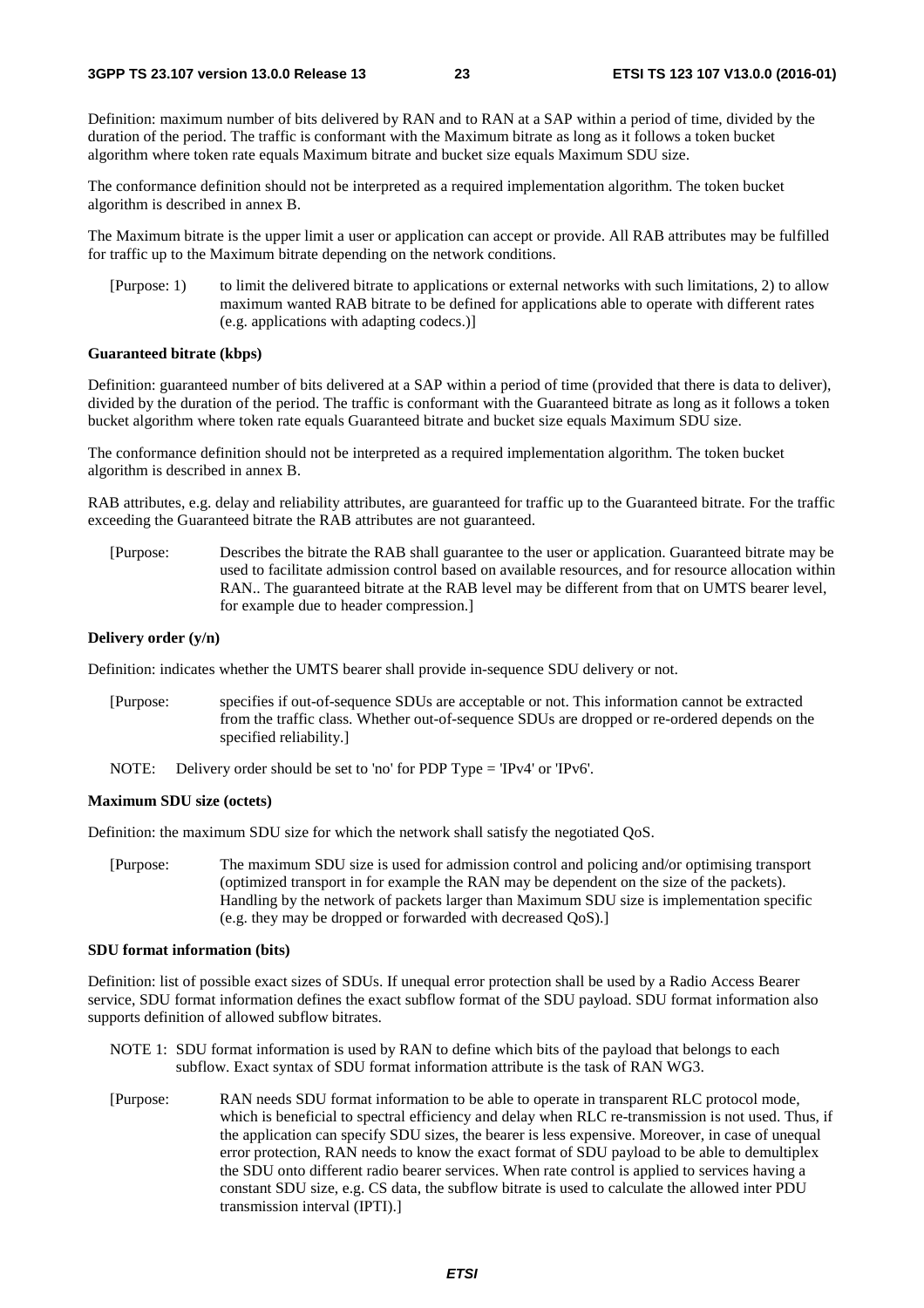#### **SDU error ratio**

Definition: Indicates the fraction of SDUs lost or detected as erroneous. SDU error ratio is defined only for conforming traffic. In case of unequal error protection., SDU error ratio is set per subflow and represents the error ratio in each subflow. SDU error ratio is only set for subflows for which error detection is requested.

- NOTE 2: By reserving resources, SDU error ratio performance is independent of the loading conditions, whereas without reserved resources, such as in Interactive and Background classes, SDU error ratio is used as target value.
- [Purpose: Used to configure protocols, algorithms and error detection schemes, primarily within RAN.]

#### **Residual bit error ratio**

Definition: Indicates the undetected bit error ratio for each subflow in the delivered SDUs. For equal error protection, only one value is needed. If no error detection is requested for a subflow, Residual bit error ratio indicates the bit error ratio in that subflow of the delivered SDUs.

[Purpose: Used to configure radio interface protocols, algorithms and error detection coding. For services requiring unequal error protection, residual bit error ratio is given for each subflow.]

#### **Delivery of erroneous SDUs (y/n/-)**

Definition: Indicates whether SDUs with detected errors shall be delivered or not. In case of unequal error protection, the attribute is set per subflow.

NOTE 3: 'yes' implies that error detection is employed and that erroneous SDUs are delivered together with an error indication, 'no' implies that error detection is employed and that erroneous SDUs are discarded, and '-' implies that SDUs are delivered without considering error detection.

In case of unequal protection, different subflows may have different settings. Whenever there is a detected error in a subflow with 'no', the SDU is discarded, irrespective of settings in other subflows. For an SDU with multiple subflows with a 'yes' setting, there may be one error indication per subflow, or, if there is only one error indication per SDU, it indicates that an error was detected in at least one of these subflows. Exact definitions are the task of RAN3.

[Purpose: Used to decide whether error detection is needed and whether frames with detected errors shall be forwarded or discarded.]

#### **Transfer delay (ms)**

Definition: Indicates maximum delay for 95<sup>th</sup> percentile of the distribution of delay for all delivered SDUs during the lifetime of a bearer service, where delay for an SDU is defined as the time from a request to transfer an SDU at one SAP to its delivery at the other SAP.

[Purpose: permits the derivation of the RAN part of the total transfer delay for the UMTS bearer. In conjunction with the SDU error ratio attribute, care needs to be taken in deriving the value for the 95th percentile when an application desires, for example, that 99.9% of all transmitted packets are delivered within a certain time. This attribute allows RAN to set transport formats and ARQ parameters.]

#### **Traffic handling priority**

Definition: specifies the relative importance for handling of all SDUs belonging to the radio access bearer compared to the SDUs of other bearers.

[Purpose: Within the interactive class, there is a definite need to differentiate between bearer qualities. This is handled by using the traffic handling priority attribute, to allow RAN to schedule traffic accordingly. By definition, priority is an alternative to absolute guarantees, and thus these two attribute types cannot be used together for a single bearer.]

#### **Allocation/Retention Priority**

Definition: specifies the relative importance compared to other Radio access bearers for allocation and retention of the Radio access bearer. For PS services the Allocation/Retention Priority attribute of the Radio access bearer is derived from the UMTS bearer service attributes Allocation/Retention Priority. Other attributes may be used in addition. For CS services the Allocation/Retention Priority attribute of the Radio access bearer is derived from the eMLPP priority level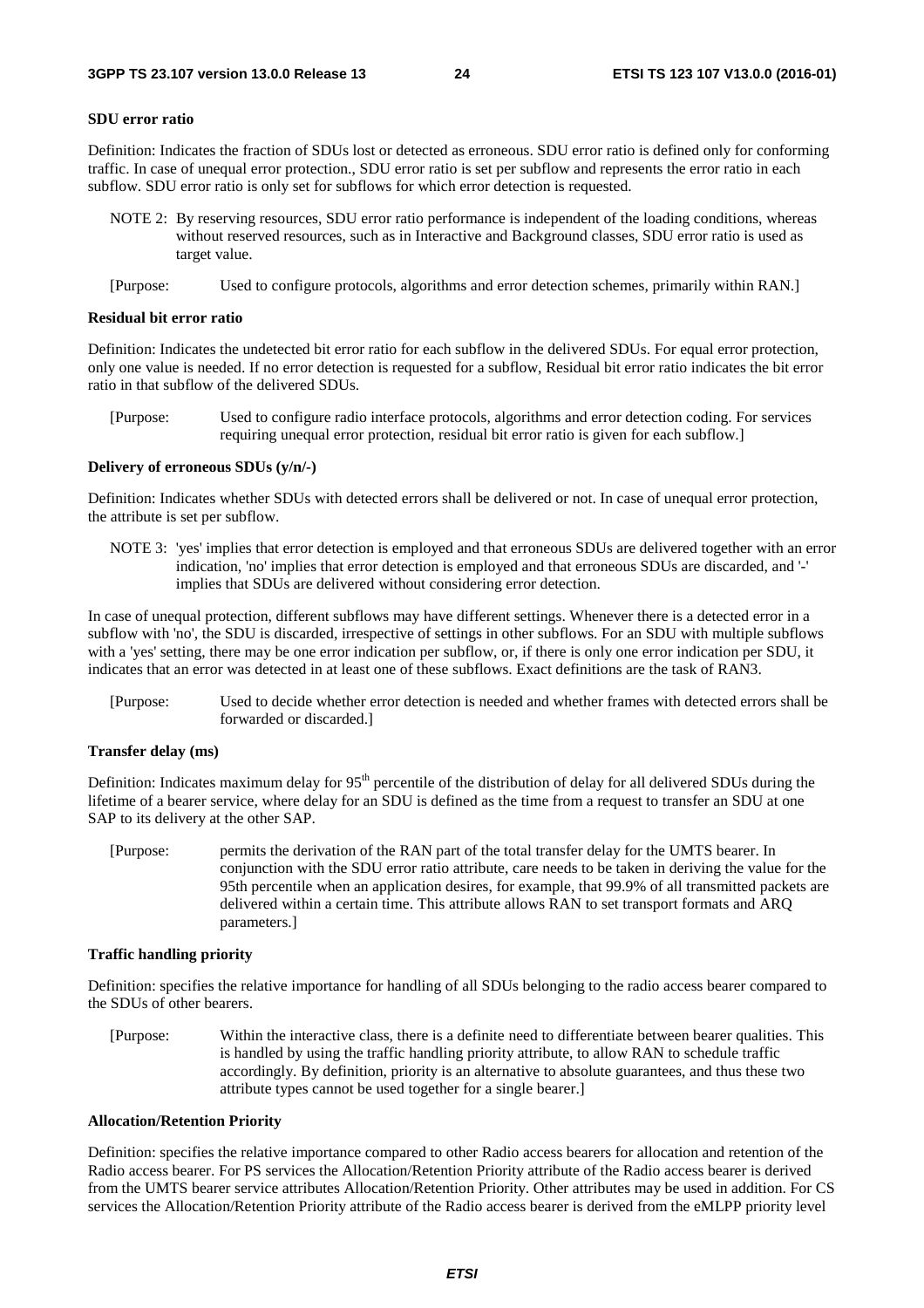attribute (TS 23.067 [9]) and/or the CS Allocation/Retention Priority attribute (TS 23.008 [8]) and/or the Mobile Station Category attribute (TS 23.008 [8]) (which is only available for subscribers in their home PLMN). Other attributes may be used in addition.

- NOTE 4: The parameter is not negotiated from the mobile terminal. The addition of a user-controlled Allocation/Retention Priority attribute is for further study in future releases.
- [Purpose: Priority is used for differentiating between bearers when performing allocation and retention of a bearer. In situations where resources are scarce, the relevant network elements can use the Allocation/Retention Priority to prioritize bearers with a high Allocation/Retention Priority over bearers with a low Allocation/Retention Priority when performing admission control.]

#### **Source statistics descriptor ('speech'/'unknown')**

Definition: specifies characteristics of the source of submitted SDUs.

[Purpose: Conversational speech has a well-known statistical behaviour (or the discontinuous transmission (DTX) factor). By being informed that the SDUs for a RAB are generated by a speech source, RAN may, based on experience, calculate a statistical multiplex gain for use in admission control on the radio and RAN Access interfaces.]

#### **Signalling Indication (Yes/No)**

Definition: Indicates the signalling nature of the submitted SDUs. This attribute is additional to the other QoS attributes and does not over-ride them.

[Purpose: Signalling traffic can have different characteristics to other interactive traffic, e.g. higher priority, lower delay and increased peakiness. This attribute permits enhancing the RAN operation accordingly. An example use of the Signalling Indication is for IMS signalling traffic. ]

### 6.4.4.2 Attributes discussed per traffic class

#### **Conversational class**

If the RAB carries a speech service, **Source statistics descriptor** can be set, which allows RAN to calculate a statistical multiplexing gain on radio and RAN Access interfaces and use that for admission control.

The support for SRVCC requires conversational class and Source statistics descriptor set to speech only be used for IMS speech sessions in accordance to TS 23.216 [11].

NOTE: Triggering SRVCC will cause service interruption and/or inconsistent service experience when using conversational class and Source statistics descriptor set to speech for non-IMS services.

Unequal error protection can be supported in conversational class. In case unequal error protection is requested for a given RAB, the attributes Delivery of erroneous SDUs, Residual bit error ratio and SDU error ratio are specified per subflow**. Delivery of erroneous SDUs** determines whether error detection shall be used and, if so, whether SDUs with error in a certain subflow shall be delivered or not. **Residual bit error ratio** specifies the bit error ratio for undetected delivered bits. **SDU error ratio** specifies the fraction of SDUs with detected error in each subflow. It is only set for subflows for which error detection is requested.

In case of unequal error protection the payload of the user data SDU, transported by the Radio Access Bearer Service, shall conform to a SDU format defined with possible exact sizes. The payload bits are statically structured into subflows. The **SDU format information** attribute defines the exact subflow format of SDU payload.

RAN includes a rate control protocol, making it able of controlling the rate of sources requesting this, provided that they are periodic and that **SDU format information** is specified. RAN is allowed to control the rate between **Guaranteed bitrate** and **Maximum bitrate**. Each of these two rates shall correspond to an SDU format specified in **SDU format information**. For the case the SDU size is constant, as is the case for CS data, SDU format information may include a list of possible bitrates per subflow, to allow rate control of the subflows by change of inter PDU transmission interval (IPTI).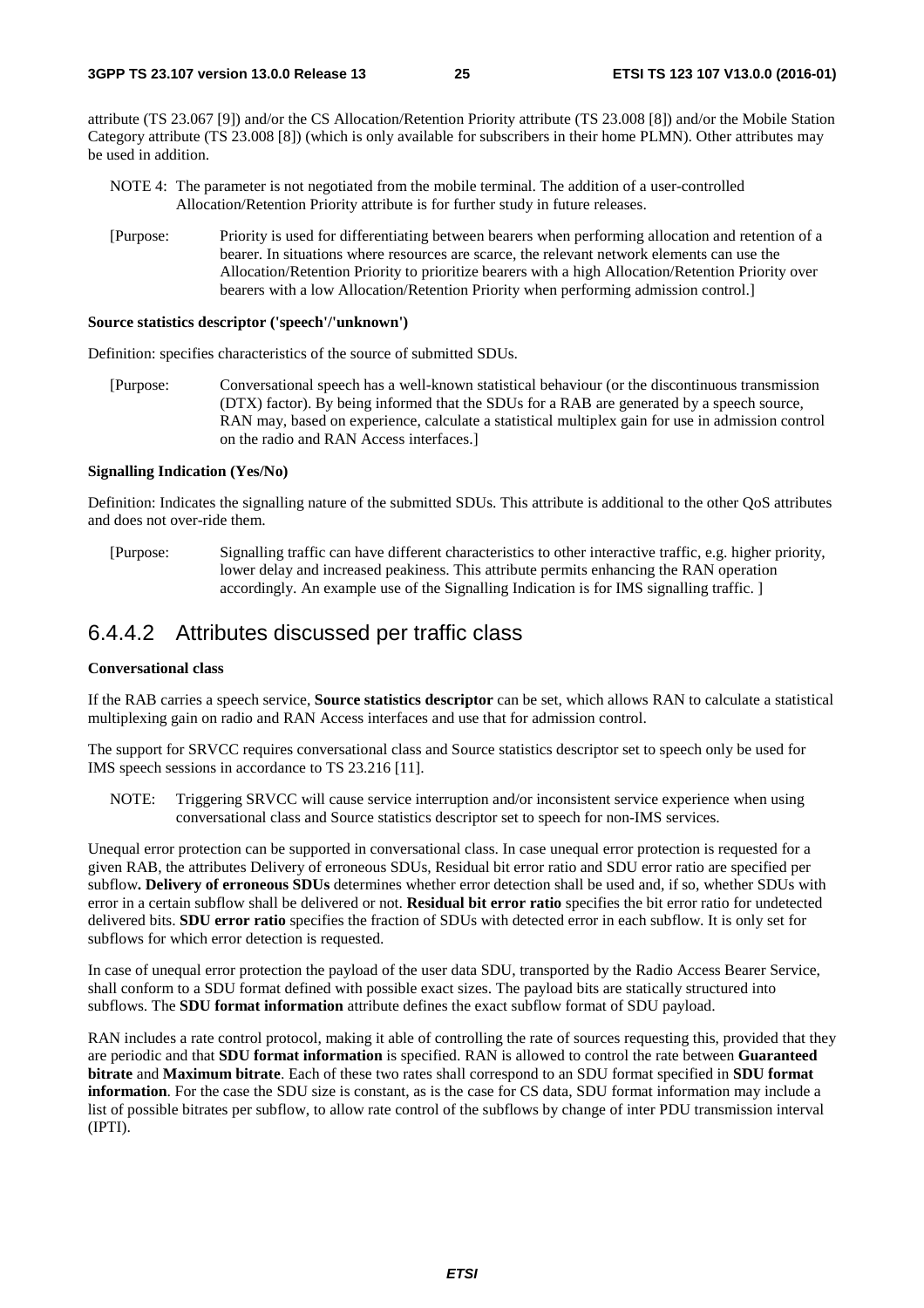#### **Streaming class**

If the RAB carries streaming speech, **Source statistics descriptor** can be set, which allows RAN to calculate a statistical multiplexing gain on radio and RAN Access interfaces and use that for admission control.

Unequal error protection can be supported in streaming class. In case unequal error protection is requested for a given RAB, the attributes Delivery of erroneous SDUs, Residual bit error ratio and SDU error ratio are specified per subflow**. Delivery of erroneous SDUs** determines whether error detection shall be used and, if so, whether SDUs with error in a certain subflow shall be delivered or not. **Residual bit error ratio** specifies the bit error ratio for undetected delivered bits. **SDU error ratio** specifies the fraction of SDUs with detected error in each subflow. It is only set for subflows for which error detection is requested.

In case of unequal error protection the payload of the user data SDU, transported by the Radio Access Bearer Service, shall conform to a SDU format defined with possible exact sizes. The payload bits are statically structured into subflows. The **SDU format information** attribute defines the exact subflow format of SDU payload.

RAN includes a rate control protocol, making it able of controlling the rate of sources requesting this, provided that they are periodic and that **SDU format information** is specified. RAN is allowed to control the rate between **Guaranteed bitrate** and **Maximum bitrate**. Each of these two rates shall correspond to an SDU format specified in **SDU format information**. For the case the SDU size is constant, as is the case for CS data, SDU format information may include a list of possible bitrates per subflow, to allow rate control of the subflows by change of inter PDU transmission interval (IPTI).

#### **Other classes**

The RAB attribute sets and their use in, interactive and background classes are identical to those of UMTS bearer services (clause 6.4.2.2).

### 6.4.4.3 Radio Access Bearer attributes: summary

In table 3, the defined Radio Access Bearer attributes and their relevancy for each bearer traffic class are summarised. Observe that traffic class is an attribute itself.

| <b>Traffic class</b>      | <b>Conversational class</b> | <b>Streaming class</b> | <b>Interactive class</b> | <b>Background class</b> |
|---------------------------|-----------------------------|------------------------|--------------------------|-------------------------|
| Maximum bitrate           | Χ                           |                        | х                        | х                       |
| Delivery order            | Χ                           |                        | Χ                        |                         |
| Maximum SDU size          | Χ                           |                        | Χ                        | ᄉ                       |
| SDU format<br>information | X                           | Χ                      |                          |                         |
| SDU error ratio           | X                           | X                      | Χ                        | x                       |
| Residual bit error ratio  | Χ                           | X                      | Χ                        | x                       |
| Delivery of erroneous     | Χ                           | X                      | Χ                        | х                       |
| <b>SDU<sub>s</sub></b>    |                             |                        |                          |                         |
| Transfer delay            | Χ                           | Χ                      |                          |                         |
| Guaranteed bit rate       | Χ                           | X                      |                          |                         |
| Traffic handling priority |                             |                        | Χ                        |                         |
| Allocation/Retention      | X                           | X                      | Χ                        | X                       |
| priority                  |                             |                        |                          |                         |
| Source statistics         | Χ                           | X                      |                          |                         |
| descriptor                |                             |                        |                          |                         |
| Signalling Indication     |                             |                        | v                        |                         |

#### **Table 3: Radio Access Bearer attributes defined for each bearer traffic class**

### 6.4.5 Radio Bearer Service Attributes

NOTE: Defining the radio bearer service attributes is a task for RAN WG2.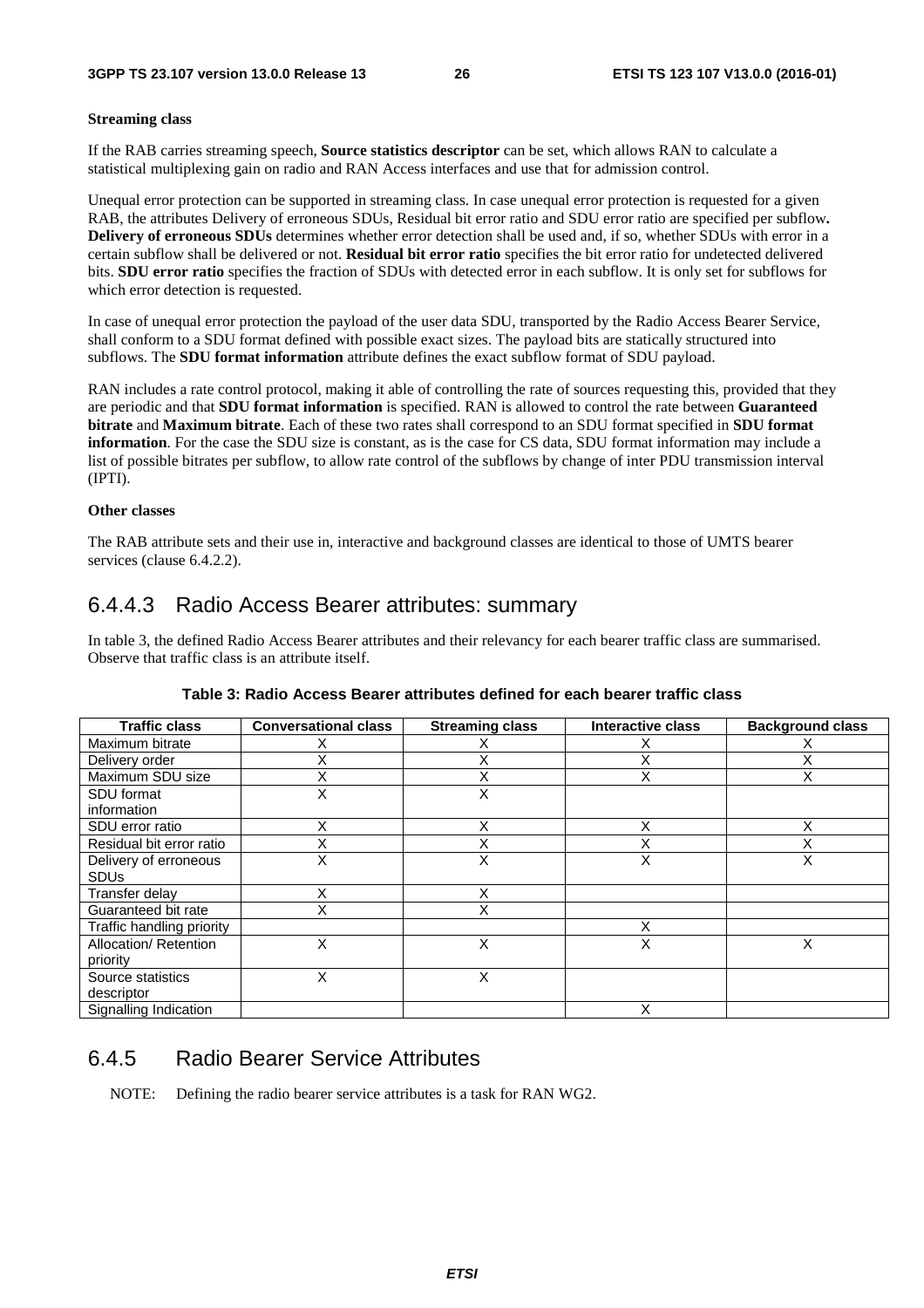### 6.4.6 RAN Access Bearer Service Attributes

The RAN Access-Bearer Service together with the Physical Bearer Service provides the transport between RAN and CN. RAN Access bearer services for packet traffic shall provide different bearer services for variety of QoS. It is operators' option which of QoS capabilities in Frame Relay layer, in IP layer or in ATM layer is used. For IP based RAN Access bearer services, Differentiated Services defined by IETF shall be used. If operator choose ATM-SVC as an internal dedicated transport bearer, inter operation with IP based networks will be based on Differentiated Services. The mapping from UMTS QoS classes to Diffserv codepoints will be controlled by the operator. The mapping depends on bandwidth and provisioning of resources among the different Diffserv classes which the operators control to satisfy their cost and performance requirements. Interoperability between operators will be based on the use of service level agreements (SLAs) which are an integral part of the Diffserv Architecture.

### 6.4.7 Core Network Bearer Service Attributes

The UMTS packet core network shall support different backbone bearer services for variety of QoS. It is operators' option which of QoS capabilities in IP layer or QoS capabilities in ATM layer is used. For the IP based backbone, Differentiated Services defined by IETF shall be used. If operator choose ATM-SVC as an internal dedicated transport bearer, interoperation with IP based backbone networks will be based on Differentiated Services. The mapping from UMTS QoS classes to Diffserv codepoints will be controlled by the operator. The mapping depends on bandwidth and provisioning of resources among the different Diffserv classes which the operators control to satisfy their cost and performance requirements. Interoperability between operators will be based on the use of service level agreements (SLAs) which are an integral part of the Diffserv Architecture.

# 6.5 Attribute Value Ranges

For UMTS Bearer service and Radio Access Bearer services a list of finite attribute values or the allowed value range is defined for each attribute. The value list/value range defines the values that are possible to be used for an attribute considering every possible service condition. When a service is defined as a combination of attributes, further limitations may apply; for example the shortest possible delay may not be possible to use together with the lowest possible SDU error ratio. Service requirements, i.e. required QoS and performance for a given UMTS service is defined in the service requirement specifications TS 22.105 [5]. The aspect of future proof coding of attributes in protocol specifications is not considered in the defined value list/value range tables.

### 6.5.1 Ranges of UMTS Bearer Service Attributes

The following table lists the value ranges of the UMTS bearer service attributes. The value ranges reflect the capability of UMTS network.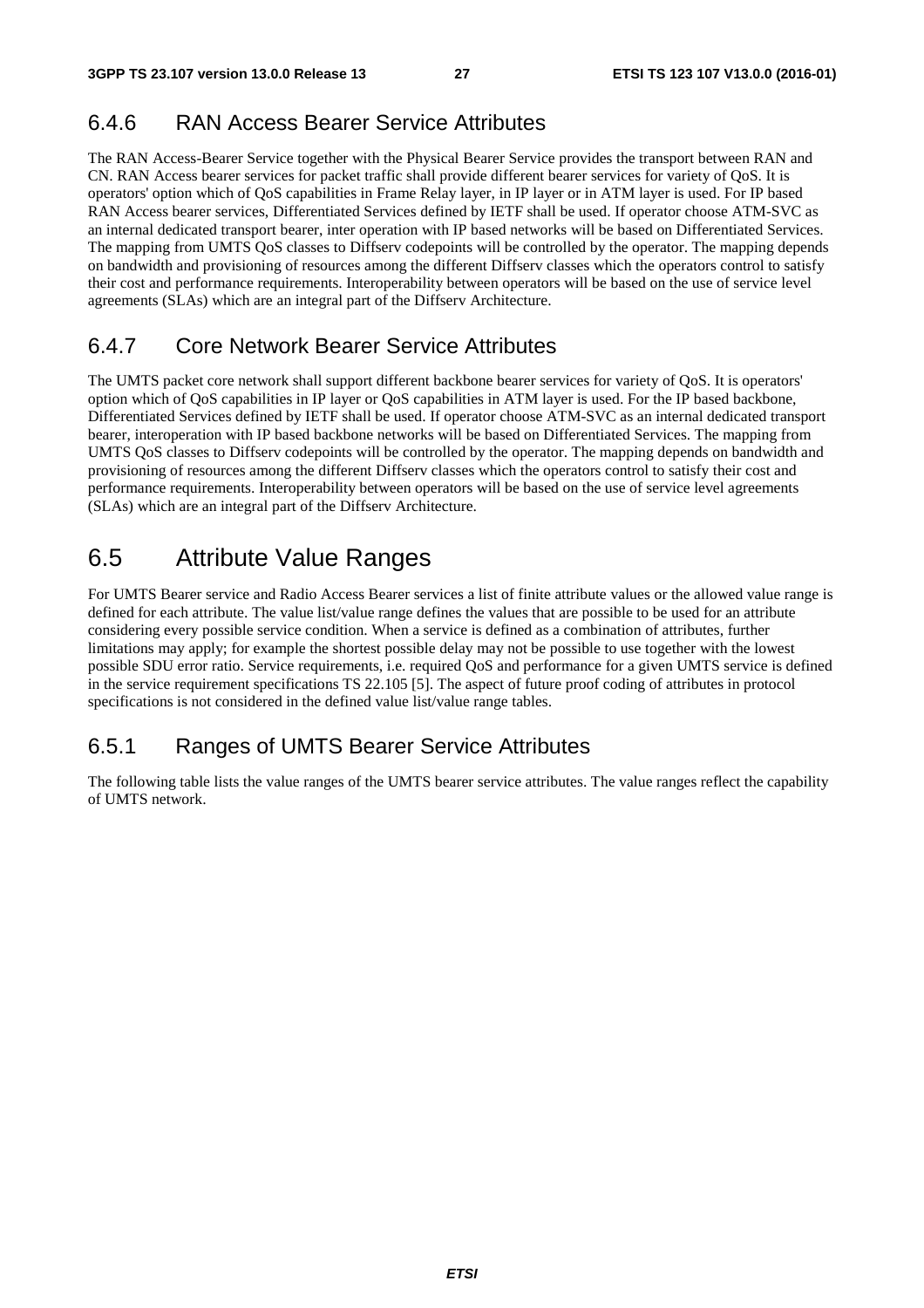| <b>Traffic class</b>                                                           | <b>Conversational</b><br>class                                                                               | <b>Streaming class</b>                                                                                                                                                                                     | <b>Interactive class</b>                  | <b>Background class</b>                   |
|--------------------------------------------------------------------------------|--------------------------------------------------------------------------------------------------------------|------------------------------------------------------------------------------------------------------------------------------------------------------------------------------------------------------------|-------------------------------------------|-------------------------------------------|
| Maximum bitrate (Gbps)                                                         | $= 10(2)$                                                                                                    | $= 10(2)$                                                                                                                                                                                                  | $= 10(2)$                                 | $= 10(2)$                                 |
| Delivery order                                                                 | Yes/No                                                                                                       | Yes/No                                                                                                                                                                                                     | Yes/No                                    | Yes/No                                    |
| Maximum SDU size<br>(octets)                                                   | $\leq$ 1 500 or 1 502 (4)                                                                                    | $\leq$ 1 500 or 1 502 (4)                                                                                                                                                                                  | $\leq$ 1 500 or 1 502 (4)                 | $\leq$ 1 500 or 1 502 (4)                 |
| SDU format information                                                         | (5)                                                                                                          | (5)                                                                                                                                                                                                        |                                           |                                           |
| Delivery of erroneous<br><b>SDUs</b>                                           | Yes/No/- (6)                                                                                                 | Yes/No/- (6)                                                                                                                                                                                               | Yes/No/- (6)                              | Yes/No/- (6)                              |
| <b>Residual BER</b>                                                            | $5*10^2$ , $10^2$ , $5*10^3$ ,<br>$10^3$ , $10^4$ , $10^5$ , $10^6$<br>$10^2$ , $7*10^3$ , $10^3$ , $10^4$ , | $5*10^{-2}$ , $10^{-2}$ , $5*10^{-3}$ ,<br>$\frac{10^{-3}}{10^{-1}}$ , $\frac{10^{-4}}{10^{-2}}$ , $\frac{10^{-5}}{7}$ , $\frac{10^{-6}}{10^{-3}}$ , $\frac{10^{-3}}{10^{-3}}$ , $\frac{10^{-3}}{10^{-3}}$ | $4*10^{-3}$ , $10^{-5}$ , $6*10^{-8}$ (7) | $4*10^{-3}$ , $10^{-5}$ , $6*10^{-8}$ (7) |
| SDU error ratio                                                                | $10^{-5}$                                                                                                    | $10^{-4}$ , $10^{-5}$                                                                                                                                                                                      | $10^{-3}$ , $10^{-4}$ , $10^{-6}$         | $10^{-3}$ , $10^{-4}$ , $10^{-6}$         |
| Transfer delay (ms)                                                            | 100 - maximum value                                                                                          | $300(8) -$ maximum<br>value                                                                                                                                                                                |                                           |                                           |
| Guaranteed bit rate<br>(Gbps)                                                  | $= 10(2)$                                                                                                    | $\leq$ 10 (2)                                                                                                                                                                                              |                                           |                                           |
| Traffic handling priority                                                      |                                                                                                              |                                                                                                                                                                                                            | 1,2,3(9)                                  |                                           |
| Allocation/Retention<br>priority                                               | 1,2,3                                                                                                        | 1,2,3                                                                                                                                                                                                      | 1,2,3                                     | 1,2,3                                     |
| Source statistic<br>descriptor                                                 | Speech/unknown                                                                                               | Speech/unknown                                                                                                                                                                                             |                                           |                                           |
| Signalling Indication                                                          |                                                                                                              |                                                                                                                                                                                                            | Yes/No(9)                                 |                                           |
| Evolved<br>Allocation/Retention<br>priority                                    |                                                                                                              |                                                                                                                                                                                                            |                                           |                                           |
| - Priority Level<br>- Pre-emption Capability<br>- Pre-emption<br>Vulnerability | $1 - 15$<br>Yes/No<br>Yes/No                                                                                 | $1 - 15$<br>Yes/No<br>Yes/No                                                                                                                                                                               | $1 - 15$<br>Yes/No<br>Yes/No              | $1 - 15$<br>Yes/No<br>Yes/No              |

**Table 4: Value ranges for UMTS Bearer Service Attributes** 

- 1) Void.
- 2) The value represents the protocol limit but not necessarily the system limit. The granularity of the bitrate the information element can represent varies across the whole range.
- 3) Void.
- 4) In case of PDP type = PPP, maximum SDU size is 1502 octets. In other cases, maximum SDU size is 1 500 octets.
- 5) Definition of possible values of exact SDU sizes for which RAN can support transparent RLC protocol mode, is the task of RAN WG3.
- 6) If *Delivery of erroneous SDUs* is set to 'Yes' error indications can only be provided on the MT/TE side of the UMTS bearer. On the CN Gateway side error indications can not be signalled outside of UMTS network in release 1999.
- 7) Values are derived from CRC lengths of 8, 16 and 24 bits on layer 1.
- 8) If the UE requests a transfer delay value lower than the minimum value, this shall not cause the network (SGSN and GGSN) to reject the request from the UE. The network may negotiate the value for the transfer delay.
- 9) If signalling indication is set to 'Yes', the UE should set the traffic handling priority to '1'.

### 6.5.2 Ranges of Radio Access Bearer Service Attributes for UTRAN and for GERAN

The following table lists the value ranges of the radio access bearer service attributes for UTRAN and for GERAN. The value ranges reflect the capability of both UTRAN and GERAN.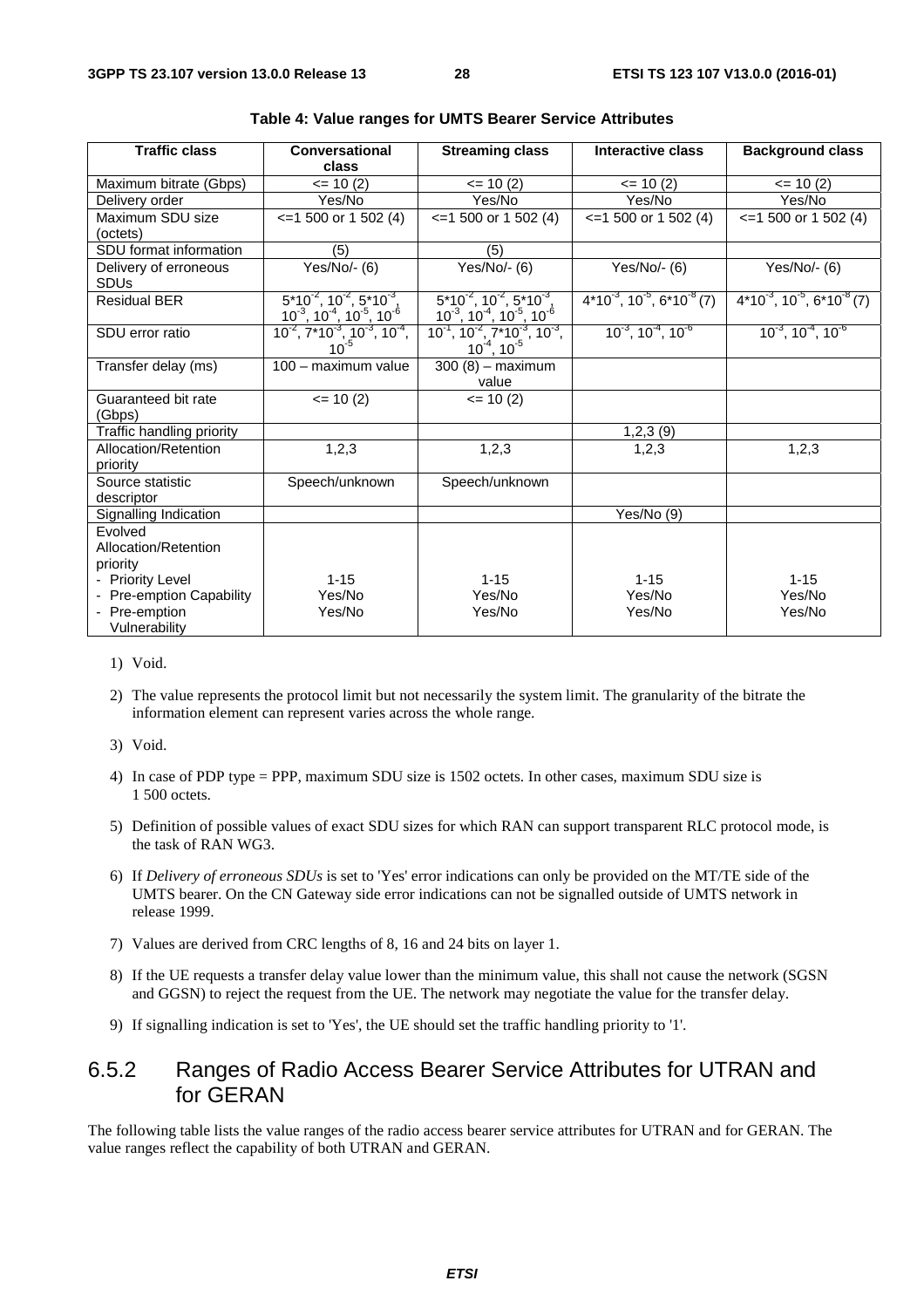| <b>Traffic class</b>             | Conversational                                                              | <b>Streaming class</b>                                                             | Interactive class                                   | <b>Background class</b>                             |
|----------------------------------|-----------------------------------------------------------------------------|------------------------------------------------------------------------------------|-----------------------------------------------------|-----------------------------------------------------|
|                                  | class                                                                       |                                                                                    |                                                     |                                                     |
| Maximum bitrate (Gbps)           | $= 10(2)(7)$                                                                | $= 10(2)(7)$                                                                       | $= 10(2)(7)$                                        | $\leq$ 10 (2) (7)                                   |
| Delivery order                   | Yes/No                                                                      | Yes/No                                                                             | Yes/No                                              | Yes/No                                              |
| Maximum SDU size (octets)        | $\leq$ 1 500 or 1 502                                                       | $\leq$ 1 500 or 1 502 (4)                                                          | $\leq$ 1 500 or 1 502                               | $\leq$ 1 500 or 1 502                               |
|                                  | (4)                                                                         |                                                                                    | (4)                                                 | (4)                                                 |
| SDU format information (1)       | (5)                                                                         | (5)                                                                                |                                                     |                                                     |
| Delivery of erroneous SDUs       | Yes/No/-                                                                    | Yes/No/-                                                                           | Yes/No/-                                            | Yes/No/-                                            |
| <b>Residual BER</b>              | $5*10^{-2}$ , $10^{-2}$ , $5*10^{-3}$ ,                                     | $5*10^{-2}$ , $10^{-2}$ , $5*10^{-3}$ ,                                            | $4*10^{-3}$ , 10 <sup>-5</sup> , 6*10 <sup>-8</sup> | $4*10^{-3}$ , 10 <sup>-5</sup> , 6*10 <sup>-8</sup> |
|                                  | $\frac{10^{-3}, 10^{-4}, 10^{-5}, 10^{-6}}{10^{-2}, 7^{*}10^{-3}, 10^{-3}}$ | $\frac{10^{-3}, 10^{-4}, 10^{-5}, 10^{-6}}{10^{-1}, 10^{-2}, 7*10^{-3}, 10^{-3},}$ | $\frac{(6)}{10^{-3}, 10^{-4}, 10^{-6}}$             | $\frac{(6)}{10^{-3}, 10^{-4}, 10^{-6}}$             |
| SDU error ratio                  |                                                                             |                                                                                    |                                                     |                                                     |
|                                  | $10^{-4}$ , $10^{-5}$                                                       | $10^{-4}$ , $10^{-5}$                                                              |                                                     |                                                     |
| Transfer delay (ms)              | 80 - maximum                                                                | 250 - maximum value                                                                |                                                     |                                                     |
|                                  | value                                                                       |                                                                                    |                                                     |                                                     |
| Guaranteed bit rate (Gbps)       | $\leq$ 10 (2) (7)                                                           | $= 10(2)(7)$                                                                       |                                                     |                                                     |
| Traffic handling priority        |                                                                             |                                                                                    | 1,2,3                                               |                                                     |
| Allocation/Retention priority    |                                                                             |                                                                                    |                                                     |                                                     |
| (1)                              |                                                                             |                                                                                    |                                                     |                                                     |
| - Priority Level                 | 1, 2, , 15                                                                  | 1, 2, , 15                                                                         | 1, 2, , 15                                          | 1, 2, , 15                                          |
| - Pre-emption Capability         | Yes/No                                                                      | Yes/No                                                                             | Yes/No                                              | Yes/No                                              |
| <b>Pre-emption Vulnerability</b> | Yes/No                                                                      | Yes/No                                                                             | Yes/No                                              | Yes/No                                              |
| Source statistic descriptor      | Speech/unknown                                                              | Speech/unknown                                                                     |                                                     |                                                     |
| Signalling Indication            |                                                                             |                                                                                    | Yes/No                                              |                                                     |

**Table 5: Value ranges for Radio Access Bearer Service Attributes for UTRAN and for GERAN** 

1) This parameter is limited to the values 1, 2 and 3 for GERAN when the Gb Bearer Service is used and the preemption capability and vulnerability information is not used.

2) The value represents the protocol limit but not necessarily the system limit. The granularity of the bitrate the information element can represent varies across the whole range.

- 3) Void.
- 4) In case of PDP type = PPP, maximum SDU size is 1502 octets. In other cases, maximum SDU size is 1 500 octets.
- 5) Definition of possible values of exact SDU sizes for which UTRAN can support transparent RLC protocol mode, is the task of RAN WG3.
- 6) Values are derived from CRC lengths of 8, 16 and 24 bits on layer 1.
- 7) In case of GERAN the highest bitrate value is 473.6 kbps.

# 6.6 Bearer unrelated QoS Attributes

#### **APN-Aggregated Maximum Bit-rate (kbps)**

Definition: The APN-AMBR limits the aggregate bit rate that can be expected to be provided across all Non GBR PDP contexts of the same APN (e.g. excess traffic may get discarded by a rate shaping function). Each of those Non GBR PDP contexts could potentially utilize the entire APN AMBR, e.g. when the other Non GBR PDP contexts do not carry any traffic. GBR PDP contexts are outside the scope of APN AMBR. The GGSN enforces the APN AMBR in downlink. Enforcement of APN AMBR in uplink may be done in the UE and additionally in the GGSN.

- NOTE: All simultaneous active PDP contexts of a UE that are associated with the same APN need to be connected to the same GGSN.
- [Purpose: The APN-AMBR can be used for a differentiation of users regarding the bit rate they can experience.]

#### **UE Aggregated Maximum Bit-rate (kbps)**

Definition: The UE AMBR limits the aggregate bit rate that can be expected to be provided across all Non GBR PDP contexts of a UE (e.g. excess traffic may get discarded by a rate shaping function). Each of those Non GBR PDP contexts could potentially utilize the entire UE AMBR, e.g. when the other Non GBR PDP contexts do not carry any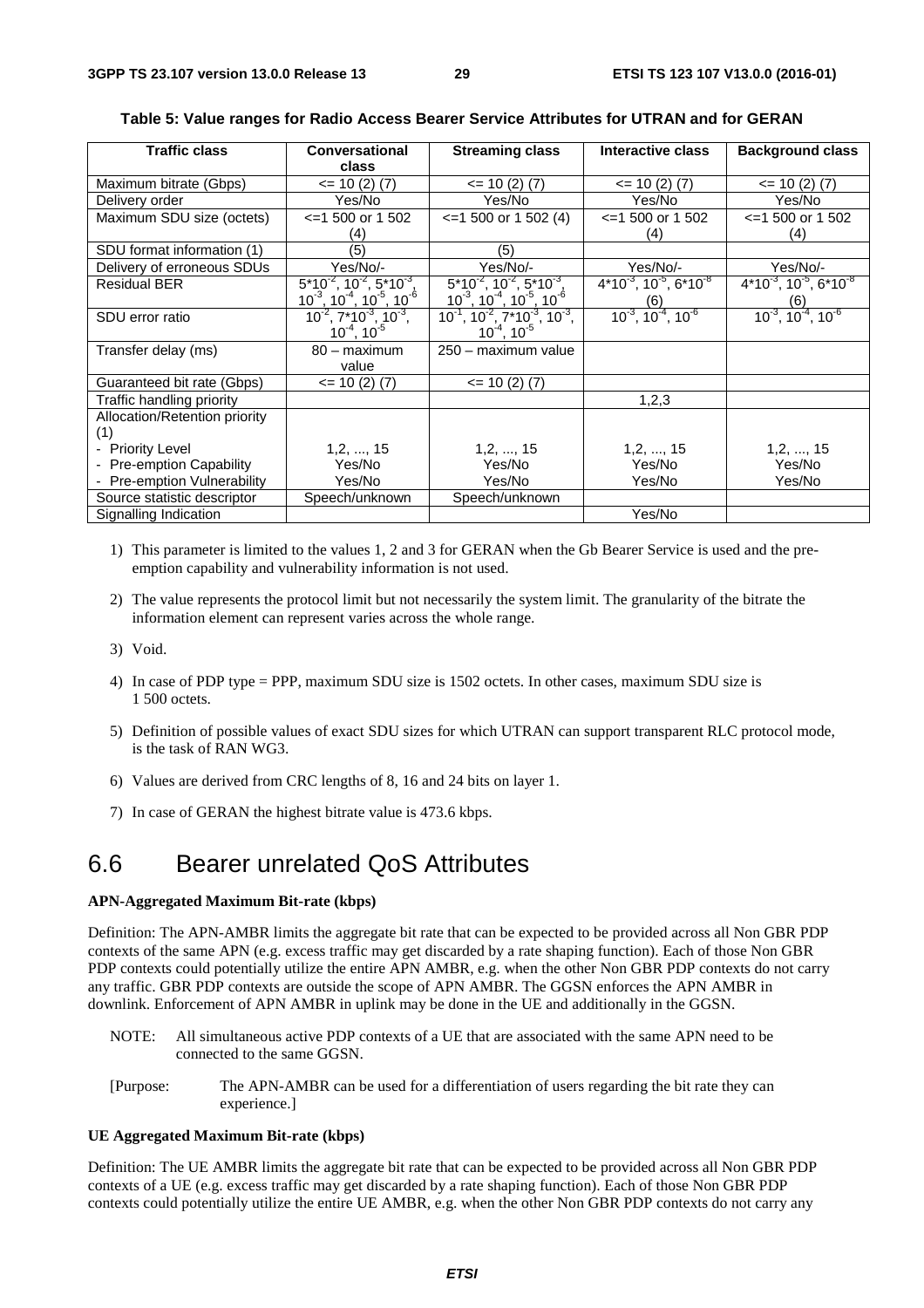traffic. GBR (real-time) PDP contexts are outside the scope of UE AMBR. The RAN enforces the UE AMBR in uplink and downlink.

[Purpose: The UE AMBR can be used for limiting the overall bit rate a UE can experience.]

7 Void

# 8 QoS Attribute Mapping

NOTE: This clause shall contain information of attribute mapping i.e. how attribute in different levels of QoS (from external world and within UMTS network) shall be mapped. Current clause division is based on an assumption that levels of QoS presented in clause 6, but they are open to discussions.

# 8.1 From Application Attributes to UMTS Bearer Service **Attributes**

NOTE: This is an operator and/or implementation issue.

# 8.2 From UMTS Bearer Service Attributes to Radio Access Bearer Service Attributes

When establishing a UMTS bearer and the underlying Radio Access Bearer for support of a service request, some attribute on UMTS level does typically not have the same value as corresponding attribute on Radio Access Bearer level. For example requested transfer delay for the UMTS bearer shall typically be larger that the requested transfer delay for the Radio Access Bearer, as the transport through the core network will use a part of the acceptable delay.

For the following attributes/settings the attribute value for the UMTS bearer will normally be the same as the corresponding attribute value for the Radio Access Bearer:

- maximum bitrate:
- delivery order;
- delivery of erroneous SDUs;
- NOTE 1: If *Delivery of erroneous SDUs* is set to 'Yes' the handling of error indications on UMTS Bearer level and Radio Access Bearer level differs. Error indications can only be provided on the MT/TE side of the UMTS bearer. On the CN Gateway side error indications can not be signalled outside of UMTS network in release 1999. Error indications can be provided on both end-points of the Radio Access Bearer.
- guaranteed bit rate;
- traffic handling priority;
- maximum SDU size:
- SDU format information.
- NOTE 2: List of exact sizes of SDU's shall be the same, exact format of SDU payload does not exist on UMTS Bearer level.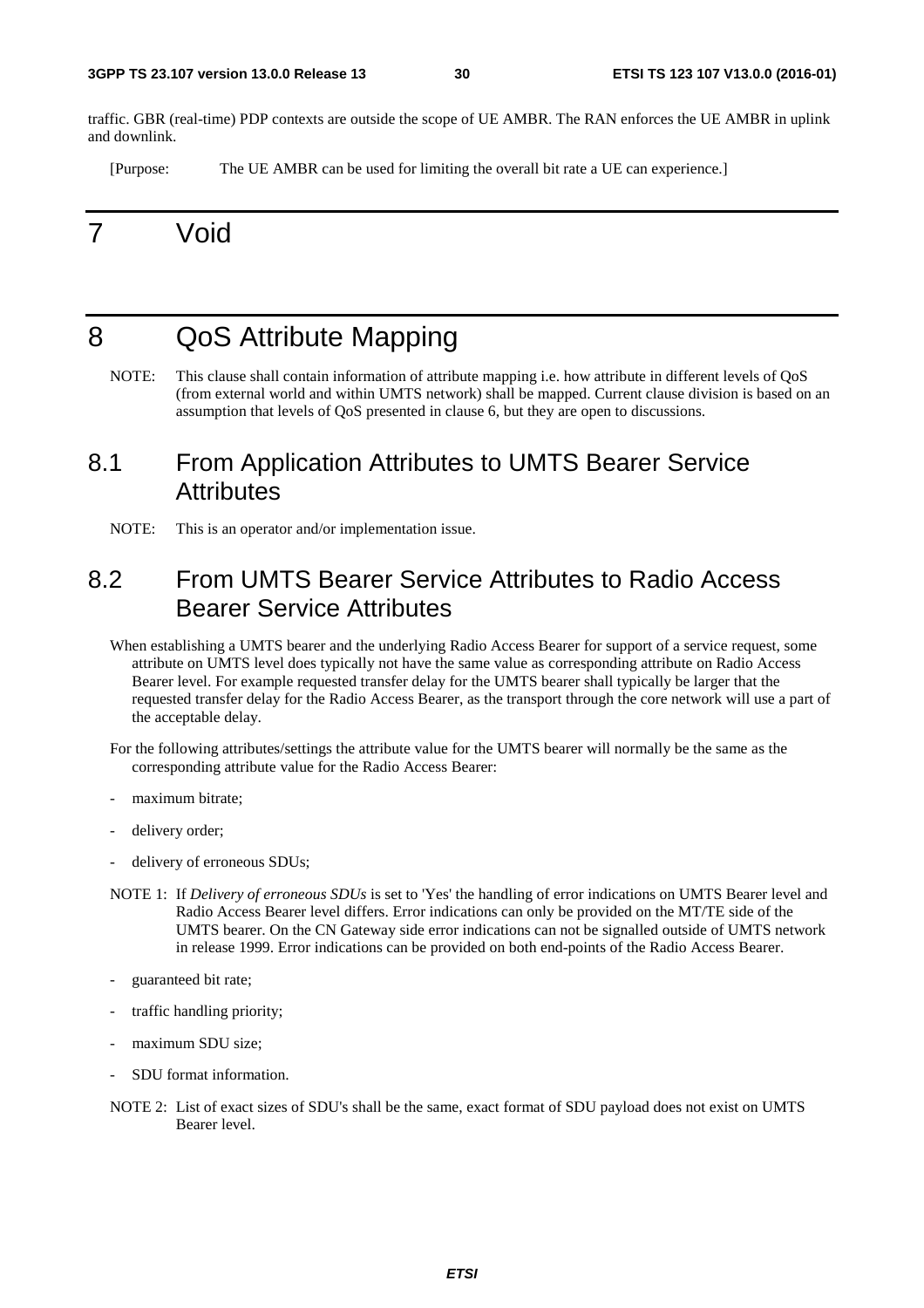- For the following attributes the attribute value for the UMTS bearer will normally not be the same as the corresponding attribute value for the Radio Access Bearer. The relation between the attribute values for UMTS Bearer service and Radio Access Bearer service is implementation dependent and depends for example on network dimensioning.
- **Residual BER** for Radio Access Bearer service shall be reduced with the bit errors introduced in the core network, by Core Network Bearer service.
- **SDU error ratio** for Radio Access Bearer service shall be reduced with the errors introduced in the core network, by Core Network Bearer service.
- **Transfer delay** for Radio Access Bearer service shall be reduced with the delay introduced in the core network, e.g. on transmission links or in a codec resident in the Core Network.

For the following attribute the value range for the UMTS bearer is not the same as the corresponding attribute value ranges for the Radio Access Bearer. The value for the Radio Access Bearer service attribute shall be derived from the values of one or more UMTS bearer service attributes:

- For PS services the Allocation/Retention Priority shall be derived from the UMTS bearer service attributes Allocation/Retention Priority. Other attributes may be used in addition. For CS services the Allocation/Retention Priority shall be derived from the eMLPP priority level attribute and/or the CS Allocation/Retention Priority attribute and/or the Mobile Station Category attribute (TS 23.008 [8]) (which is only available for subscribers in their home PLMN). Other attributes may be used in addition.
- NOTE 3: The usage of other attributes can ensure that e.g. emergency calls would receive an appropriate RAB Allocation/Retention Priority.
- NOTE 4: To ensure backwards compatibility different values of an UMTS bearer service attribute can be mapped to the same value of the RAB Allocation/Retention Priority attribute if necessary.
- NOTE 5: From Release 9 onwards, the UMTS bearer service attribute Evolved Allocation/Retention Priority can be mapped directly to the of the RAB Allocation/Retention Priority attribute.

The following attributes/settings only exist on the Radio Access Bearer level:

- **SDU format information** exact format of SDU payload is retrieved from the codec integrated in the core network.
- **Source statistics descriptor** is set to speech if the Radio Access Bearer transports compressed speech generated by the codec integrated in the core network.

# 8.3 From UMTS Bearer Service Attributes to CN Bearer Service **Attributes**

NOTE: This is operator's choice.

# 9 Interworking

The model for the UMTS QoS classes and attributes may not be any existing network or QoS protocol/mechanisms as such. The main goal of the specification is not to copy existing QoS mechanisms but rather to create a future proof concept that will provide means to transport different types of data with different QoS requirements. Thus the interworking of UMTS and existing network technologies has to be ensured. This clause presents the most common technologies that UMTS shall be capable to interwork with.

# 9.1 UMTS-GSM CS/GPRS

### 9.1.1 UMTS-GSM CS

The mapping between UMTS-GSM CS is based on GSM CS mechanisms and CC parameters.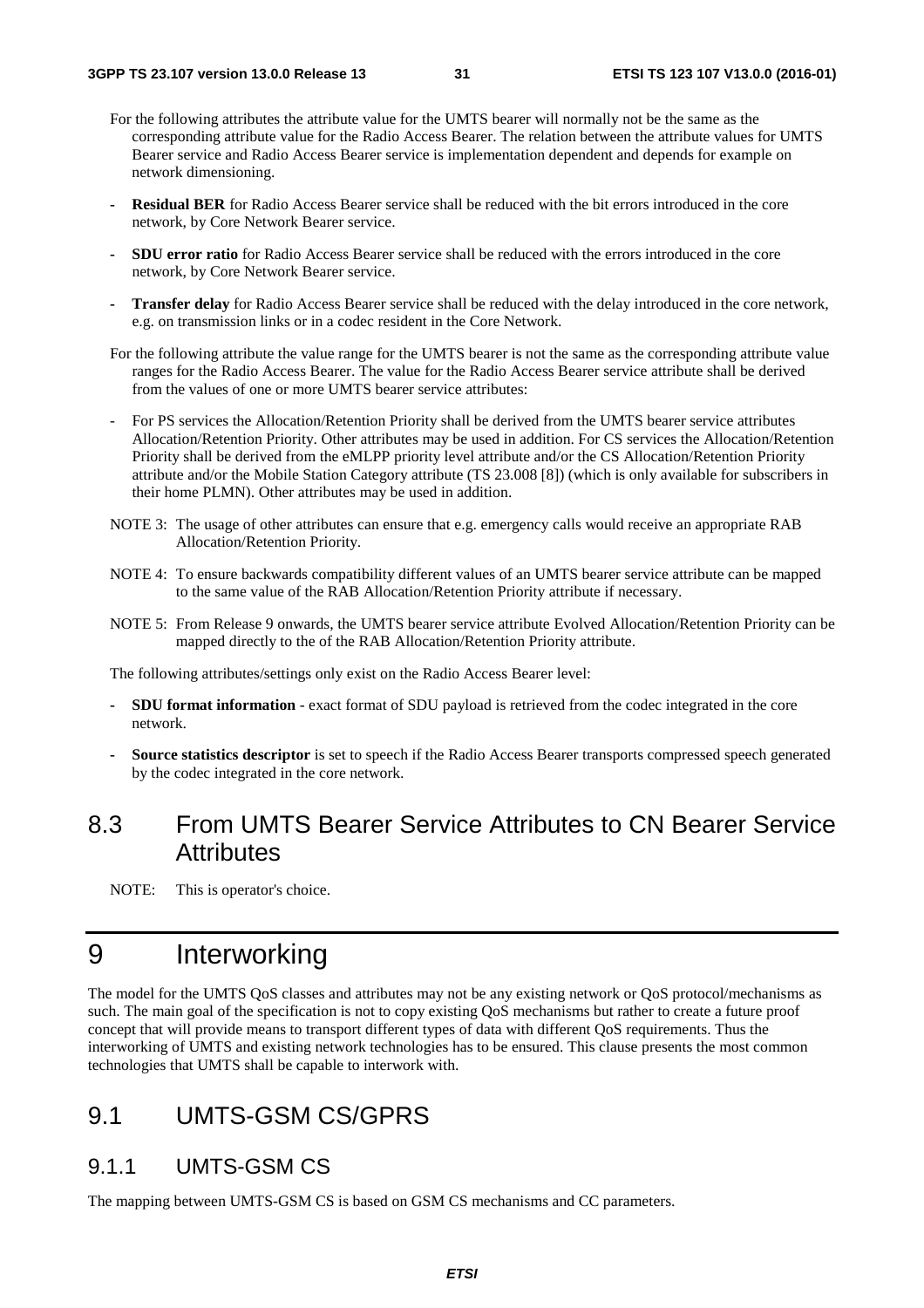# 9.1.1.1 Handover from UMTS to GSM

In case a UMTS call is set up in the CN, the BC IEs are mapped into QoS RAB attributes at call setup.

If the CN has to perform a handover towards GSM, the non-anchor MSC needs to perform an assignment based on GSM specific traffic channel attributes.

As the BSSMAP protocol is used over the E-interface and as no appropriate procedure exists to map QoS attributes into BSSMAP parameters, the anchor MSC shall map BC IEs into GSM traffic channel parameters, according to existing GSM procedures for call setup.

This requires that the BC IE is coded according to GSM protocol requirements, i.e. all those parameters not applicable to UMTS should nevertheless be correctly specified by the UE in order to perform a handover to GSM according the above specified principles.

### 9.1.1.2 Handover from GSM to UMTS

In case a GSM call is set up in the CN, the BC IEs are mapped into channel type parameters at call setup.

If the CN has to perform a handover towards UMTS, the non-anchor MSC needs to perform an assignment based on UMTS specific radio access bearer attributes.

As the BSSMAP protocol is used over the E-interface, the non-anchor MSC shall use the received Channel Type parameter (e.g. 'speech or data indicator', the type of data service (transparent/non-transparent) and user rate) to derive the QoS RAB attributes.

### 9.1.2 UMTS-GPRS

This section covers primarily the mapping of QoS attributes that are necessary across standardised interfaces. In addition to these, there are cases when mapping of QoS attributes are needed internal to a node.

GPRS Release 99 (R99) QoS attributes shall be equivalent to the UMTS QoS Attributes. For interworking purposes between different releases, mapping rules between GPRS Release 97/98 (R97/98) and GPRS Release 99 (R99) as well as UMTS are defined. Mapping shall occur whenever the UE, the SGSN, the GGSN and the HLR nodes are of different releases R97/98 or R99. The mapping is required in PDP context activation and modification procedures and when a R99 HLR Insert Subscriber Data towards a R97/98 SGSN.

It is not within the scope of the present document to determine if any value combinations of attribute values can not be supported. This means that complete mapping rules are defined here, and if the user requests a QoS profile which the network is not able to support (e.g. a low delay and a high reliability), the decision if such a attribute combination can be supported is left to admission control functionality within the PDP context activation procedure, and the QoS for such a profile may be renegotiated by the network based on the available resources.

The overall principle for the mapping between two profiles is that the two profiles, applied in their respective network releases, give the same or at least similar QoS. The GPRS R97/98 equipment will not be able to provide realtime service corresponding to the R99 conversational and streaming traffic classes. Therefore, the mapping is always to the non-realtime interactive and background traffic classes.

The R97/R98 QoS attributes are described in TS 03.60 Release 1998 [10].

### 9.1.2.1 General rules

Air interface Session Management and GTP messages of R99 shall contain the R99 attributes as an extension of the R97/98 QoS Information Element thus unnecessary mapping can be avoided. When a R97/98 MS is visiting a GPRS R99 or UMTS SGSN and the GGSN is of R97/98 or R99, the visited SGSN shall not perform any mapping of QoS attributes. In case of GGSN R99, the GTP version 1 (R99) QoS profile only contains the R97/98 QoS attributes. It can be noted that for this PDP Context a Traffic Flow Template (TFT) can not be requested.

When a R99 UE is visiting a GPRS R99 or UMTS SGSN (or serving PLMN) and the GGSN (or home PLMN) is of R97/98, the visited SGSN (or visited PLMN) shall be capable of providing bearers having QoS support according to R99. When a PDP Context is activated (mobile or network initiated) mapping takes place in the serving SGSN.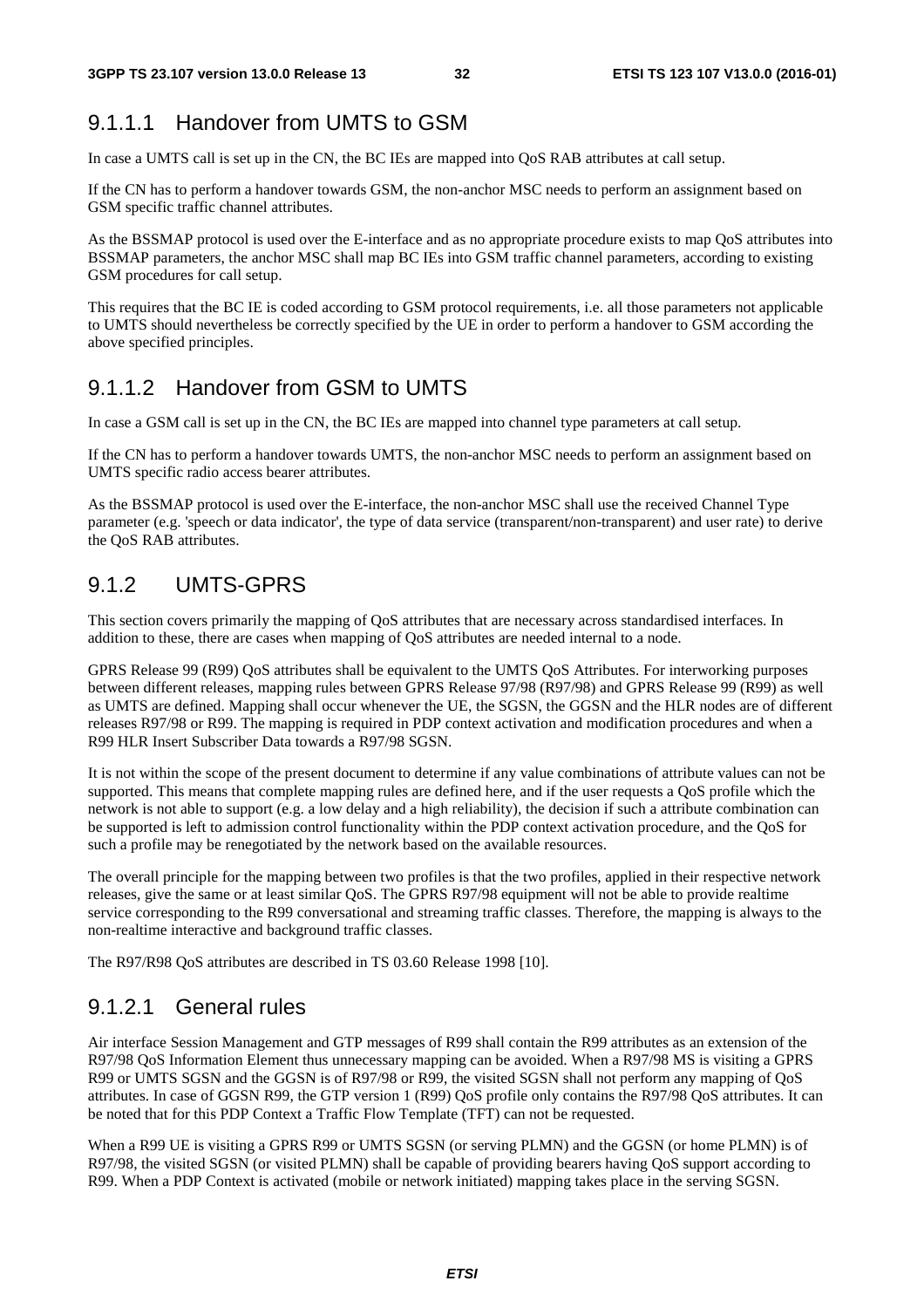For MS initiated PDP Context Activations as well as network initiated PDP Context Activations, the home R97/98 GGSN will respond to the activation request by returning a the QoS Negotiated Profile, which contain the accepted and changed R97/98 attributes. A mapping of the changed attributes into R99 attributes will be done in serving SGSN and signalled to the UE in the Activate PDP Context Accept message.

It is a general mapping rule that returned and unchanged attributes during negotiation procedures shall not be mapped a second time by serving SGSN, i.e. the unchanged R99 attributes received in the Create PDP Context Response message will be sent to UE in QoS Negotiated Profile of the Activate PDP Context Accept message.

MAP message of R99 shall also contain the R99 attributes as an extension of the R97/98 QoS Information Element when Insert Subscriber Data message is sent to a R99 SGSN. In the case when a R99 HLR send a Insert Subscriber Data message to a R97/98 SGSN, the message shall contain the R97/98 QoS attributes. A R99 SGSN shall use the R99 attributes of subscribed QoS profile when a R99 UE requests to use subscription data in the PDP Context Activation. The R99 SGSN shall use the R97/98 attributes of subscribed QoS profile when a R97/98 MS requests to use subscription data in the PDP Context Activation.

### 9.1.2.2 Determining R99 attributes from R97/98 attributes

This mapping is applicable in the following cases:

- hand over of PDP Context from GPRS R97/98 SGSN to GPRS R99 or UMTS SGSN;
- PDP Context Activation in a serving R99 SGSN with a R97/98 GGSN. When GGSN respond to the PDP Context Activation, mapping of the changed R97/98 QoS attributes received from the GGSN to R99 QoS attributes is performed in the serving SGSN.

This mapping is also applicable if a R99 UE allows an application to request a PDP Context Activation with R97/98 QoS attributes, e.g. via AT command.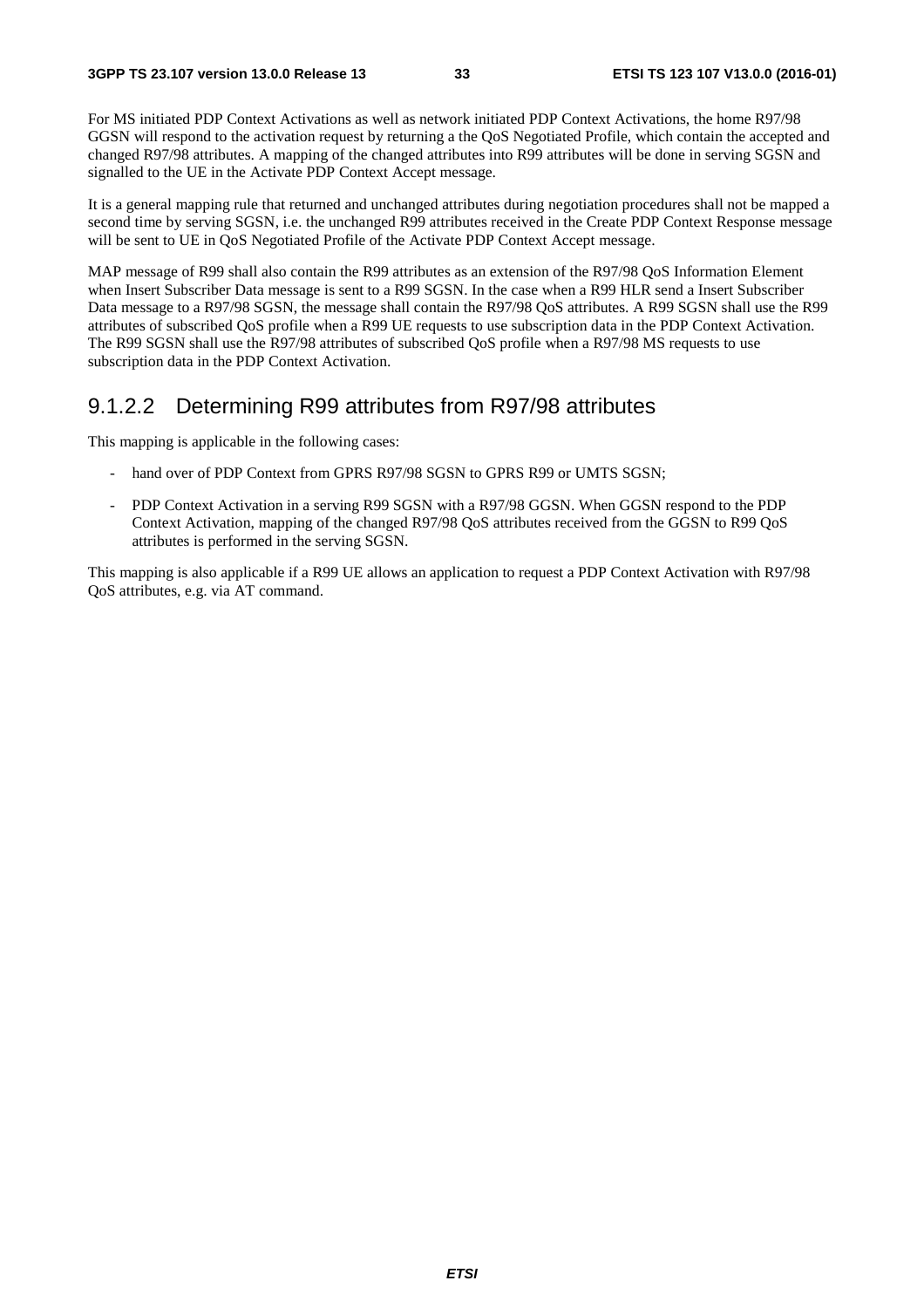| <b>Resulting R99 Attribute</b> |                  |                | Derived from R97/98 Attribute             |  |  |
|--------------------------------|------------------|----------------|-------------------------------------------|--|--|
| <b>Name</b>                    | Value            | Value          | <b>Name</b>                               |  |  |
| <b>Traffic class</b>           | Interactive      | 1, 2, 3        | Delay class                               |  |  |
|                                | Background       | 4              |                                           |  |  |
| Traffic handling priority      |                  |                | Delay class                               |  |  |
|                                | $\overline{c}$   | $\overline{c}$ |                                           |  |  |
|                                | 3                | 3              |                                           |  |  |
| SDU error ratio                | $10^{-6}$        | $\overline{2}$ | Reliability class                         |  |  |
|                                | $10^{-4}$        | 3              |                                           |  |  |
|                                | $10^{-3}$        | 4, 5           |                                           |  |  |
| Residual bit error ratio       | $10^{-5}$        | 2, 3, 4        | Reliability class                         |  |  |
|                                | $4*10^{3}$       | 5              |                                           |  |  |
| Delivery of erroneous SDUs     | $^{\prime}$ no'  | 2, 3, 4        | Reliability class                         |  |  |
|                                | 'yes'            | 5              |                                           |  |  |
| Maximum bitrate [kbps]         | 8                | 1              | Peak throughput class                     |  |  |
|                                | 16               | $\overline{c}$ |                                           |  |  |
|                                | $\overline{32}$  | 3              |                                           |  |  |
|                                | 64               | 4              |                                           |  |  |
|                                | $\overline{128}$ | $\overline{5}$ |                                           |  |  |
|                                | 256              | 6              |                                           |  |  |
|                                | $\overline{512}$ | 7              |                                           |  |  |
|                                | 1024             | 8              |                                           |  |  |
|                                | 2048             | 9              |                                           |  |  |
| Allocation/Retention priority  |                  | 1              | Precedence class                          |  |  |
|                                | 2                | $\overline{c}$ |                                           |  |  |
|                                | 3                | 3              |                                           |  |  |
| Delivery order                 | yes'             | yes'           | Reordering Required (Information          |  |  |
|                                | 'no'             | 'no'           | in the SGSN and the GGSN PDP<br>Contexts) |  |  |
| Maximum SDU size               | 1 500 octets     | (Fixed value)  |                                           |  |  |
| Priority Level of Evolved      | 1 to H           | 1              | Precedence class                          |  |  |
| Allocation/Retention priority  | $H+1$ to M       | $\overline{2}$ |                                           |  |  |
|                                | M+1 to 15        | $\overline{3}$ |                                           |  |  |

**Table 6: Rules for determining R99 attributes from R97/98 attributes** 

- NOTE 1: As the allocation/retention priority attribute is not available in the UE (see 6.4.4.1) the mapping of the allocation/retention priority attribute is not relevant for the UE.
- NOTE 2: The values of H (high priority) and M (medium priority) can be set according to operator requirements to ensure proper treatment of users with higher priority level information. The minimum value of H is 1. The minimum value of M is  $H+1$ .

As the reordering required attribute is not available in the MS the MS should set the R99 delivery order attribute to the value "no" for PDP Type = "IPv4" or "IPv6", otherwise the MS shall set the delivery order attribute to the value "subscribed" (see TS 24.008 [6]).

### 9.1.2.3 Determining R97/98 attributes from R99 attributes

This mapping is applicable in the following cases:

- PDP Context is handed over from GPRS R99 or UMTS to GPRS R97/98;
- when a R99 UE perform a PDP Context Activation in a serving R99 SGSN while the GGSN is of R97/98. In this case the SGSN shall perform mapping of the R99 QoS attributes to the R97/98 QoS attributes;
- a R99 HLR may need to map the stored subscribed QoS attributes in the HLR subscriber data to R97/98 QoS attributes that are going to be sent in the Insert Subscriber Data message from the R99 HLR to the R97/98 and R99 SGSN. It is an implementation issue if the R97/98 QoS attributes are stored in the HLR in addition to the R99 QoS attributes;
- NOTE 1: UE handling for the case that a R99 UE (except UMTS only UE) receives a request for a PDP Context Activation with R99 QoS attributes via AT command, is implementation dependent.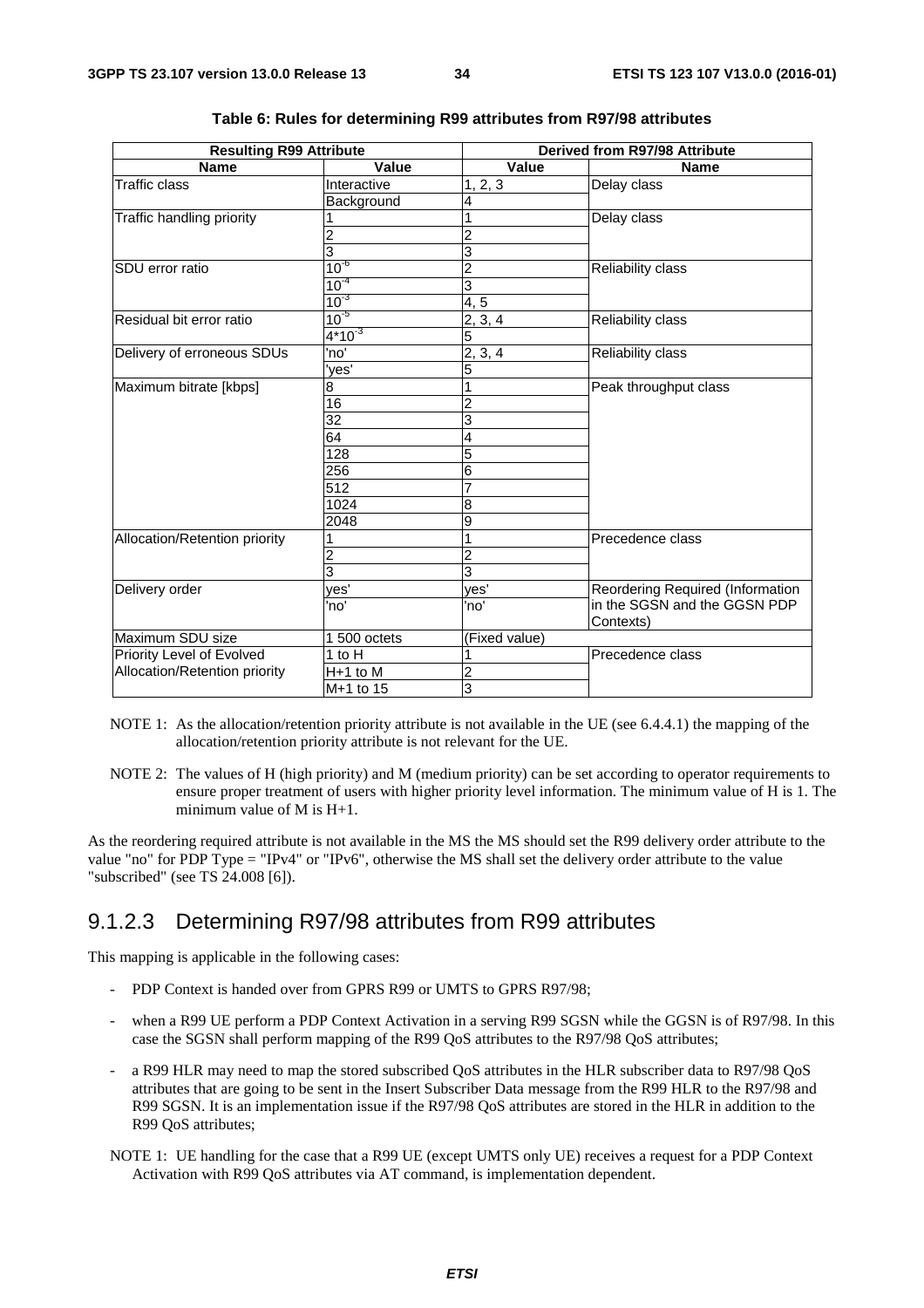| <b>Resulting R97/98 Attribute</b> |                  | <b>Derived from R99 Attribute</b> |                               |  |
|-----------------------------------|------------------|-----------------------------------|-------------------------------|--|
| Value<br><b>Name</b>              |                  | Value                             | <b>Name</b>                   |  |
| Delay class                       |                  | conversational                    | <b>Traffic class</b>          |  |
|                                   | 1                | streaming                         | <b>Traffic class</b>          |  |
|                                   | $\mathbf{1}$     | Interactive                       | <b>Traffic class</b>          |  |
|                                   |                  |                                   | Traffic handling priority     |  |
|                                   | $\overline{2}$   | Interactive                       | <b>Traffic class</b>          |  |
|                                   |                  | 2                                 | Traffic handling priority     |  |
|                                   | 3                | Interactive                       | <b>Traffic class</b>          |  |
|                                   |                  | 3                                 | Traffic handling priority     |  |
|                                   | 4                | Background                        | <b>Traffic class</b>          |  |
| Reliability class                 | $\overline{3}$   | $\leq 10^{-5}$                    | SDU error ratio               |  |
|                                   |                  |                                   | (NOTE 4)                      |  |
|                                   | 3                | $10^{-5}$ < x <= $5*10^{-4}$      | SDU error ratio               |  |
|                                   | $\overline{4}$   | $> 5*10^{-4}$                     | SDU error ratio               |  |
|                                   |                  | $\leq$ 2*10 <sup>-4</sup>         | Residual bit error ratio      |  |
|                                   | 5                | $> 5*10^{-4}$                     | SDU error ratio               |  |
|                                   |                  | $> 2*10^{-4}$                     | Residual bit error ratio      |  |
| Peak throughput class             | 1                | < 16                              | Maximum bitrate [kbps]        |  |
|                                   | $\overline{c}$   | $16 \le x \le 32$                 |                               |  |
|                                   | 3                | $32 \le x \le 64$                 |                               |  |
|                                   | $\overline{4}$   | $64 \le x \le 128$                |                               |  |
|                                   | $\overline{5}$   | $128 \le x \le 256$               |                               |  |
|                                   | 6                | $256 \le x \le 512$               |                               |  |
|                                   | 7                | $512 \le x \le 1024$              |                               |  |
|                                   | 8                | $1024 \le x \le 2048$             |                               |  |
|                                   | $\overline{9}$   | $>= 2048$                         |                               |  |
| Precedence class                  | 1                | 1                                 | Allocation/retention priority |  |
|                                   | 2                | $\overline{2}$                    |                               |  |
|                                   | 3                | 3                                 |                               |  |
| Mean throughput class             | Always set to 31 |                                   |                               |  |
| Reordering Required               | yes'             | yes'                              | Delivery order                |  |
| (Information in the SGSN and      |                  |                                   |                               |  |
| the GGSN PDP Contexts)            | 'no'             | 'no'                              |                               |  |
| Precedence class                  | 1                | 1                                 | Priority Level of the Evolved |  |
|                                   | $\overline{2}$   | $H+1$                             | Allocation/retention priority |  |
|                                   | $\overline{3}$   | $M+1$                             |                               |  |

**Table 7: Rules for determining R97/98 attributes from R99 attributes** 

As the allocation/retention priority attribute is not available in the UE (see 6.4.4.1) the UE shall set the R97/98 precedence class attribute to the value "subscribed" (see TS 24.008 [6]).

- NOTE 2: For asymmetric bearers, the higher value of the maximum bitrate attributes for downlink and uplink is selected and used for the maximum bitrate value.
- NOTE 3: The values of H (high priority) and M (medium priority) can be set according to operator requirements to ensure proper treatment of users with higher priority level information. The minimum value of H is 1. The minimum value of M is  $H+1$ .
- NOTE 4: To avoid interoperability issues with LLC acknowledged mode the Reliability Class is set to "3" by the network in case the SDU error ratio is " $\leq 10^{-5}$ ". The UE will receive both R97/98 and R99, or only R97/98 (when UE is a pre-R99 UE) QoS attributes from the network of this release.

### 9.2 UMTS-PSTN

PSTN does not have QoS mechanisms thus QoS attribute interworking/mapping is not needed.

NOTE: The details are to be solved by CN WG3.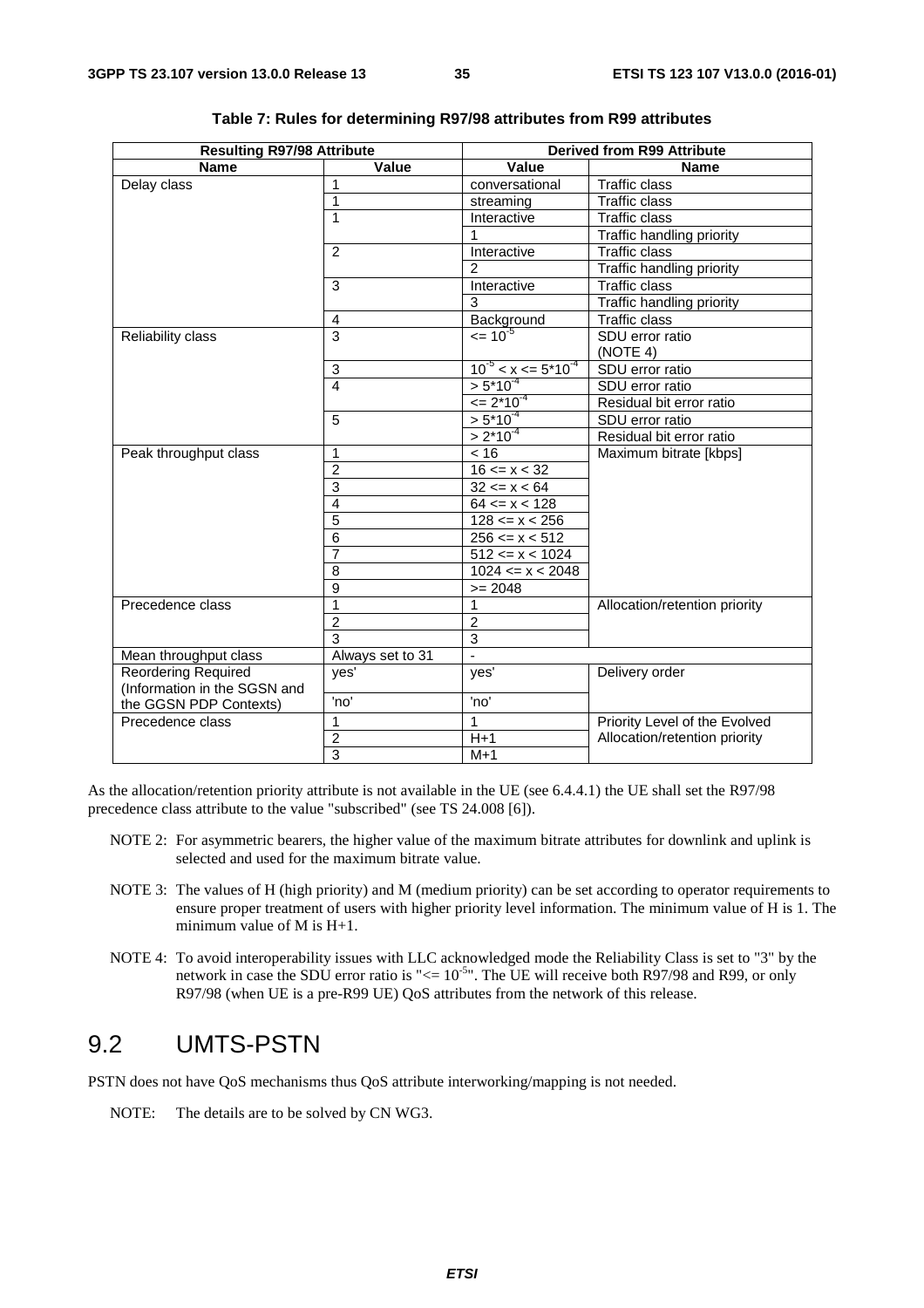# 9.3 UMTS-ISDN

ISDN does not have QoS mechanisms thus QoS attribute interworking/mapping is not needed. However, means for determining required bandwidth, delay and reliability has to be developed. It is simple in MO cases but in MT cases the mechanisms (or in worst case defaults) have to be developed.

NOTE: The details are to be solved by CN WG3.

# 9.4 UMTS-Internet

In the case of Internet applications, the selection of the class and appropriate traffic attribute values is made according to the Internet QoS attributes. Internet applications do not directly use the services of UMTS but they use Internet QoS definitions and attributes, which are mapped to UMTS QoS attributes at API. Currently there are two main Internet QoS concepts, namely Integrated Services and Differentiated Services. The mapping between Internet QoS and UMTS QoS is presented in following clause.

IP based QoS models shall be supported for PDP contexts, meaning both Integrated Services (IntServ) signalled by RSVP [RFC 2205] and Differentiated Services (6-bit QoS attribute on each IP packet, DiffServ). Both mechanisms are controlled by applications residing in the TE, allowing different application specific QoS levels for the same PDP context. The way application level QoS and UMTS level QoS interact is detailed in TS 23.207 [7].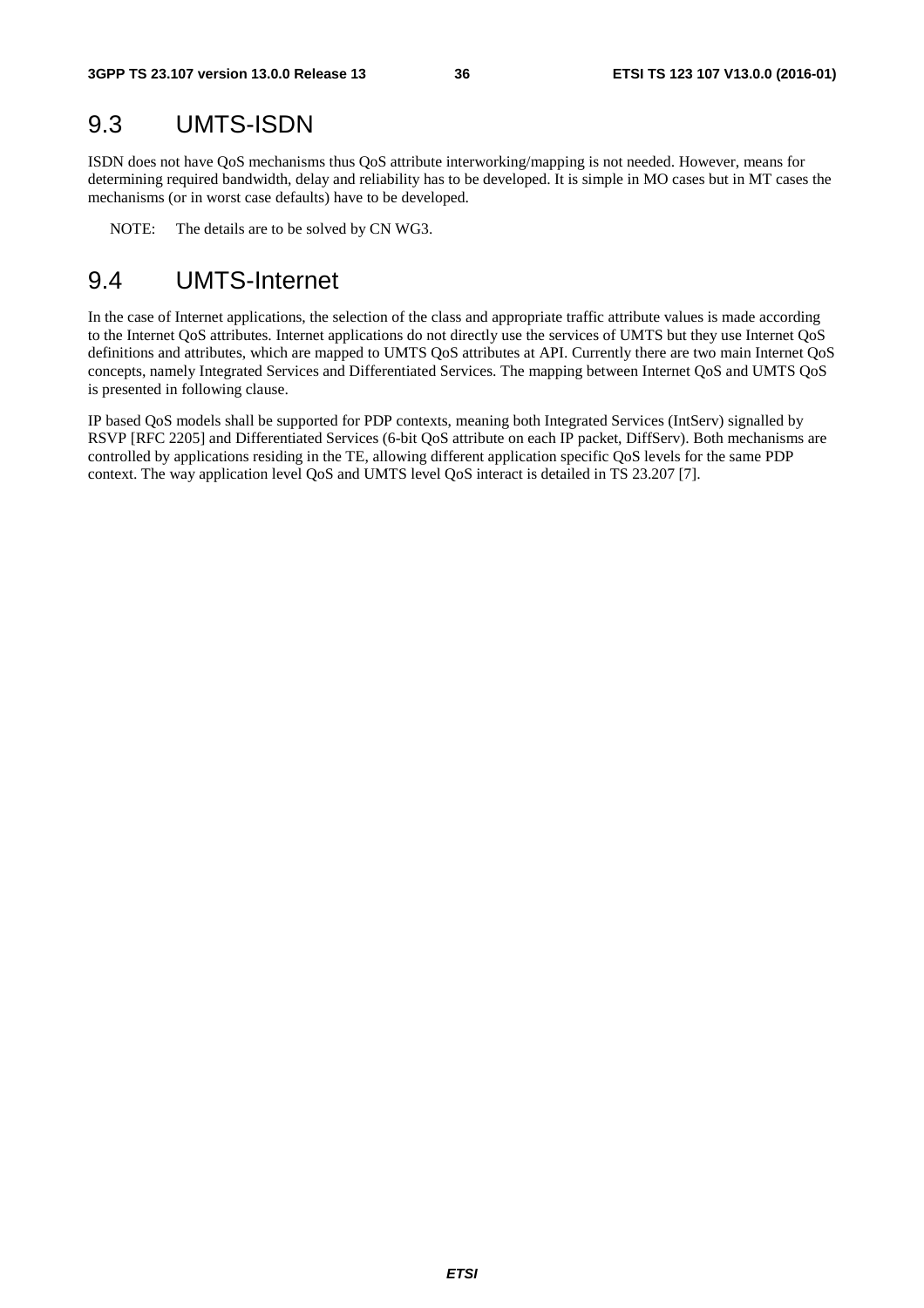# Annex A (informative): Error resilience in real-time packet multimedia payloads

# A.1 Introduction

This annex provides some basic information with respect to the error resilience of different encoded media streams when considering the support of unequal error protection for real-time packet multimedia services. It provides some indicative figures for the residual bit error rates that could be tolerated by audio-visual H.323 payloads in a 3G environment.

H.323 employs the H.225.0 packetisation scheme, which in turn uses UDP/IP and RTP to transport each media stream. The structure of an H.323 packet is shown in figure A.1.



**Figure A.1: Structure of H.323 packet** 

| <b>COMPRESSED</b><br><b>IP/UDP/RTP</b><br><b>HEADER</b> | <b>CLASS 1 BITS</b> | CLASS 2 BITS |
|---------------------------------------------------------|---------------------|--------------|
|---------------------------------------------------------|---------------------|--------------|

#### **Figure A.2: Structure of compressed H.323 packet. Class 1 bits can tolerate medium BER; Class 2 bits can tolerate high BER**

It is assumed that some elements of the H.323 header information, which comprises the IP, UDP and RTP headers, can be compressed. It is also assumed that this information will require reliable transmission, such that any errors in the header will result in the loss of the complete H.323 packet. However, for real-time multimedia streams that cannot accommodate a large delay (and therefore packet retransmission), codecs can be used that are tolerant to residual bit errors.

This annex highlights the error resilience of audio and visual codecs, and provide some example tolerance figures for media streams of the type that are likely to comprise H.323 payloads.

# A.1.1 Factors affecting error resilience

Specific error resilience figures will depend on a number of factors, including:

- the media type;
- the quality of service  $(QoS)$  required;
- the specific codec used.

Media streams may also be sub-divided into different classes on the basis of bit error sensitivity as shown in figure A.2. In some cases the most sensitive bits may be protected by in-band checksum information. It should also be noted that, in addition to the effect of residual bit errors in the media stream, the QoS will be further degraded by packet loss due to errors in the H.323 header.

# A.2 Example figures

The following values are indicative of the QoS attributes required by audio and video media streams, including bit error rates (BER) and frame erasure rates (FER).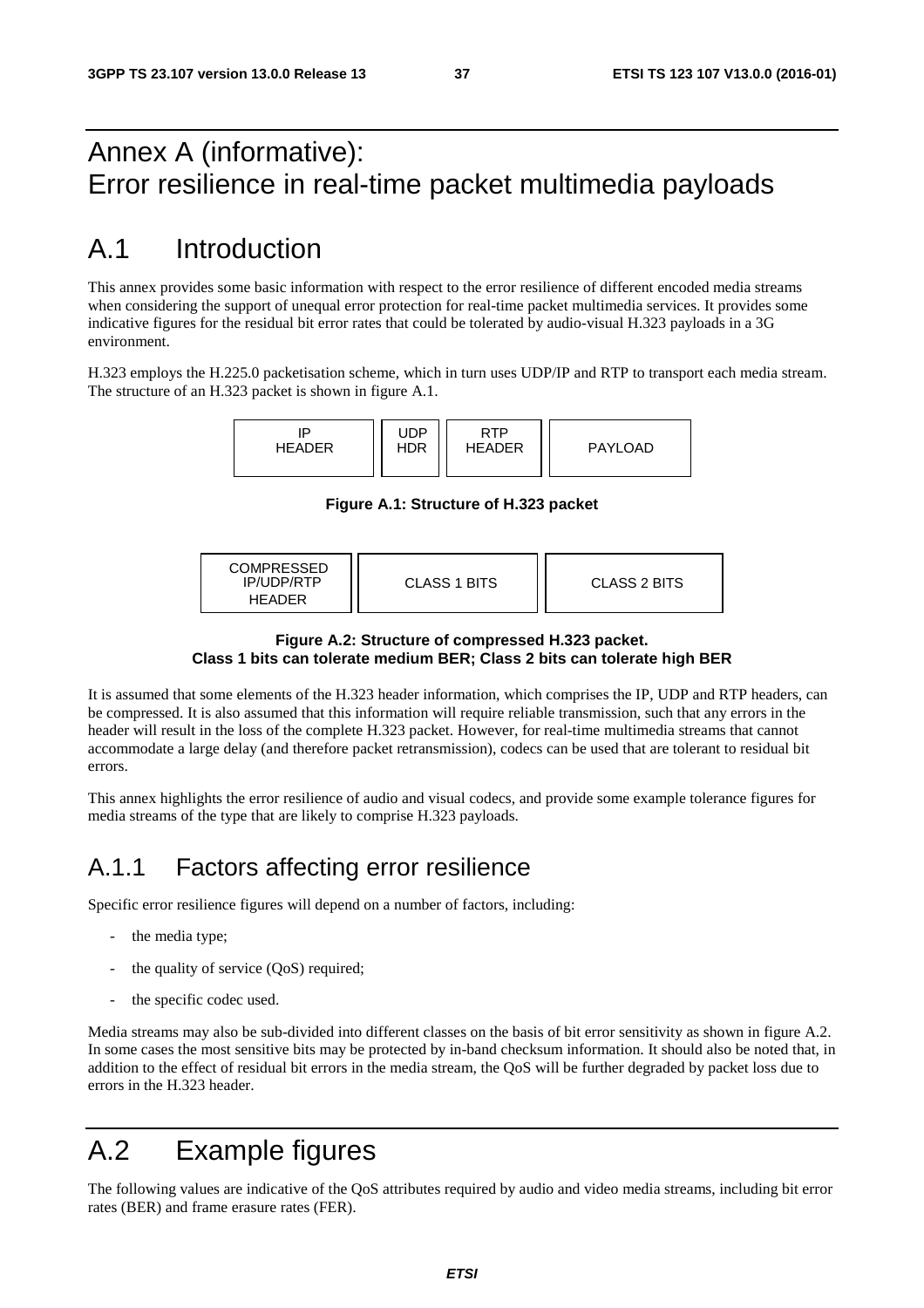#### **3GPP TS 23.107 version 13.0.0 Release 13 38 ETSI TS 123 107 V13.0.0 (2016-01)**

For the purposes of example, figures are provided for the AMR speech codec and the MPEG-4 video codec.

*AMR speech codec payload* 

| Bit rate: | $4.75 - 12.2$ kbit/s                                              |
|-----------|-------------------------------------------------------------------|
| Delay:    | end-to-end delay not to exceed 100ms (codec frame length is 20ms) |
| BER:      | $10^{-4}$ for Class 1 bits                                        |
|           | $10^{-3}$ for Class 2 bits                                        |

for some applications, a higher BER class  $(\sim 10^{-2})$  might be feasible.

#### **FER < 0,5% (with graceful degradation for higher erasure rates)**

#### *MPEG-4 video payload:*

| Bit rate: | variable, average rate scalable from 24 to 128 kbit/s and higher |  |  |  |  |
|-----------|------------------------------------------------------------------|--|--|--|--|
| Delay:    | end-to-end delay between 150 and 400ms                           |  |  |  |  |
|           | video codec delay is typically less than 200 ms                  |  |  |  |  |
| BER:      | $10^{-6}$ - no visible degradation                               |  |  |  |  |
|           | $10^{-5}$ - little visible degradation                           |  |  |  |  |
|           | $10^{-4}$ - some visible artefacts                               |  |  |  |  |
|           | $> 10^{-3}$ - limited practical application                      |  |  |  |  |

#### **Packet loss rate FFS**

#### *Data and control:*

 Data (data refers to other types than audio and video e.g. file transfers, shared whiteboard) and control information shall be transmitted reliably (i.e. residual bit errors should result in a lost packet).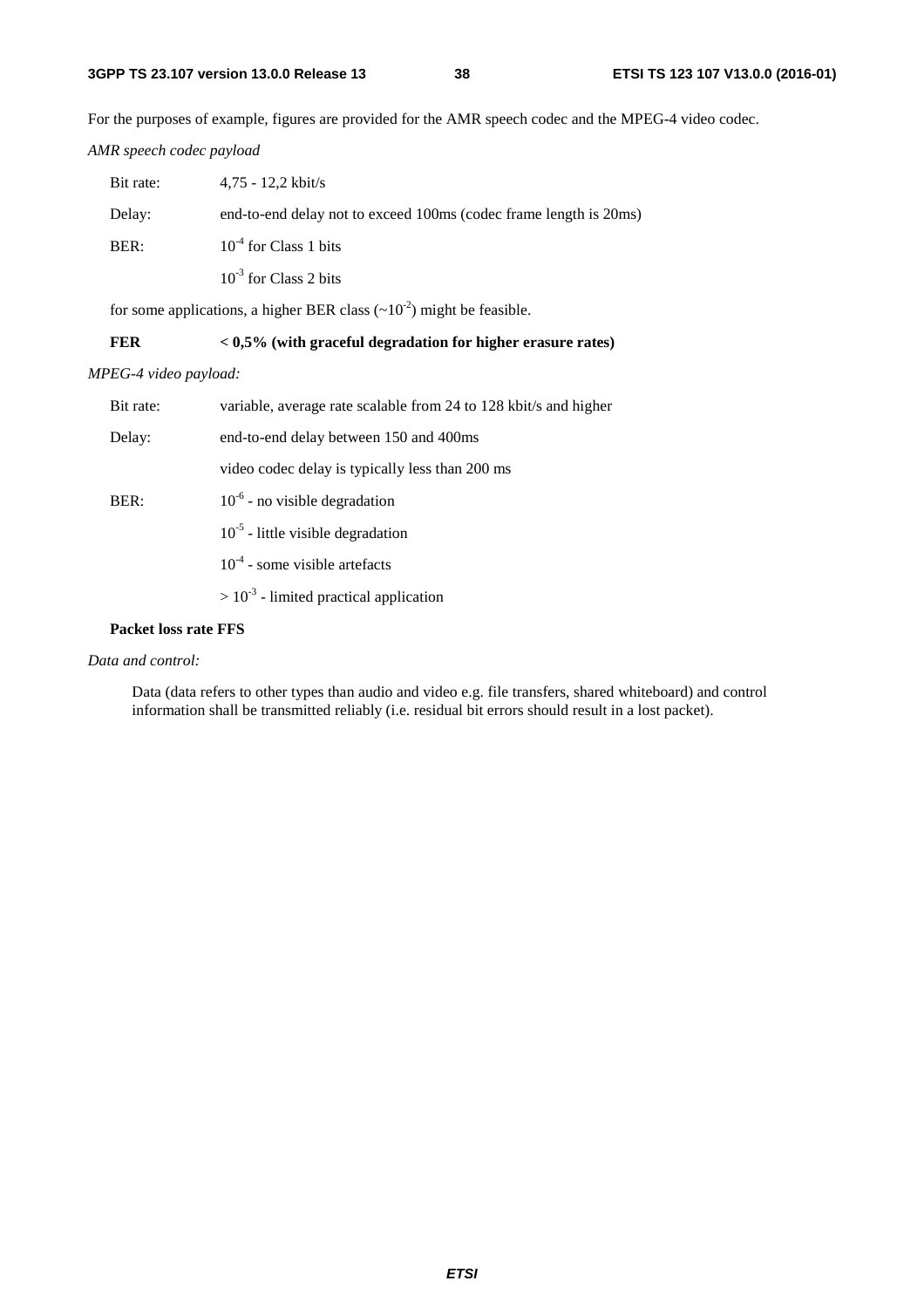# Annex B (normative): Reference Algorithm for Conformance Definition of Bitrate

The annex shows a reference algorithm for the conformance definition of bitrate. This may be used for traffic contract between UMTS bearers and external network/user equipment. It should be noted that the reference algorithm will never imply a particular implementation for the traffic conditioner.

The algorithm is well known as "Token Bucket Algorithm" which has been described in IETF. Here, "tokens" represents the allowed data volume, for example in byte. "Tokens" are given at a constant "token rate" by a traffic contract, are stored temporarily in a "token bucket", and are consumed by accepting the packet. This algorithm uses the following two parameters (r and b) for the traffic contract and one variable (TBC) for the internal usage.

- r: token rate, (corresponds to the monitored Maximum bitrate/Guaranteed bitrate).
- b: bucket size, (the upper bound of TBC, corresponds to bounded burst size).
- TBC(Token bucket counter): the number of given/remained tokens at any time.

In words, conformance according to a token bucket can be defined as: "Data is conformant if the amount of data submitted during any arbitrarily chosen time period T does not exceed (b+rT)".

The algorithm is described in the following.

Token bucket counter (TBC) is usually increased by "r" in each small time unit. However, TBC has upper bound "b" and the value of TBC shall never exceed "b".

When a packet #i with length Li arrives, the receiver checks the current TBC. If the TBC value is equal to or larger than Li, the packet arrival is judged compliant, i.e., the traffic is conformant. At this moment tokens corresponding to the packet length is consumed, and TBC value decreases by Li.

When a packet #j with length Lj arrives, if TBC is less than Lj, the packet arrival is non-compliant, i.e., the traffic is not conformant. In this case, the value of TBC is not updated.



**Figure B.1: Operation example of the reference conformance algorithm**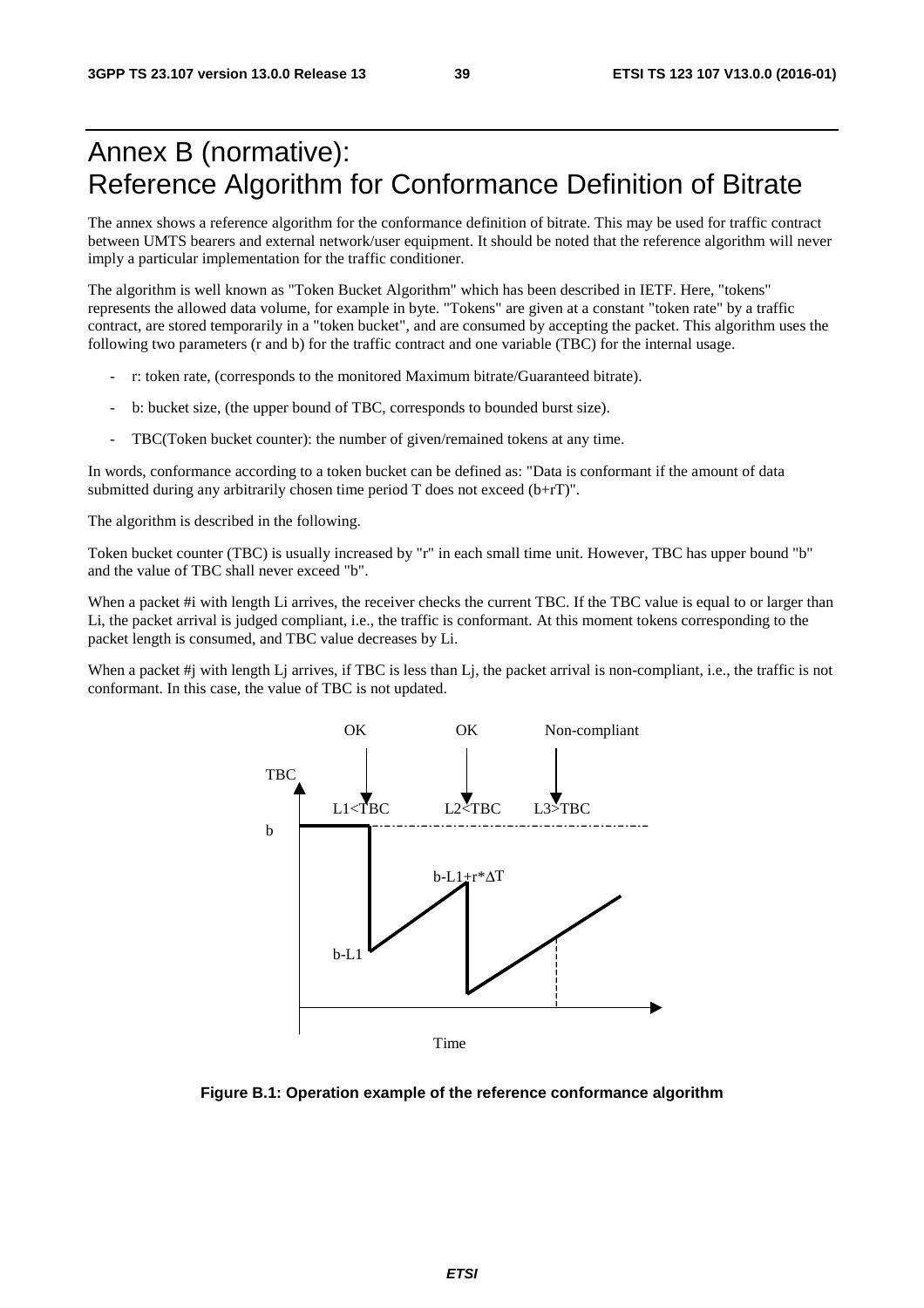# Annex C (normative): Determine which QoS profile is of highest QoS

In handovers from Release 1999 to GPRS Release 97/98 networks, it will be necessary to determine which PDP context of a set of PDP contexts provides the highest QoS, since, of a set of PDP contexts with the same APN and PDP address, all PDP contexts except the one with the highest QoS profile will be deactivated.

To determine which PDP context that has the highest QoS table C.1 is used. Only the PDP context(s) with the highest QoS ranking will be maintained and the rest will be deactivated. In a second step, if more than one PDP context remain, the PDP context with the highest value for the maximum bitrate attributes for downlink or uplink is selected. All PDP contexts except the PDP context(s) with the highest Maximum bitrate selected will be deactivated.

If more than one PDP context remain after the second step, all PDP contexts except that with the lowest NSAPI are deactivated.

| QoS ranking | <b>Traffic class</b> | Traffic handling priority |
|-------------|----------------------|---------------------------|
|             | Interactive          |                           |
| 2           | conversational       | Not applicable            |
| . 3         | streaming            | Not applicable            |
|             | Interactive          |                           |
| -5          | Interactive          |                           |
| 6           | Background           | Not applicable            |

#### **Table C.1**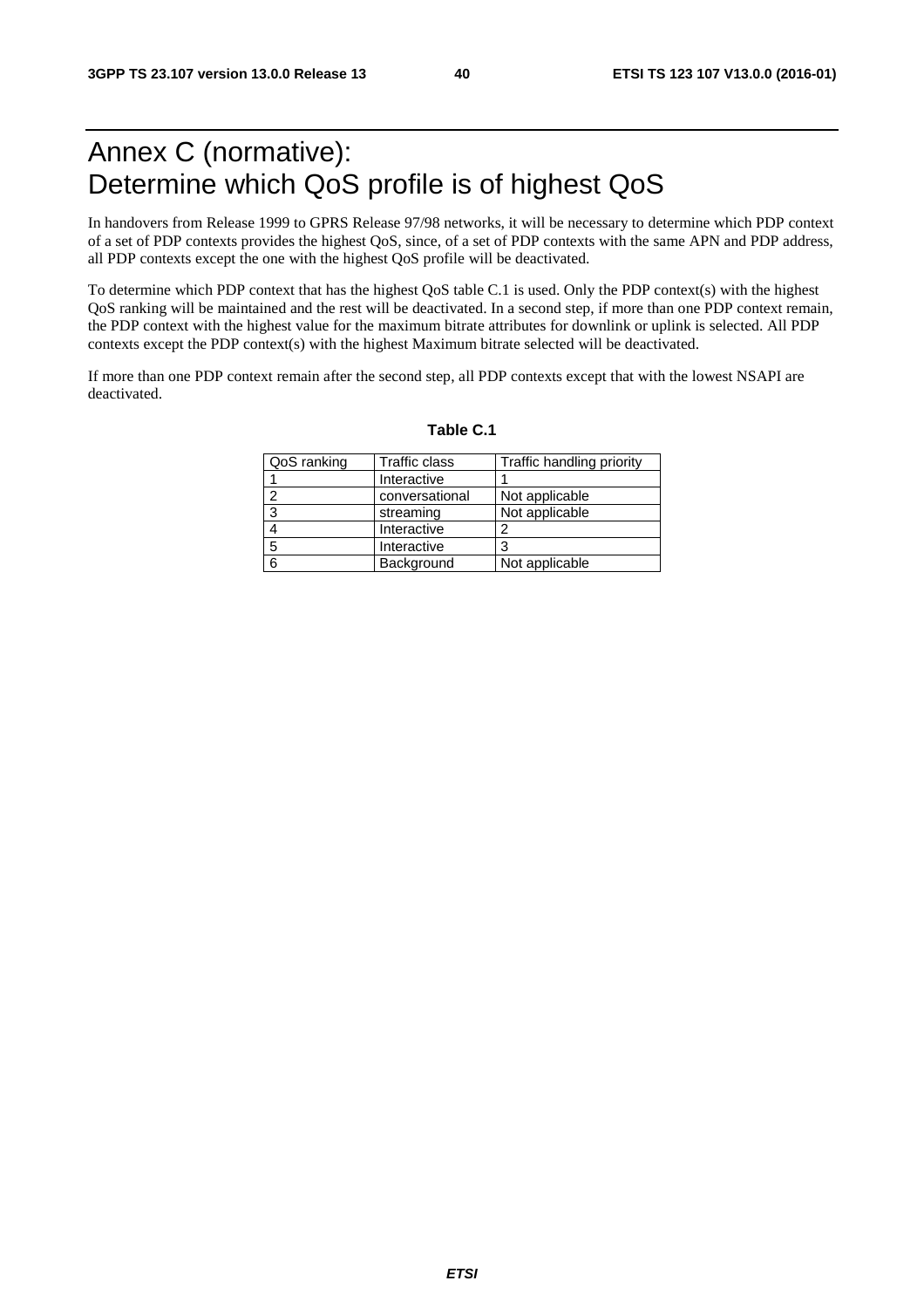# Annex D (normative): Determine Traffic Class weights in HLR QoS profile

The QoS profile in the subscription record represents the maximum QoS per PDP context to the associated APN. Subsequently, it shall be possible to negotiate all QoS parameters, including an appropriate Traffic Class for each QoS flow. This is valid for the first PDP context that is established as well as subsequent PDP contexts, i.e. this includes primary and secondary PDP contexts activations. The traffic classes have increasing weight according to the order background, interactive, streaming and conversational.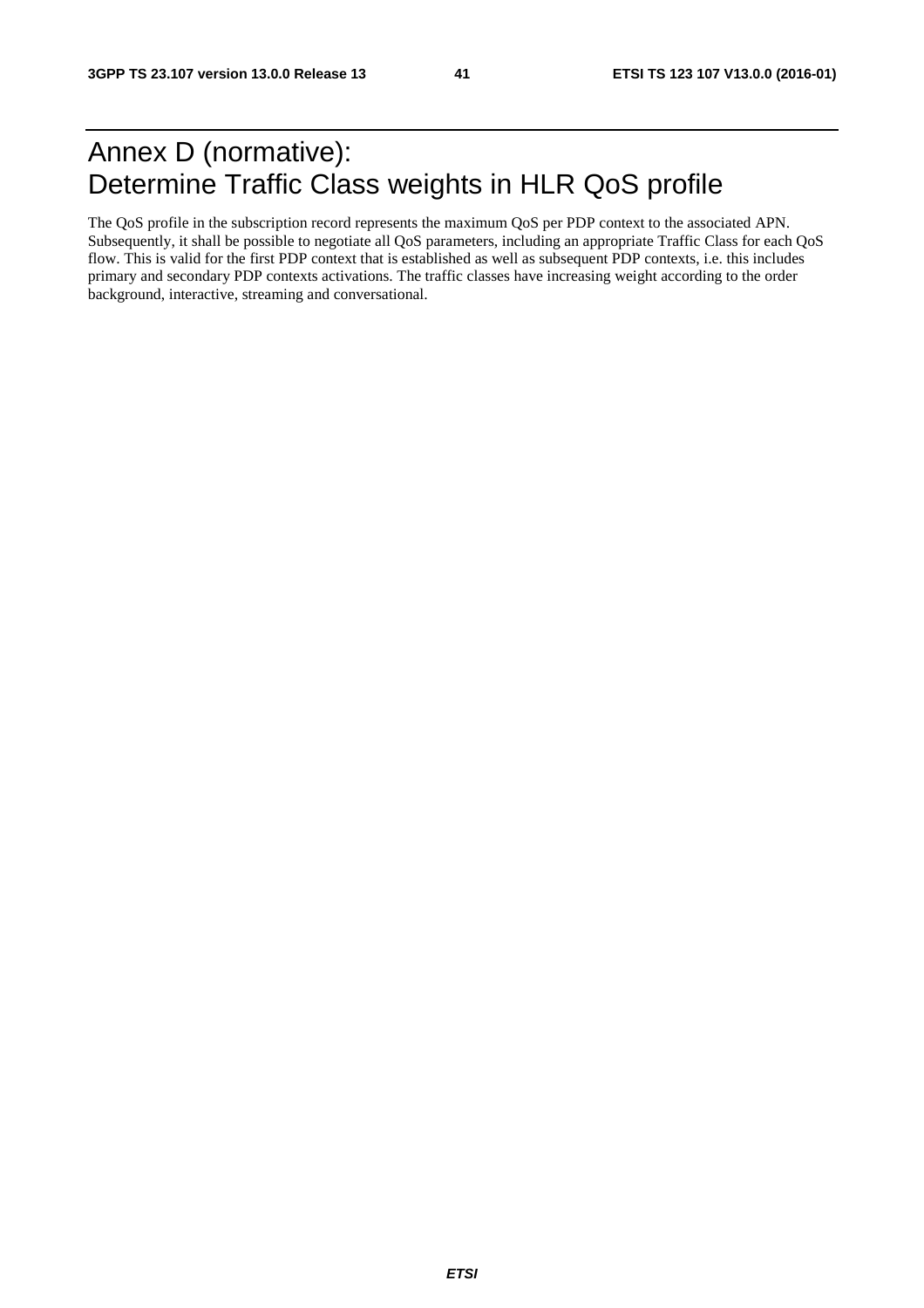# Annex E (informative): Change history

| <b>Change history</b> |              |           |           |                |     |                                                           |        |            |
|-----------------------|--------------|-----------|-----------|----------------|-----|-----------------------------------------------------------|--------|------------|
| Date                  | TSG#         | TSG Doc.  | <b>CR</b> | <b>Rev</b>     | Cat | Subject/Comment                                           | Old    | <b>New</b> |
| 12/2003               | SP-22        | SP-030654 | 0145      |                | F   | Radio Access Bearer Service Attributes for GERAN          | 5.10.0 | 6.0.0      |
| 03/2004               | SP-23        | SP-040033 | 0149      | 2              | А   | Correction to the use of delivery order set to yes        | 6.0.0  | 6.1.0      |
| 03/2004               | SP-23        | SP-040033 | 0150      | $\overline{2}$ | F   | <b>ARP Clarification</b>                                  | 6.0.0  | 6.1.0      |
| 03/2004               | SP-23        | SP-040033 | 0151      |                | F   | Removal of reliability class 1                            | 6.0.0  | 6.1.0      |
| 12/2004               | SP-26        | SP-040912 | 0153      | 3              | Α   | Clarification on delivery order set to no                 | 6.1.0  | 6.2.0      |
| 06/2005               | <b>SP-28</b> | SP-050334 | 0154      | $\overline{2}$ | F   | <b>RAB Allocation/Retention Priority</b>                  | 6.2.0  | 6.3.0      |
| 06/2005               | SP-28        | SP-050334 | 0156      |                | F   | Addition of GERAN to the scope section                    | 6.2.0  | 6.3.0      |
| 03/2006               | SP-31        | SP-060138 | 0159      |                | F   | Peak throughput class reference                           | 6.3.0  | 6.4.0      |
| 06/2007               | SP-36        |           |           |                |     | Update to Rel-7 version (MCC)                             | 6.4.0  | 7.0.0      |
| 09/2007               | SP-37        | SP-070539 | 0164      |                | F   | Support of higher maximum bitrate and quaranteed bit rate | 7.0.0  | 7.1.0      |
| 12/2008               | SP-42        |           |           |                |     | Update to Rel-8 version (MCC)                             | 7.1.0  | 8.0.0      |
| 12/2009               | SP-46        |           |           |                |     | Update to Rel-9 version (MCC)                             | 8.0.0  | 9.0.0      |
| 06/2010               | <b>SP-48</b> | SP-100327 | 0165      | 3              | F   | Addition of new QoS parameters evolved ARP and APN-AMBR   | 9.0.0  | 9.1.0      |
| 2011-03               | SP-51        |           |           |                |     | Update to Rel-10 version (MCC)                            | 9.1.0  | 10.0.0     |
| 2011-06               | SP-52        | SP-110322 | 0168      |                | A   | Clarification of SRVCC usage of QoS                       | 10.0.0 | 10.1.0     |
| 2011-12               | SP-54        | SP-110729 | 0171      |                | A   | QoS mapping                                               | 10.1.0 | 10.2.0     |
| 2012-06               | SP-56        | SP-120250 | 0172      | 2              | F   | MBR and GBR values to support 8C-HSDPA                    | 10.2.0 | 11.0.0     |
| 2014-09               | SP-65        |           |           |                |     | Update to Rel-12 version (MCC)                            | 11.0.0 | 12.0.0     |
| 2015-12               |              |           |           |                |     | Update to Rel-13 version (MCC)                            | 12.0.0 | 13.0.0     |
|                       |              |           |           |                |     |                                                           |        |            |